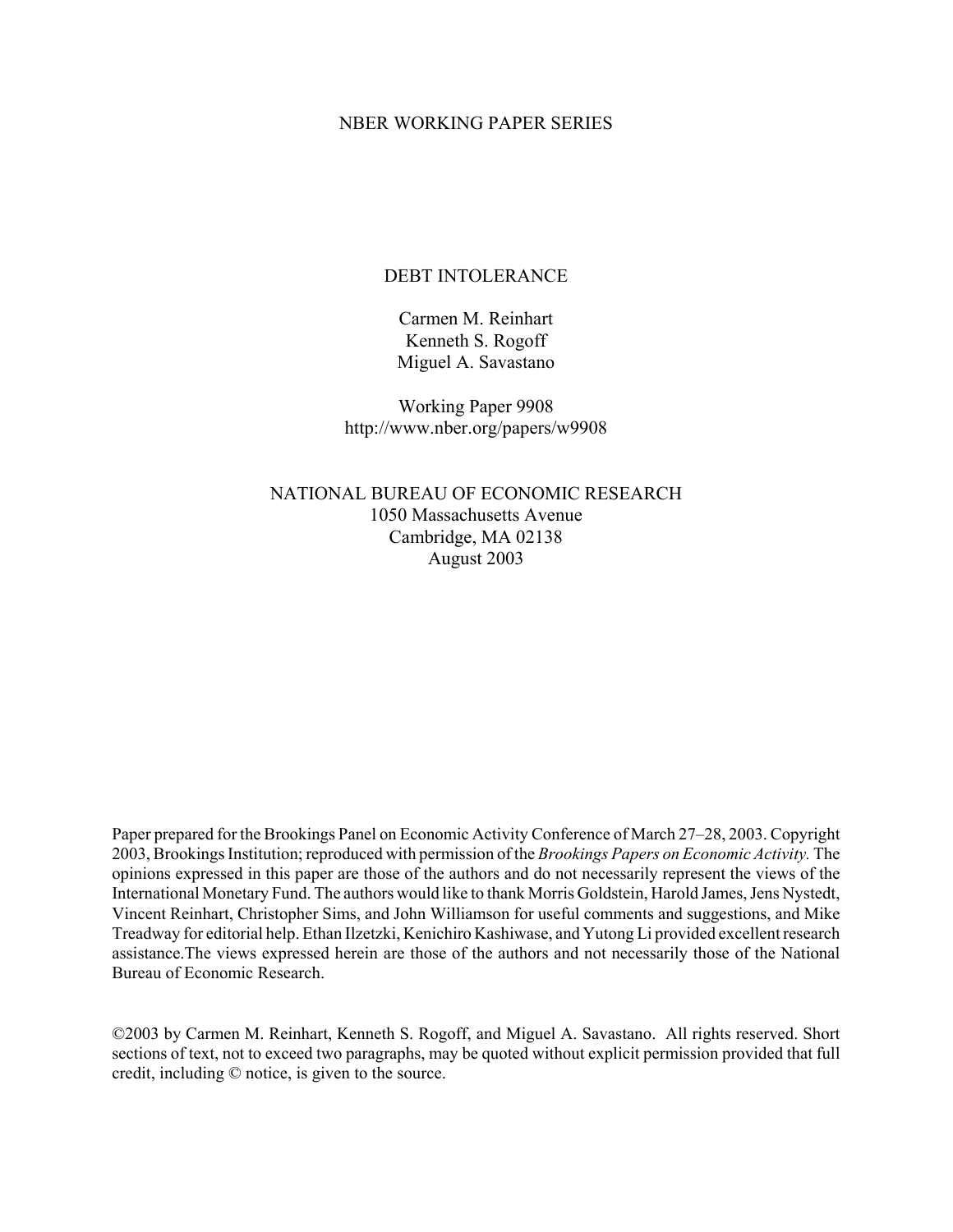Debt Intolerance Carmen M. Reinhart, Kenneth S. Rogoff, and Miguel A. Savastano NBER Working Paper No. 9908 August 2003 JEL No. F3, F31, F34

## **ABSTRACT**

This paper introduces the concept of "debt intolerance," which manifests itself in the extreme duress many emerging markets experience at debt levels that would seem manageable by advanced country standards. We argue that "safe" external debt-to-GNP thresholds for debt intolerant countries are low, perhaps as low as 15 percent in some cases. These thresholds depend on a country's default and inflation history. Debt intolerance is linked to the phenomenon of serial default that has plagued many countries over the past two centuries. Understanding and measuring debt intolerance is fundamental to assess the problems of debt sustainability, debt restructuring, capital market integration, and the scope for international lending to ameliorate crises. Our goal is to make a first pass at quantifying debt intolerance, including delineating debtors' clubs and regions of vulnerability, on the basis on a history of credit events going back to the 1820s for over 100 countries.

Research Department Research Department Research Department Research Department International Monetary Fund International Monetary Fund International Monetary Fund 700 19th Street, NW 700 19th Street, NW 700 19th Street, NW Washington, DC 20431 Washington, DC 20431 Washington, DC 20431 and NBER and NBER msavastano@imf.org creinhar@umd.edu krogoff@imf.org

Carmen M. Reinhart Kenneth S. Rogoff Miguel A. Savastano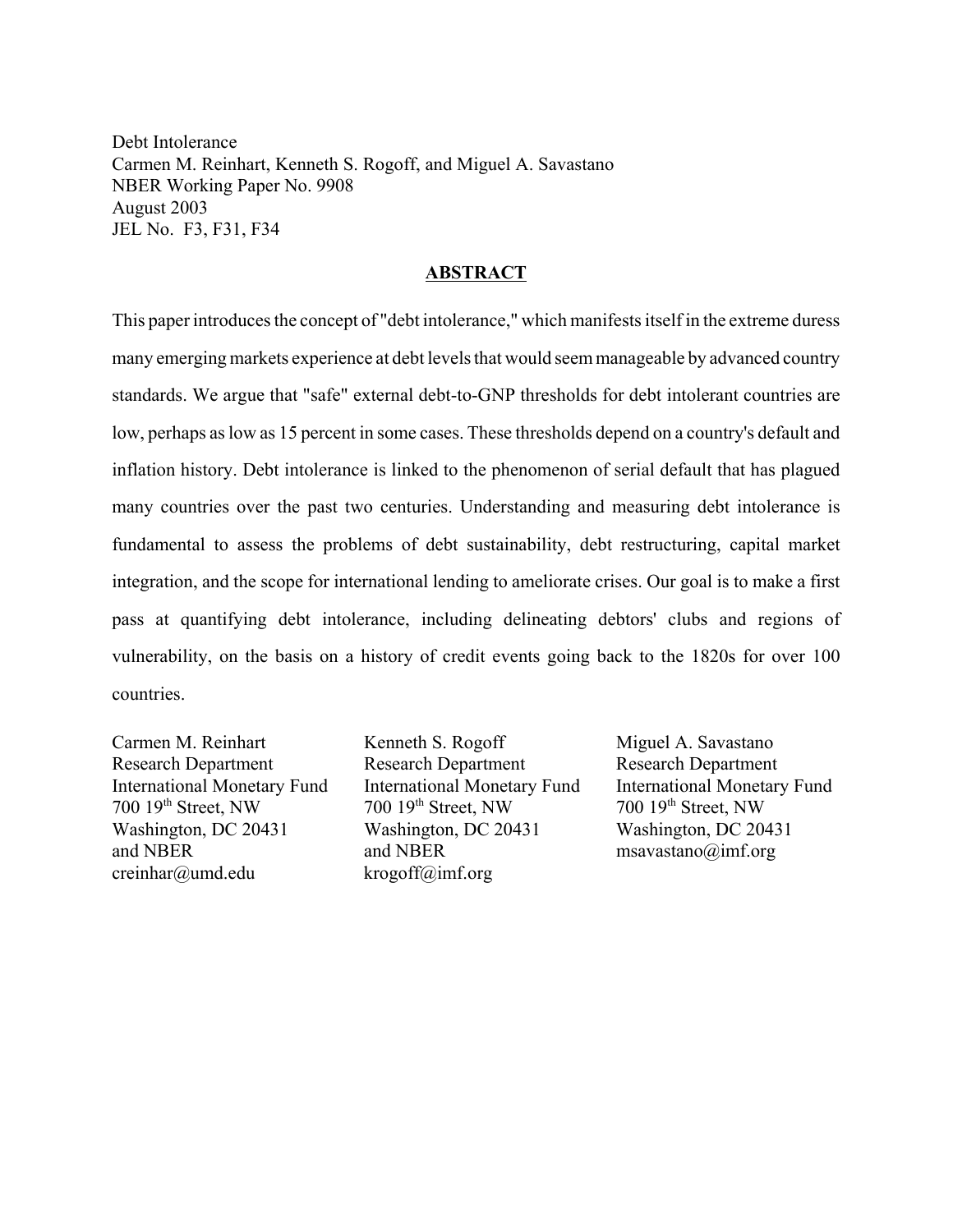#### **I. INTRODUCTION**

In this paper we argue that history matters: that a country's record at meeting its debt obligations and managing its macroeconomy in the past is relevant to forecasting its ability to sustain moderate to high levels of indebtedness, both domestic and external, for many years into the future. We introduce the concept of debt intolerance (drawing an analogy to, for example, "lactose intolerance"), which manifests itself in the extreme duress many emerging market economies experience at overall debt levels that would seem quite manageable by the standards of the advanced industrial economies. For external debt, "safe" thresholds for highly debtintolerant emerging markets appear to be surprisingly low, perhaps as low as 15 to 20 percent of GNP in many cases, and these thresholds depend heavily on the country's record of default and inflation. Debt intolerance is indeed intimately linked to the pervasive phenomenon of serial default that has plagued so many countries over the past two centuries. Debt-intolerant countries tend to have weak fiscal structures and weak financial systems. Default often exacerbates these problems, making these same countries more prone to future default. Understanding and measuring debt intolerance is fundamental to assessing the problems of debt sustainability, debt restructuring, capital market integration, and to assessing the scope for international lending to ameliorate crises.

 Certainly, the idea that factors such as sound institutions and a history of good economic management affect the interest rate at which a country can borrow is well developed in the theoretical literature. Also well established is the notion that, as its external debt rises, a country becomes more vulnerable to being suddenly shut out of international capital markets,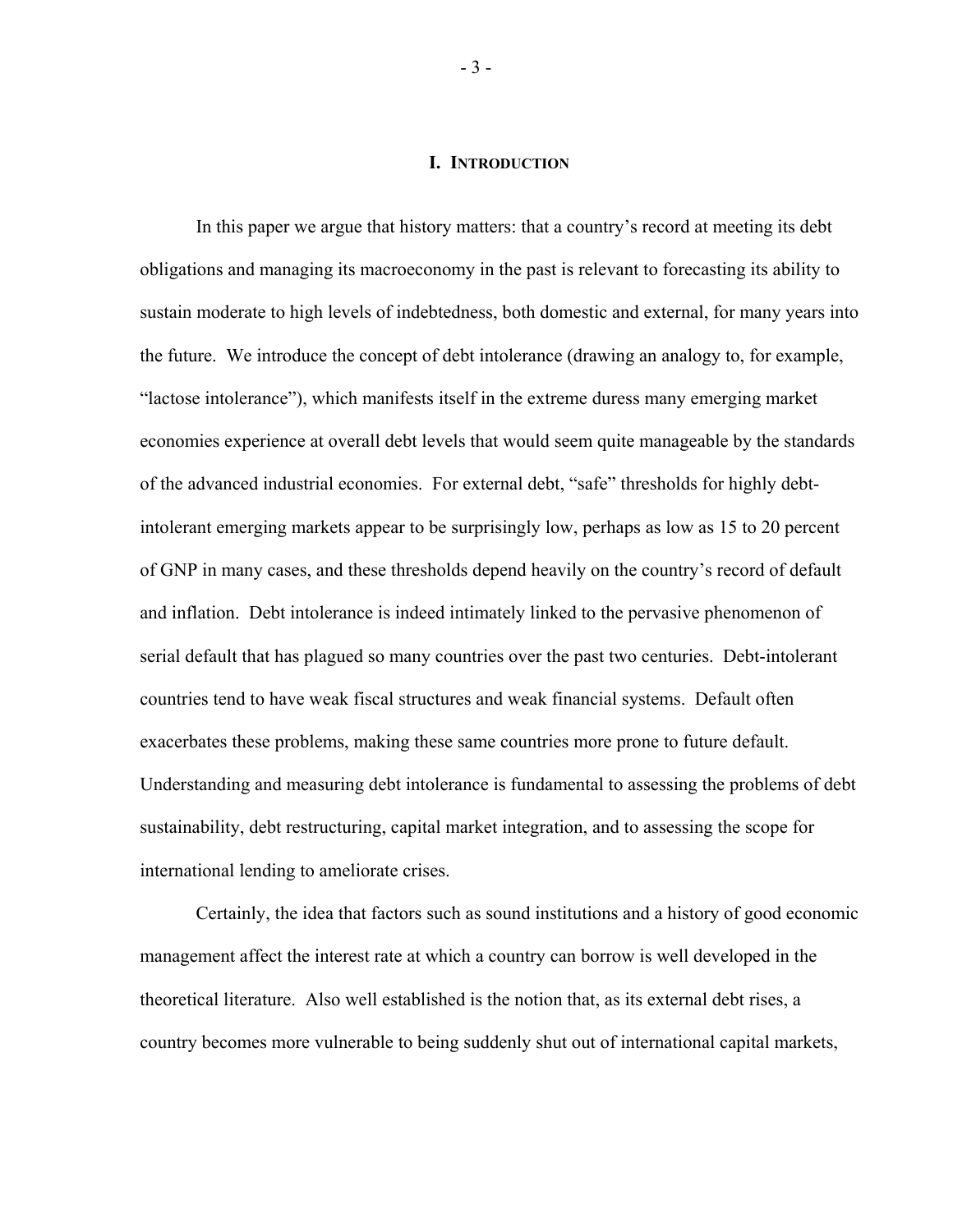that is, to suffer a debt crisis.<sup>1</sup> However, there has to date been no attempt to make these abstract theories operational by identifying the factors (in particular, a history of serial default or restructuring) that govern how quickly a country becomes vulnerable to a debt crisis as its external obligations accumulate. One goal of this paper is to quantify this debt intolerance, drawing on a history of adverse credit events going back to the 1820s. We argue that a country's current level of debt intolerance can be approximated empirically as the ratio of the long-term average of its external debt (scaled by GNP or exports) to an index of default risk. We recognize that other factors, such as the degree of dollarization, indexation to inflation or short-term interest rates, and the maturity structure of a country's debt, are also relevant to assessing a country's vulnerability to symptoms of debt intolerance.<sup>2</sup> We argue, however, that in general these factors are different manifestations of the same underlying institutional weaknesses. Indeed, unless these weaknesses are addressed, the notion that the "original sin" of serial defaulters can be extinguished through some stroke of financial engineering, allowing these countries to borrow in the same amounts, relative to GNP, as more advanced economies, much less at the same interest rates, is sheer folly.<sup>3</sup>

The first section of the paper gives a brief overview of the history of serial default on external debt, showing that it is a remarkably pervasive and enduring phenomenon: the European countries set benchmarks, centuries ago, that today's emerging markets have yet to

<sup>&</sup>lt;sup>1</sup> See Obstfeld and Rogoff (1996, chapter 6).

 $2^2$  See Goldstein (2003) for a comprehensive discussion of these factors.

<sup>&</sup>lt;sup>3</sup> Some analysts, such as Eichengreen, Hausmann, and Panizza (2002), have put the blame for recurring debt cycles on the incompleteness of international capital markets and have proposed mechanisms to make it easier for emerging market economies to borrow more. Needless to say, our view is that the main problem for these countries is how to borrow *less*. For another critical discussion of the notion of original sin, argued on different grounds, see Reinhart and Reinhart (2003).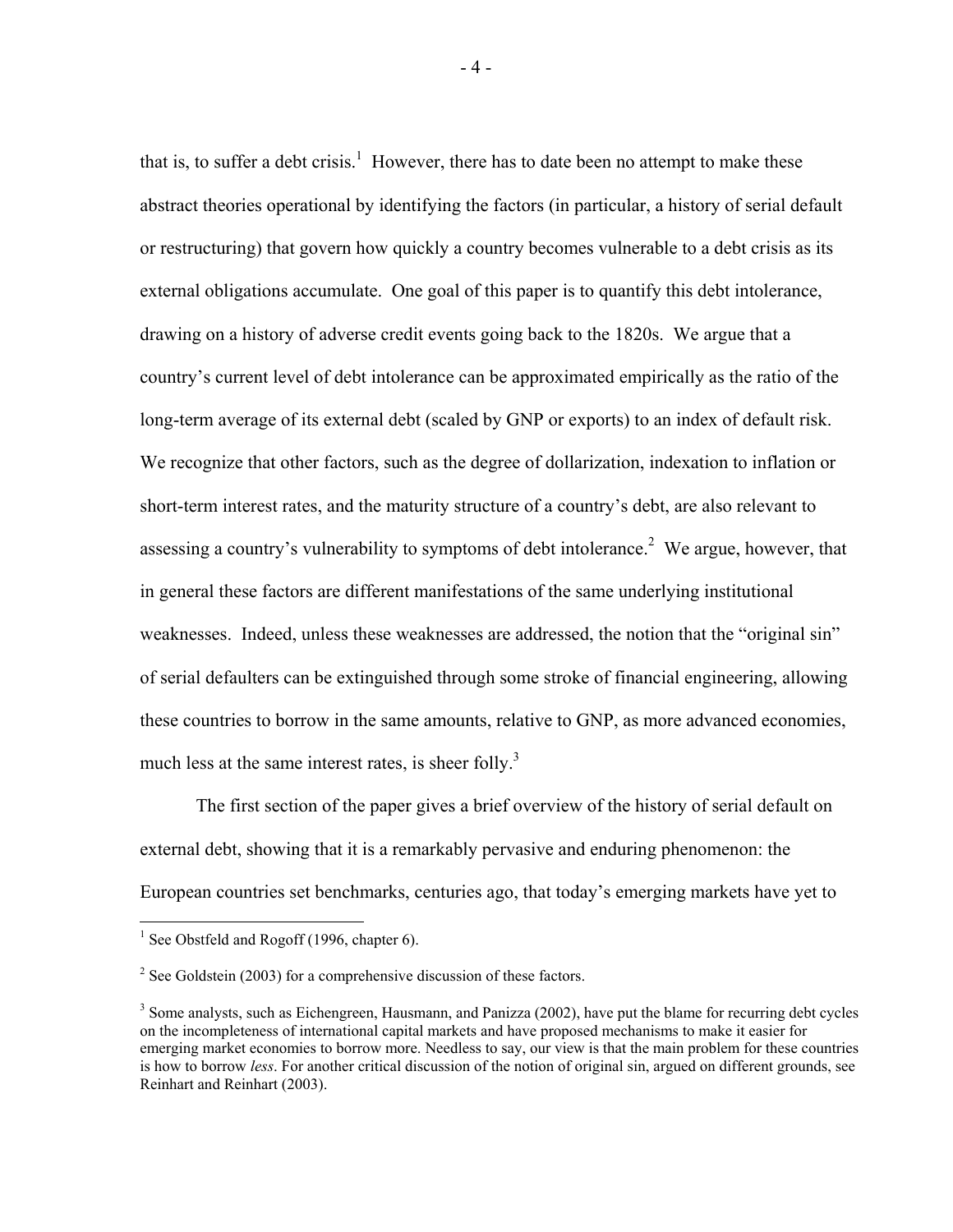surpass. For example, Spain defaulted on its external debt thirteen times between 1500 and 1900, whereas Venezuela, the record holder in our sample for the period since 1824, has defaulted "only" nine times. We go on to show how countries can be divided into debtors' "clubs" and, within those clubs, more or less debt-intolerant "regions," depending on their credit and inflation history. We also develop first broad-brush measures of safe debt thresholds. The data overwhelmingly suggest that the thresholds for emerging market economies with high debt intolerance are much lower than those for advanced industrial economies or for those emerging market economies that have never defaulted on their external debt. Indeed, fully half of all defaults or restructurings since 1970 took place in countries with ratios of external debt to GNP below 60 percent. $4$ 

Our key finding, presented in the second section of the paper, is that a country's external debt intolerance can be explained by a very small number of variables related to its repayment history, indebtedness level, and history of macroeconomic stability. Markets view highly debtintolerant countries as having an elevated risk of default, even at relatively low ratios of debt to output or exports. Whether markets adequately price this risk is an open question, but it is certainly a risk that the citizens of debt-intolerant countries should be aware of when their leaders engage in heavy borrowing.

The third section turns to the question of how debt intolerance affects conventional calculations of debt sustainability, which typically assume continual market access. For debt-

1

 $-5 -$ 

<sup>&</sup>lt;sup>4</sup> See Sims (2001) for a model that implies that an economy with low taxation and low indebtedness may optimally repudiate its debt, or inflate at high rates, more frequently than an economy that has inherited high levels of taxation and debt (as have some industrial economies). Indeed, as we shall see, and consistent with some of the predictions of that model, the countries with the highest historical default probabilities, and the highest probability of inflation rates above 40 percent a year, also had (on average) much lower levels of debt than the typical industrial economy.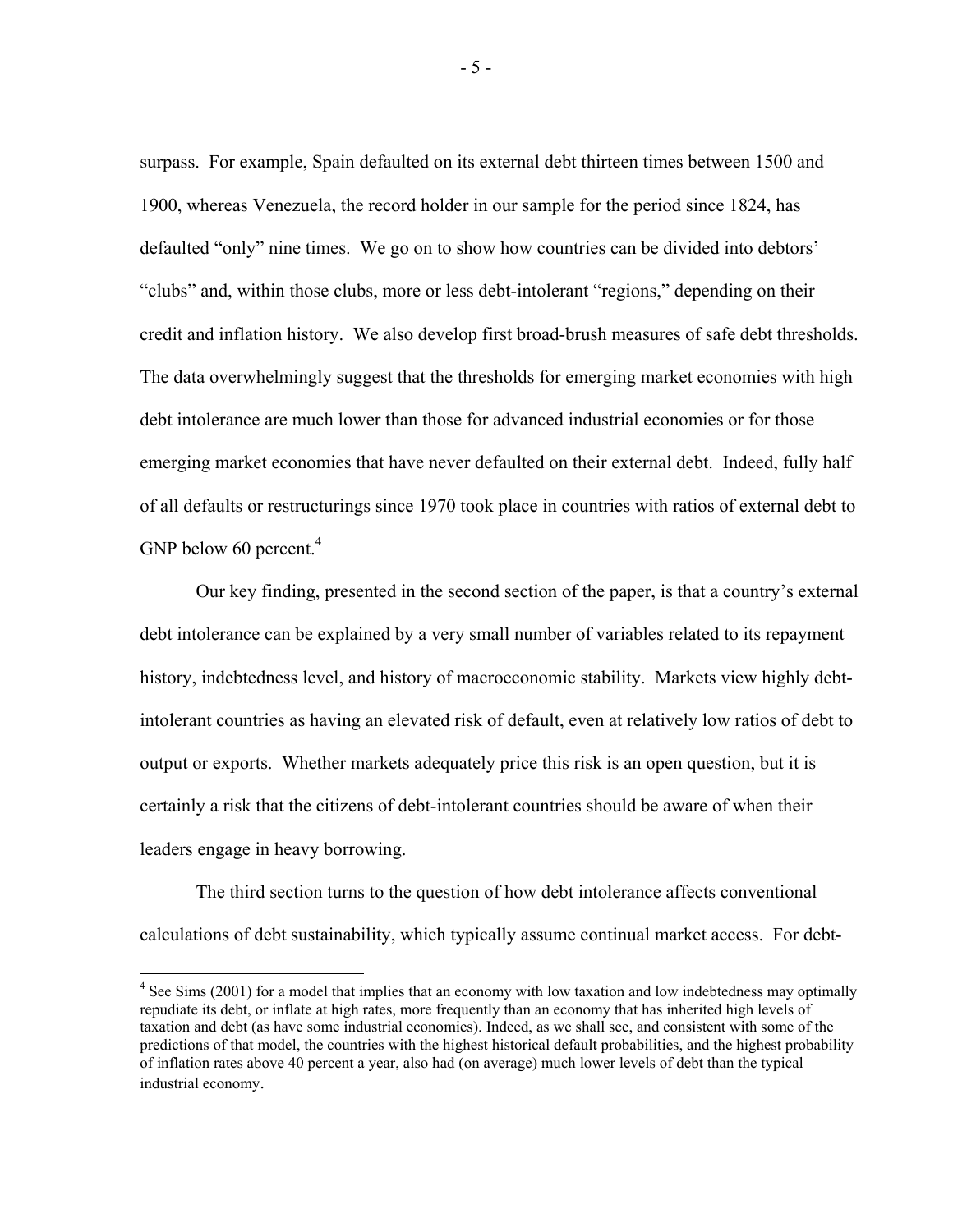intolerant countries, sustaining access to capital markets can be problematic unless debt ratios are quickly brought down to safer levels. To assess how such "deleveraging" might be accomplished, we examine how, historically, emerging market economies with substantial external debts have managed to work them down. To our knowledge, this is a phenomenon that has previously received very little, if any, attention. We analyze episodes of large debt reversals, where countries' external debt fell by more than 25 percentage points of GNP over a three-year period. Of the twenty-two such reversals that we identify for a broad group of middle-income countries since 1970, almost two-thirds involved some form of default or restructuring. (Throughout this paper, "restructuring" denotes a recontracting of debt service payments at terms that are tantamount to partial default.) Only in one case—Swaziland in 1985—was a country able to bring down a high ratio of external debt to GNP solely as a result of rapid output growth.

Because history plays such a large role in our analysis, we focus primarily on understanding emerging market economies' access to external capital markets. For most emerging markets, external borrowing has been the only financial game in town for much of the past two centuries, and our debt thresholds are calculated accordingly. Over the past decade or so, however, a number of emerging market economies have, for the first time, seen a rapid expansion in domestic, market-based debt, as we document using an extensive new data set, which we present in the paper's fourth section. The calculus of domestic default obviously differs from that of default on external debt, and we lack sufficient historical data to investigate this question fully. However, we argue that a record of external debt intolerance is likely to be a good predictor of future domestic debt intolerance. It is certainly the case that many of the major debt crises of the past ten years have involved domestic debt, and that the countries that

- 6 -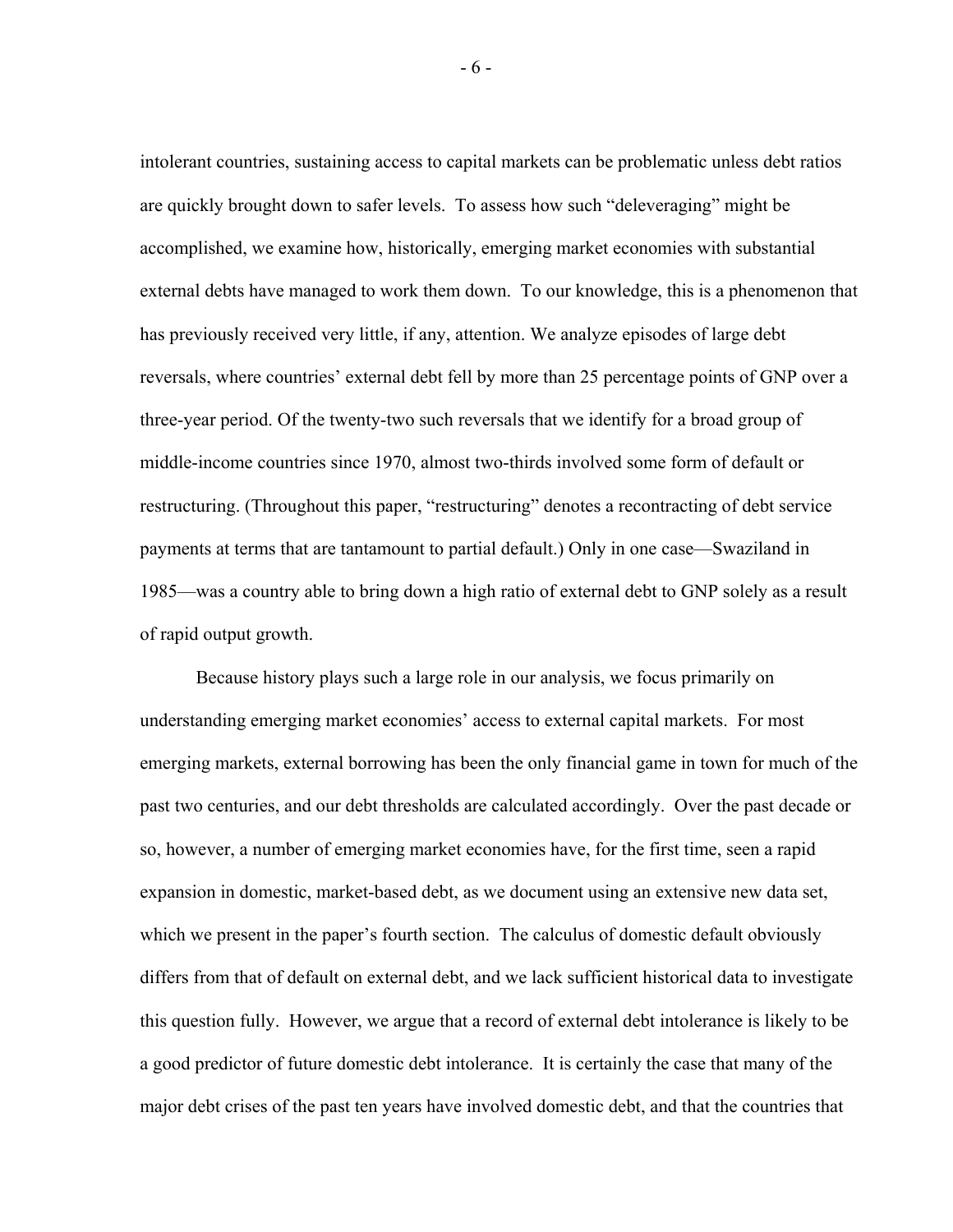seem to be experiencing "domestic debt intolerance" rank high on our debt intolerance measures<sup>5</sup>

Finally, if serial default is such a pervasive phenomenon, why do markets repeatedly lend to debt-intolerant countries to the point where the risk of a credit event—a default or a restructuring—becomes significant? Part of the reason may have to do with the procyclical nature of capital markets, which have repeatedly lent vast sums to emerging market economies in boom periods (which are often associated with low returns in the industrial countries) only to retrench when adverse shocks occur, producing painful "sudden stops."<sup>6</sup> As for the extent to which borrowing countries themselves are complicit in the problem, one can only conclude that, throughout history, governments have often been too short-sighted (or too corrupt) to internalize the significant risks that overborrowing produces over the longer term. Moreover, in the modern era, multilateral institutions have been too complacent (or have had too little leverage) when loans were pouring in. Thus a central conclusion of this paper is that, for debtintolerant countries, mechanisms to limit borrowing, either through institutional change on the

<sup>&</sup>lt;sup>5</sup> Some policymakers, of course, have come to recognize the problem at least since the Mexican debt crisis of 1994. The academic literature has lagged behind, in part because of lack of data, but also because the theoretical connections between external and domestic debt have not been well articulated. Nonetheless, among the participants in this debate, Ronald McKinnon merits special mention for anticipating the emergence of domestic government debt as a problem to be reckoned with. McKinnon wrote in 1991 that "One of the most striking developments of the late 1980s was the extent to which the governments of Mexico, Argentina and Brazil went into debt *domestically.* Because of the cumulative effect of very high interest rates ... on their existing domestic liabilities, government-debt-to-GNP ratios have been building up in an unsustainable fashion even though most of these countries are not paying much on their debts to international banks. In many [developing countries], people now anticipate that governments will default on its own domestic bonds—as in March 1990 with the Brazilian government's freeze of its own outstanding liabilities" (McKinnon, 1991, p. 6).

<sup>&</sup>lt;sup>6</sup> The procyclicality of capital flows to developing countries has been amply documented, particularly since Carlos Díaz-Alejandro called attention to the phenomenon on the eve of the Latin American debt crisis of the 1980s (Díaz-Alejandro, 1983, 1984). For a recent and systematic review of the evidence on the procyclicality of capital flows, see Kaminsky, Reinhart, and Végh (2003).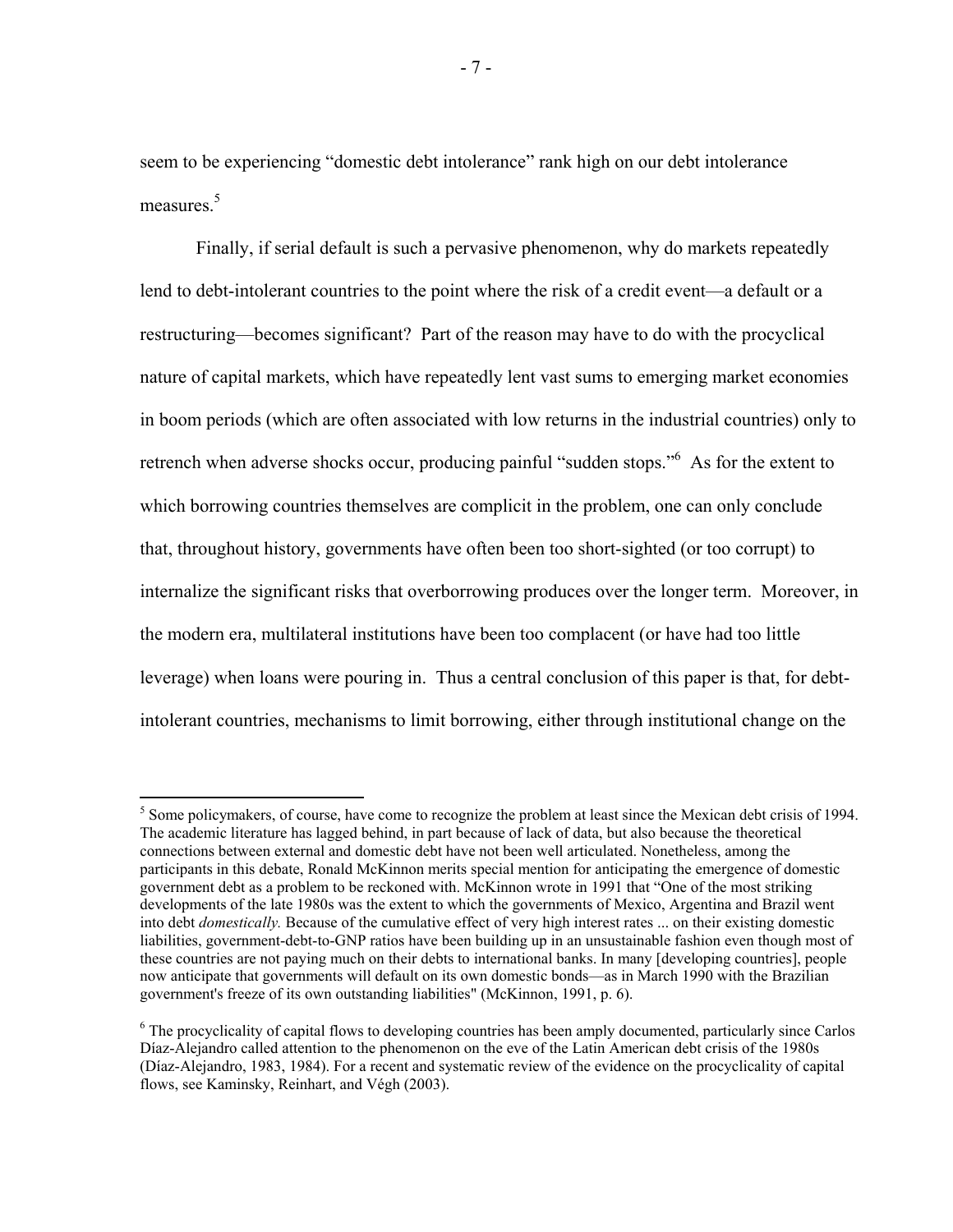debtor side, or—in the case of external borrowing—through changes in the legal or regulatory systems of creditor countries, are probably desirable.<sup>7</sup>

## **II. DEBT INTOLERANCE: ORIGINS AND IMPLICATIONS FOR BORROWING**

We begin by sketching the history of debt intolerance and serial default, to show how this history importantly influences what "debtors' club" a country belongs to. *Debt Intolerance and Serial Default in Historical Perspective.*

A bit of historical context will help to explain our approach, which draws on a country's long-term debt history. The basic point is that many countries that have defaulted on their external debts have done so repeatedly, with remarkable similarities across the cycles. For example, many of the Latin American countries that are experiencing severe debt problems today also experienced debt problems in the 1980s—and in the 1930s, and in the 1870s, and in the 1820s, and generally at other times as well. Brazil, whose debt problems have attracted much attention lately, has defaulted seven times on its external debt over the past 175 years. During that same period, Venezuela has defaulted nine times, as noted at the outset, and Argentina four times, not counting its most recent episode. But the problem is by no means limited to Latin America. For example, Turkey, which has been a center of attention of late, has defaulted six times over the past 175 years. These same countries have at times also defaulted, *de facto*, on their internal obligations, including through high inflation or hyperinflation. On the other side of the ledger, a number of countries have strikingly averted

 $<sup>7</sup>$  The need for institutional and legal changes to help rechannel capital flows to developing countries from debt</sup> toward foreign direct investment, other forms of equity, and aid, so as to prevent the recurrence of debt crises, is the central theme of Bulow and Rogoff (1990).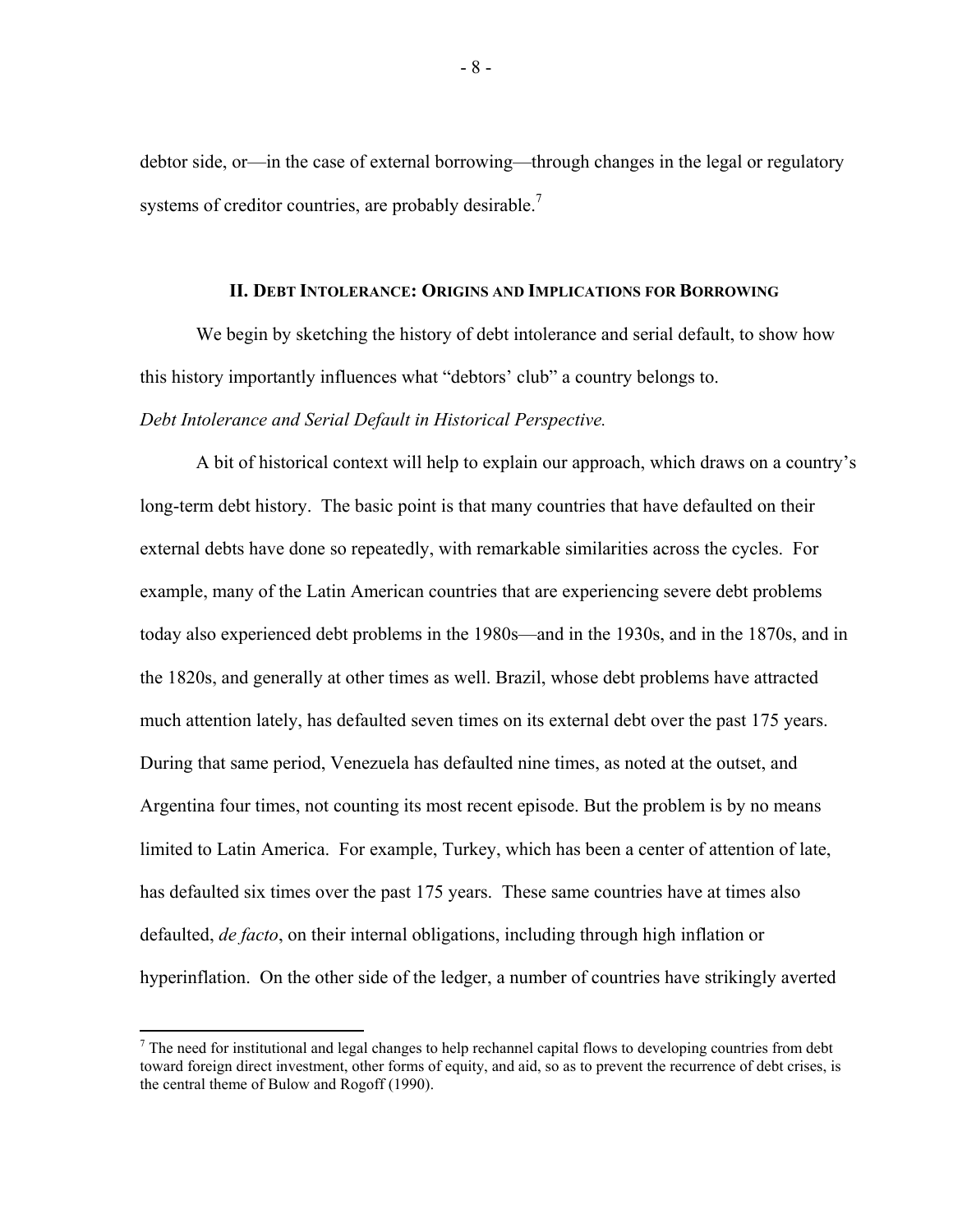outright default, or restructuring that reduced the present value of their debt, over the decades and centuries. India, Korea, Malaysia, Singapore, and Thailand are members of this honor roll.

The contrast between the histories of the nondefaulters and those of the serial defaulters, summarized in table 1, is stunning. Default can become a way of life. Over the period from 1824 to 2001, the debts of Brazil and Argentina were either in default or undergoing restructuring a quarter of the time, those of Venezuela and Colombia almost 40 percent of the time, and that of Mexico for almost half of all the years since its independence. On average, the serial defaulters have had annual inflation exceeding 40 percent roughly a quarter of the time as well.<sup>8</sup> By contrast, the emerging market economies in the table that have no external default history do not count a single twelve-month period with inflation over 40 percent among them. For future reference, the table also includes a sampling of advanced economies with no modern history of external default.

1

 $- 9 -$ 

 $8$  The list of serial defaulters in table 1 is far from complete. Russia's 1998 default was hardly the first for that country (as table 2 shows, although the period covered does not include the default on the tsarist debt after the 1917 revolution ). Many other countries have also defaulted on their external debts, including, recently, Indonesia and Ukraine in 1998, Pakistan in 1999, and Ecuador in 2000.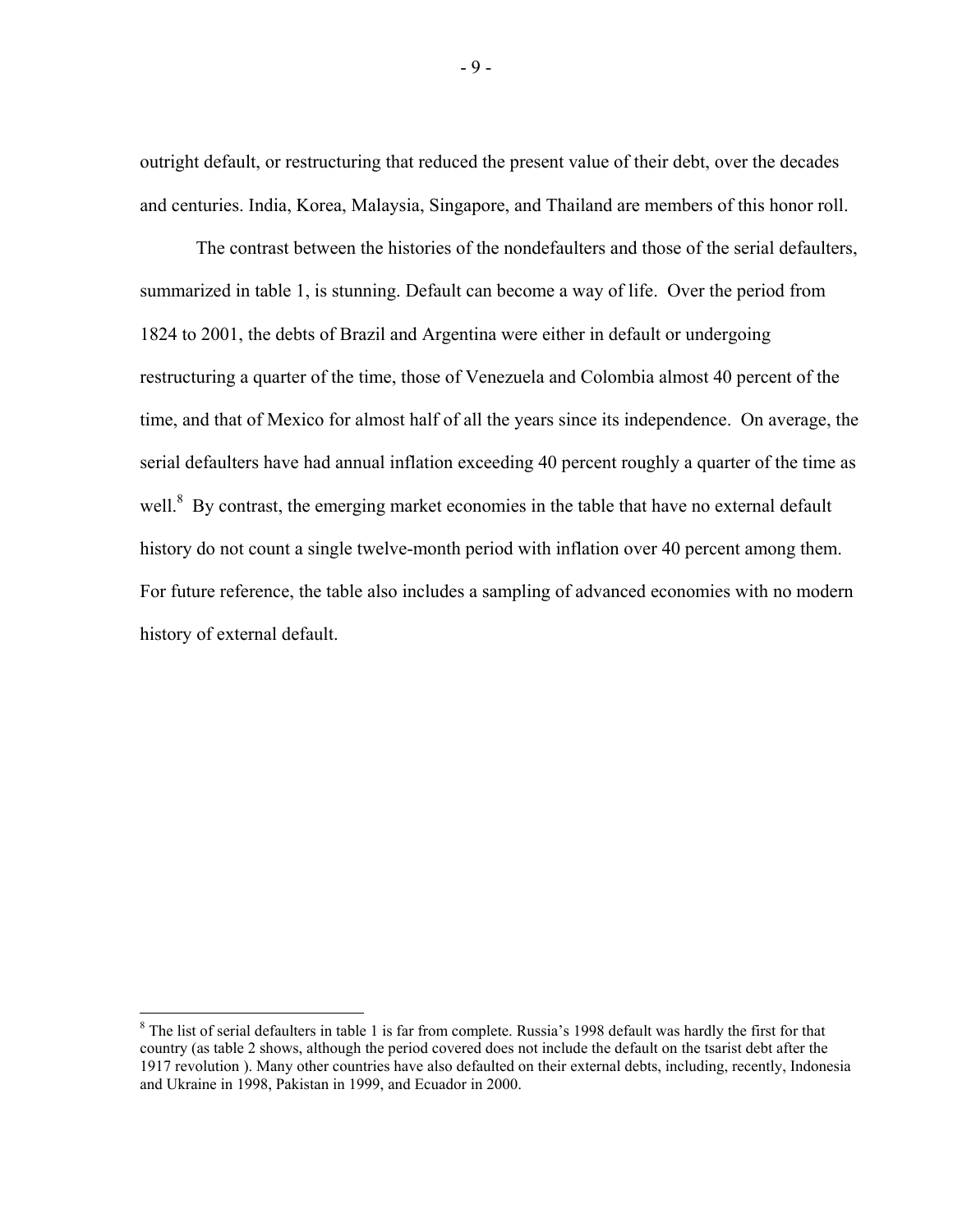|                      | Percent of 12-<br>month periods<br>with inflation at<br>or above 40<br>percent,<br>1958:1-2001:12 <sup>a</sup> | Number of<br>default or<br>restructuring<br>episodes<br>1824-1999 | Percent of<br>years in a state<br>of default or<br>restructuring<br>1824-1999 | Number of years<br>since last year in<br>default or<br>restructuring<br>status | <i>Institutional</i><br>Investor<br>Ratings,<br>September<br>$2002^b$ |
|----------------------|----------------------------------------------------------------------------------------------------------------|-------------------------------------------------------------------|-------------------------------------------------------------------------------|--------------------------------------------------------------------------------|-----------------------------------------------------------------------|
|                      | Emerging market countries with at least one external default or restructuring since 1824                       |                                                                   |                                                                               |                                                                                |                                                                       |
| Argentina            | 47.2                                                                                                           | 4                                                                 | 25.6                                                                          | $\mathbf{0}$                                                                   | 15.8                                                                  |
| <b>Brazil</b>        | 59.0                                                                                                           | 7                                                                 | 25.6                                                                          | 7                                                                              | 39.9                                                                  |
| Chile                | 18.6                                                                                                           | 3                                                                 | 23.3                                                                          | 17                                                                             | 66.1                                                                  |
| Colombia             | 0.8                                                                                                            | 7                                                                 | 38.6                                                                          | 57                                                                             | 38.7                                                                  |
| Egypt                | 0.0                                                                                                            | $\overline{2}$                                                    | 12.5                                                                          | 17                                                                             | 45.5                                                                  |
| Mexico               | 16.7                                                                                                           | 8                                                                 | 46.9                                                                          | 12                                                                             | 59.0                                                                  |
| Philippines          | 2.1                                                                                                            | 1                                                                 | 18.5                                                                          | 10                                                                             | 44.9                                                                  |
| Turkey               | 57.8                                                                                                           | 6                                                                 | 16.5                                                                          | 20                                                                             | 33.8                                                                  |
| Venezuela            | 11.6                                                                                                           | 9                                                                 | 38.6                                                                          | $\overline{4}$                                                                 | 30.6                                                                  |
| Group average        | 23.8                                                                                                           | 5.2                                                               | 27.3                                                                          | 16                                                                             | 41.6                                                                  |
|                      |                                                                                                                |                                                                   | Emerging market countries with no external default history                    |                                                                                |                                                                       |
| India                | 0.0                                                                                                            | $\theta$                                                          | 0.0                                                                           | .                                                                              | 47.3                                                                  |
| Korea                | 0.0                                                                                                            | 0                                                                 | 0.0                                                                           | .                                                                              | 65.6                                                                  |
| Malaysia             | 0.0                                                                                                            | $\theta$                                                          | 0.0                                                                           | .                                                                              | 57.7                                                                  |
| Singapore            | 0.0                                                                                                            | $\boldsymbol{0}$                                                  | 0.0                                                                           | .                                                                              | 86.1                                                                  |
| Thailand             | 0.0                                                                                                            | $\boldsymbol{0}$                                                  | 0.0                                                                           | .                                                                              | 51.9                                                                  |
| Group average        | 0.0                                                                                                            | $\theta$                                                          | 0.0                                                                           | $\ddotsc$                                                                      | 61.7                                                                  |
|                      |                                                                                                                |                                                                   | Industrial economies with no external default history                         |                                                                                |                                                                       |
| Australia            | 0.0                                                                                                            | $\boldsymbol{0}$                                                  | 0.0                                                                           |                                                                                | 84.5                                                                  |
| Canada               | 0.0                                                                                                            | 0                                                                 | 0.0                                                                           | .<br>$\ddotsc$                                                                 | 89.4                                                                  |
| New Zealand          | 0.0                                                                                                            | 0                                                                 | 0.0                                                                           | .                                                                              | 81.2                                                                  |
| Norway               | 0.0                                                                                                            | 0                                                                 | 0.0                                                                           |                                                                                | 93.1                                                                  |
| United               | 0.0                                                                                                            | $\Omega$                                                          | 0.0                                                                           | $\ddotsc$                                                                      | 94.1                                                                  |
| Kingdom              |                                                                                                                |                                                                   |                                                                               |                                                                                |                                                                       |
| <b>United States</b> | 0.0                                                                                                            | $\boldsymbol{0}$                                                  | 0.0                                                                           | $\cdots$                                                                       | 93.1                                                                  |
| Group average        | 0.0                                                                                                            | 0                                                                 | 0.0                                                                           | $\cdots$                                                                       | 89.2                                                                  |

#### **Table 1. Inflation, External Debt Defaults and Country Risk: 1824–2001**

<sup>a</sup> Period begins in: 1962:1 for Singapore; 1964:1 for Brazil; 1966:1 for Thailand; 1970:1 for Turkey; and 1971:1 for Korea.

<sup>b.</sup> On a scale from 0 to 100, where 100 indicates the lowest probability of default on government debt. Notes: ... denotes not applicable.

Sources: Authors' calculations. Dates for the default or restructuring episodes taken from Beim and Calomiris (2001) and Standard and Poor's *Credit Week* (various issues); country ratings are from *Institutional Investor* (various issues); inflation is calculated from consumer price indices as reported in the IMF's *International Financial Statistics*.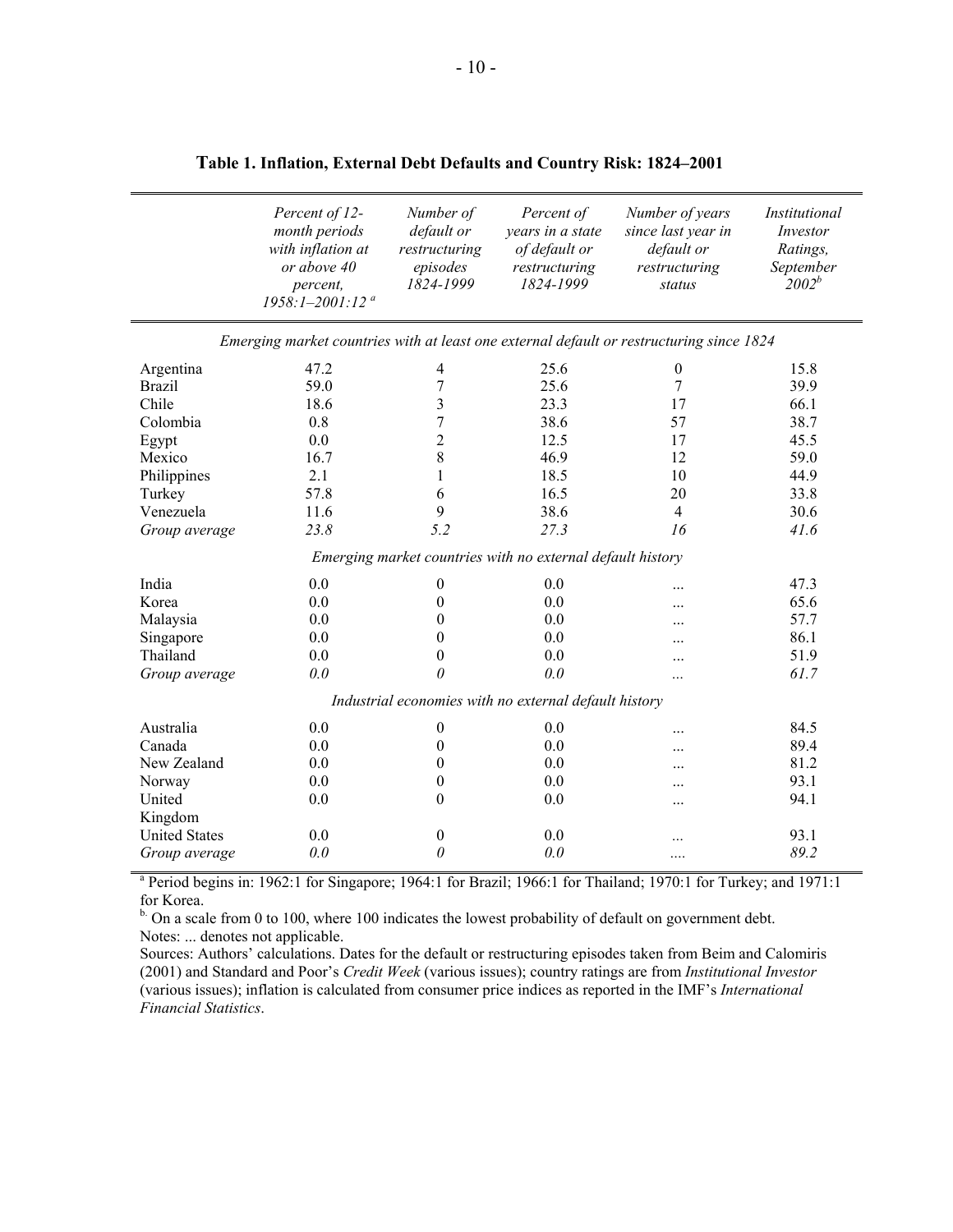Today's emerging markets did not invent serial default. It has been practiced in Europe since at least the sixteenth century, as table 2 illustrates. As already noted, Spain defaulted on its debt thirteen times from the sixteenth through the nineteenth centuries, with the first recorded default in 1557 and the last in 1882. In the nineteenth century alone, Portugal, Germany, and Austria defaulted on their external debts five times, and Greece, with four defaults during that period, was not far behind. France defaulted on its debt eight times between 1550 and 1800. (Admittedly, the French governments' debts were mainly held internally before 1700, and "restructuring" was often accomplished simply by beheading the creditors—giving new meaning to the term "capital punishment."<sup>9</sup>)

This central fact—that some countries seem to default periodically, and others never both compels us to write on this topic and organizes our thinking. True, as we will later illustrate, history is not everything. Countries can eventually outgrow debt intolerance, but the process tends to be exceedingly slow, and backsliding is extremely difficult to avoid.

# *Is Serial Default Really Such a Problem?*

1

What does history tell us about the true costs of default? Might periodic default (or equivalently, restructuring) simply be a mechanism for making debt more equity-like, that is, for effectively indexing a country's debt service to its output performance? After all, defaults

<sup>&</sup>lt;sup>9</sup> Episodes of *saignée*, or bloodletting, of financiers took place a few years after several of France's defaults, including those of 1558, 1624, and 1661, when particularly prominent creditors of the government were executed; see Bosher (1970) and Bouchard (1891). The authors are grateful to Harold James for these references.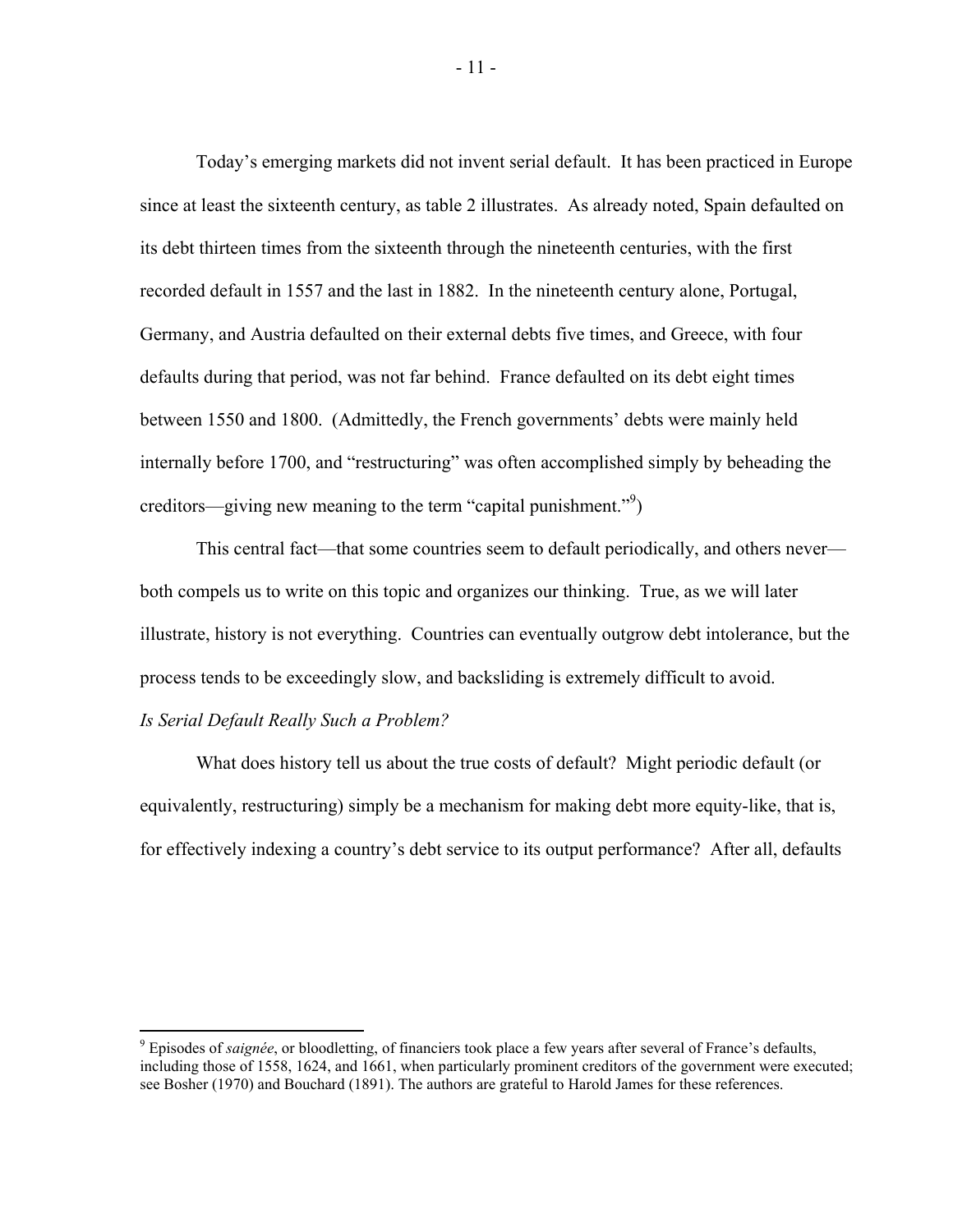|                      |                       | 1501-1800                                                            |                       | 1801-1900              |                   |
|----------------------|-----------------------|----------------------------------------------------------------------|-----------------------|------------------------|-------------------|
|                      | number of<br>defaults | years of<br>default                                                  | number of<br>defaults | years of<br>default    | Total<br>defaults |
| Spain                | 6                     | 1557, 1575, 1596                                                     | $\overline{7}$        | 1820, 1831, 1834, 1851 | 13                |
| France               | 8                     | 1607, 1627, 1647<br>1558, 1624, 1648, 1661<br>1701, 1715, 1770, 1788 | n.a.                  | 1867, 1872, 1882       | 8 <sup>a</sup>    |
| Portugal             | $\mathbf{1}$          | 1560                                                                 | 5                     | 1837, 1841, 1845       | 6                 |
|                      |                       |                                                                      |                       | 1852, 1890             |                   |
| Germany <sup>b</sup> | $\mathbf{1}$          | 1683                                                                 | 5                     | 1807, 1812, 1813       | 6                 |
|                      |                       |                                                                      |                       | 1814, 1850             |                   |
| Austria              | n.a.                  | n.a.                                                                 | 5                     | 1802, 1805 1811        | 5                 |
|                      |                       |                                                                      |                       | 1816, 1868             |                   |
| Greece               | n.a.                  | n.a.                                                                 | $\overline{4}$        | 1826, 1843, 1860, 1893 | 4                 |
| Bulgaria             | n.a.                  | n.a.                                                                 | $\overline{2}$        | 1886, 1891             | 2                 |
| Holland              | n.a.                  | n.a.                                                                 | 1                     | 1814                   | 1                 |
| Russia               | n.a.                  | n.a.                                                                 | $\mathbf{1}$          | 1839                   | 1                 |
| Total                | 16                    |                                                                      | 30                    |                        | 46                |

#### **Table 2. An Early History of External Debt Defaults: Europe before the Twentieth Century**

<sup>a</sup> Total for the period 1501–1800 only.<br><sup>b</sup> Defaults listed are those for Prussia in 1683, 1807 and 1813, Westfalia in 1812; Hesse in 1814 and Sleswig-Holstein in 1850.

Notes: An n.a. denotes not available.

1

Sources: Bosher (1970), Bouchard (1891), Vives (1969), Winkler (1933) and Wynne (1951).

typically occur during economic downturns.<sup>10</sup> Although there must be some truth to this argument, our reading of history is that the deadweight costs to defaulting on external debt can be significant, particularly for a country's trade, investment flows, and economic growth. In more advanced economies, external default can often cause lasting damage to a country's financial system, not least because of linkages between domestic and foreign financial markets.

 $10$  Bulow and Rogoff (1989) argue that one alternative, namely, formal output indexation clauses, although preferable to nonindexed debt, might be difficult to verify or enforce.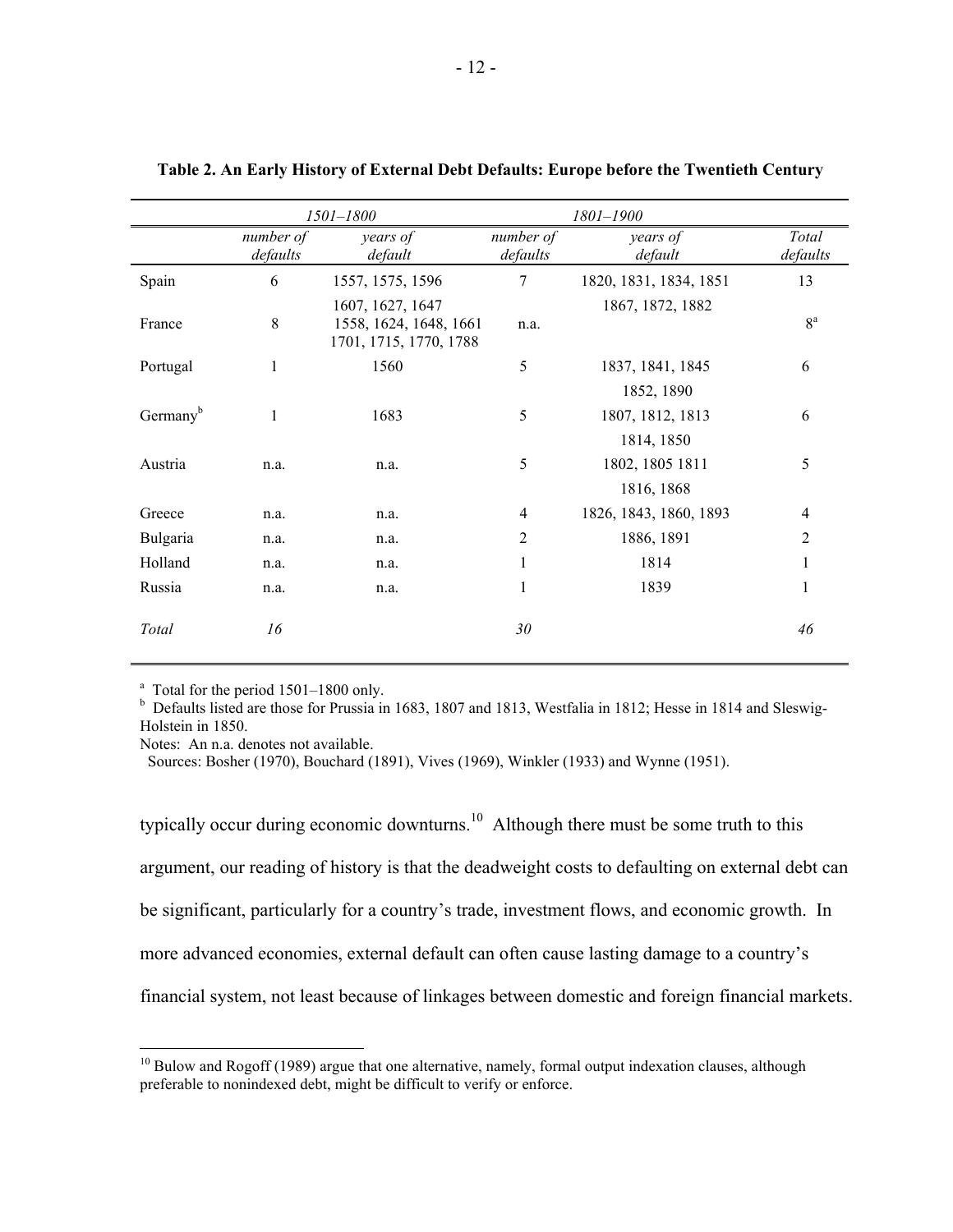Indeed, although we do not investigate the issue here, we conjecture that one of the reasons why countries without a default history go to great lengths to avoid defaulting is precisely to protect their banking and financial systems. Conversely, weak financial intermediation in many serial defaulters lowers their penalty to default. The lower costs of financial disruption that these countries face may induce them to default at lower thresholds, further weakening their financial systems and perpetuating the cycle. One might make the same comment about tax systems, a point to which we will return at the end of the paper. Countries where capital flight and tax avoidance are high tend to have greater difficulty meeting debt payments, forcing governments to seek more revenue from relatively inelastic tax sources, in turn exacerbating flight and avoidance. Default amplifies and ingrains this cycle.

 We certainly do not want to overstate the costs of default or restructuring, especially for serial defaulters. In fact, we will later show that debt-intolerant countries rarely choose to grow or pay their way out of heavy external debt burdens without at least partial default. This revealed preference on the part of debt-intolerant countries surely tells us something. Indeed, many question whether, in the long run, the costs of allowing or precipitating a default exceed the costs of an international bailout, at least for some spectacular historical cases. But there is another side to the question of whether debt-intolerant countries really do borrow too much, and that has to do with the benefit side of the equation. Our reading of the evidence, at least from the 1980s and 1990s, is that external borrowing was often driven by shortsighted governments that were willing to take significant risks to raise consumption temporarily, rather than to foster high-return investment projects. The fact that the gains from borrowing come quickly, whereas the increased risk of default is borne only in the future, tilts shortsighted governments toward excessive debt. So, although the costs of default are indeed often overstated, the benefits to be

- 13 -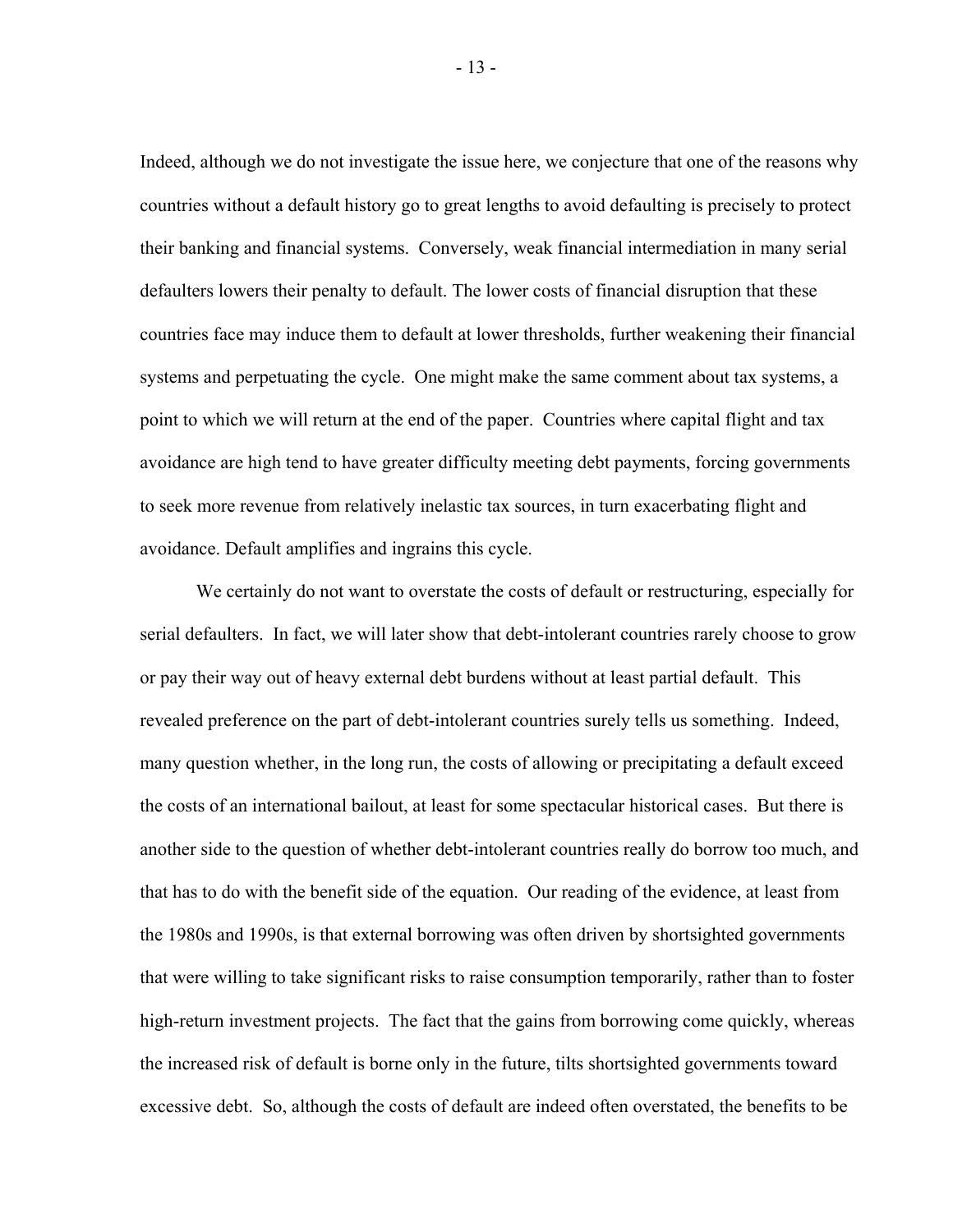reaped from external borrowing are often overstated even more, especially if one looks at the longer-term welfare of the citizens of debtor countries.

What does history tell us about the lenders? We do not need to tackle this question here. Each of the periodic debt cycles the world has witnessed has had its own unique character, either in the nature of the lender (for example, bondholders in the 1930s and 1990s versus banks in the 1970s and 1980s) or in the nature of the domestic borrower (for example, stateowned railroads in the 1870s versus core governments themselves in the 1980s). There are, however, clearly established cycles in lending to emerging markets, with money often pouring in when rates of return in industrialized countries are low. Heavy borrowers are particularly vulnerable to "sudden stops," or reversals, when returns in industrial countries once again pick up.

## *Debt Thresholds*

 Few macroeconomists would be surprised to learn that emerging market economies with ratios of external debt to GNP above 150 percent run a significant risk of default. After all, among advanced economies, Japan's current debt-to-GDP ratio, at 120 percent, is almost universally considered high. Yet default can and does occur at ratios of external debt to GNP that would not be considered "excessive" for the typical advanced economy: for example, Mexico's 1982 debt crisis occurred at a ratio of debt to GNP of 47 percent, and Argentina's 2001 crisis at a ratio slightly above 50 percent.

 We begin our investigation of the debt thresholds of emerging market economies by chronicling all episodes of default or restructuring of external debt among middle-income

- 14 -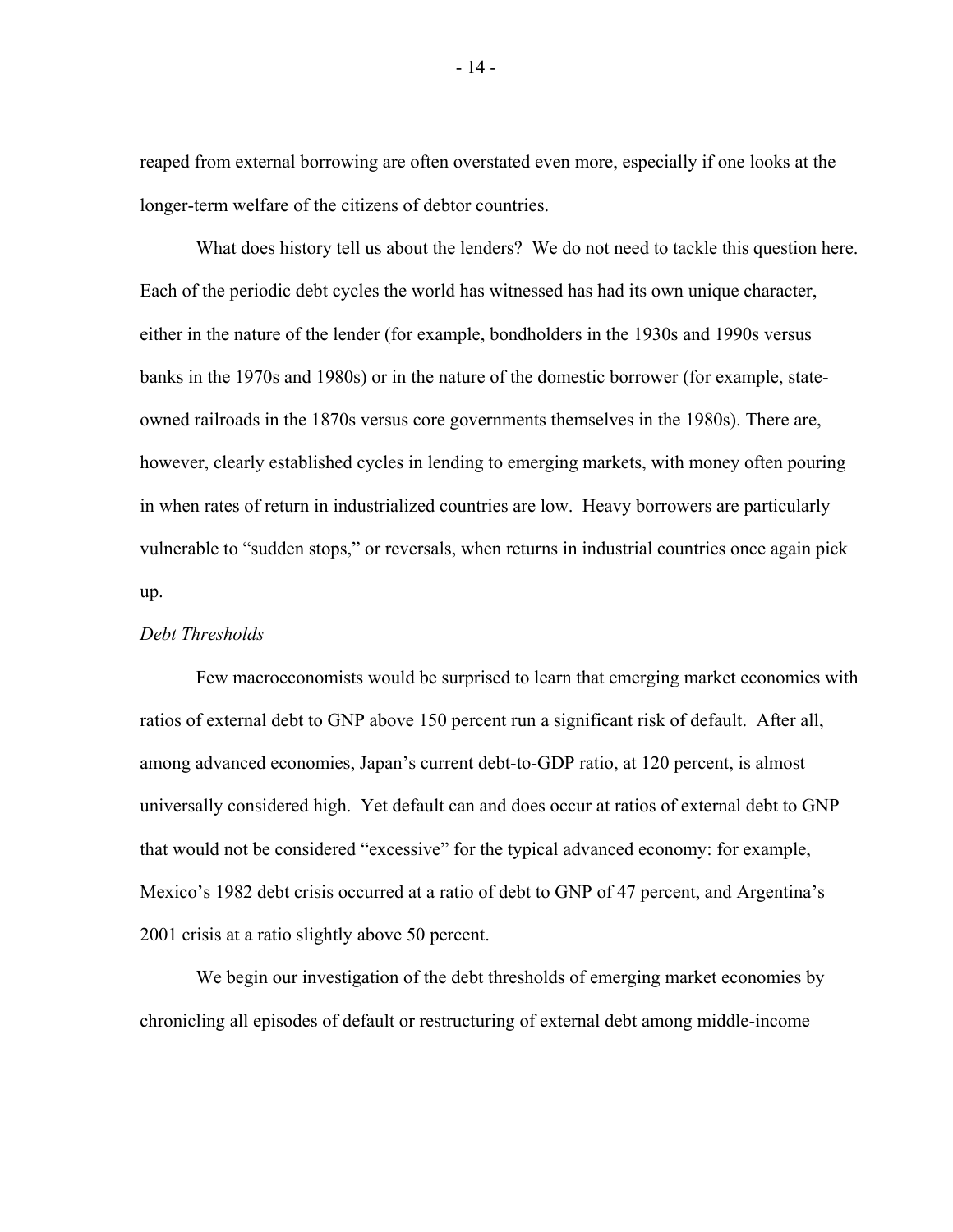economies during the period from 1970 to 2001.<sup>11</sup> Table 3 lists thirty countries that suffered at least one default or restructuring during that period, the first year of each episode, and the country's ratios of external debt to GNP and to exports at the end of the year in which the episode occurred. (Many episodes lasted several years.) It is obvious from the table that Mexico's 1982 default and Argentina's 2001 default were not exceptions: many other countries also suffered adverse credit events at levels of debt below 50 percent of GNP.

<sup>&</sup>lt;sup>11</sup> Following the World Bank, for some purposes we divide developing countries by income per capita into two broad groups: middle-income countries (those developing countries with GNP per capita higher than \$755 in 1999) and low-income countries (those below that level). Most but not all emerging market economies—defined here as developing economies with substantial access to private external financing—are middle-income countries, and most but not all low-income countries have no access to private capital markets and instead rely primarily on official sources of external funding.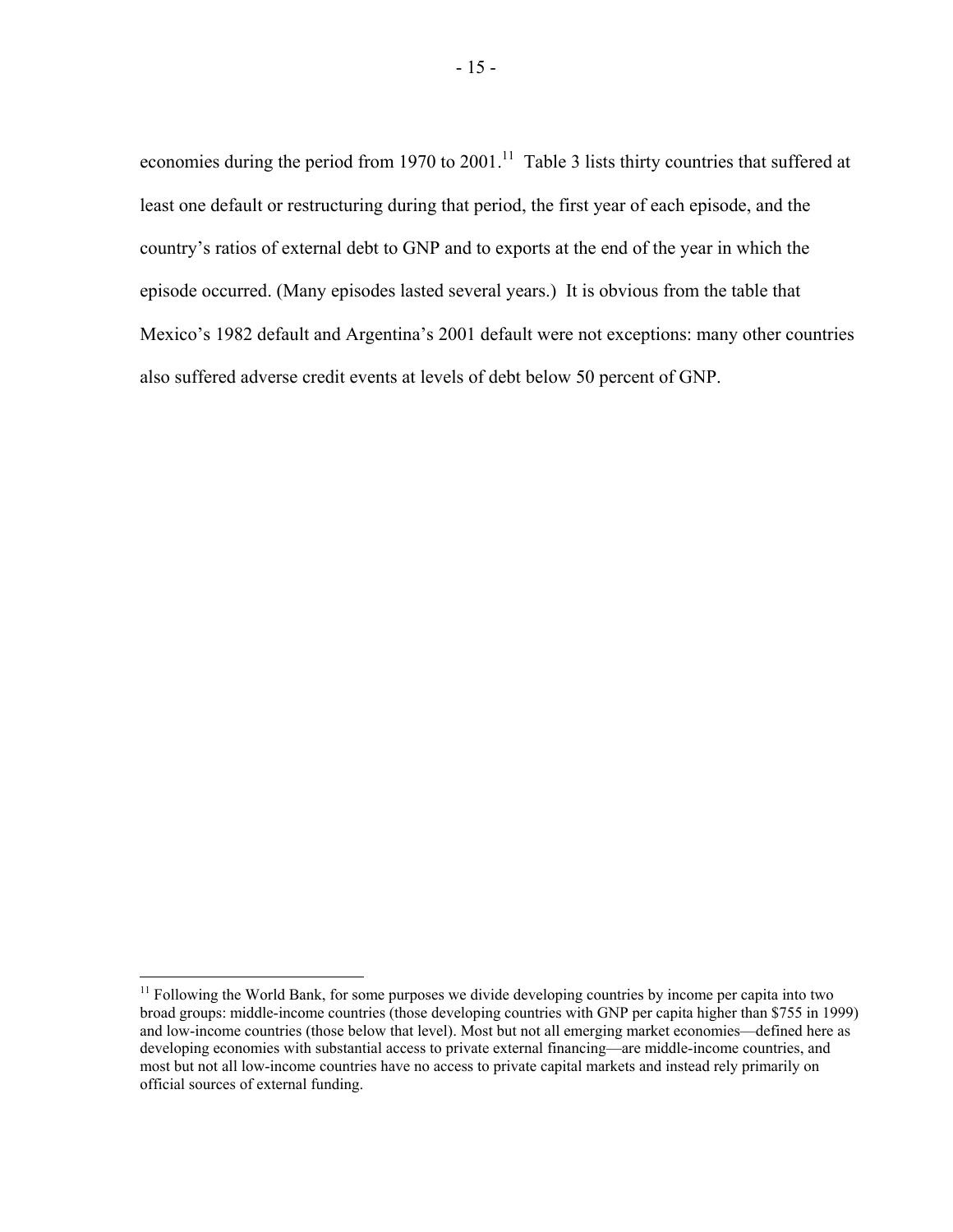|                     | Initial year of<br>credit event | External debt-to-GNP ratio<br>in initial year | External debt-to-exports ratio<br>in initial year |
|---------------------|---------------------------------|-----------------------------------------------|---------------------------------------------------|
| Albania             | 1990                            | 45.8                                          | 616.3                                             |
|                     | 1982                            | 55.1                                          | 447.3                                             |
| Argentina           | 2001                            | 53.3                                          | 458.1                                             |
| Bolivia             | 1980                            | 92.5                                          | 246.4                                             |
| <b>Brazil</b>       | 1983                            | 50.1                                          | 393.6                                             |
|                     | 1990                            | 57.1                                          | 154.0                                             |
| Bulgaria            |                                 | 31.1                                          |                                                   |
| Chile               | 1972                            | 96.4                                          | n.a.<br>358.6                                     |
| Costa Rica          | 1983                            | 136.9                                         | 267.0                                             |
|                     | 1981                            |                                               |                                                   |
| Dominican Republic  | 1982<br>1982                    | 31.8<br>60.1                                  | 183.4<br>281.8                                    |
| Ecuador             | 1999                            | 89.2                                          | 239.3                                             |
|                     |                                 | 112.0                                         |                                                   |
| Egypt               | 1984                            |                                               | 282.6                                             |
| Guyana              | 1982                            | 214.3                                         | 337.7                                             |
| Honduras            | 1981                            | 61.5<br>42.5                                  | 182.8                                             |
| Iran                | 1992<br>1978                    | 48.5                                          | 77.7<br>103.9                                     |
| Jamaica             | 1989                            | 179.5                                         | 234.2                                             |
| Jordan              |                                 |                                               |                                                   |
| Mexico              | 1982                            | 46.7                                          | 279.3                                             |
| Morocco             | 1983                            | 87.0                                          | 305.6                                             |
| Panama              | 1983                            | 88.1                                          | 162.0                                             |
| Peru                | 1978                            | 80.9                                          | 388.5                                             |
|                     | 1984                            | 62.0                                          | 288.9                                             |
| Philippines         | 1983                            | 70.6                                          | 278.1                                             |
| Poland              | 1981                            | n.a.                                          | 108.1                                             |
| Romania             | 1982                            | n.a.                                          | 73.1                                              |
| Russian Federation  | 1991                            | 12.5                                          | n.a.                                              |
|                     | 1998                            | 58.5                                          | 179.9                                             |
| Trinidad and Tobago | 1989                            | 48.1                                          | 112.8                                             |
| Turkey              | 1978                            | 21.0                                          | 374.2                                             |
| Uruguay             | 1983                            | 63.7                                          | 204.0                                             |
| Venezuela           | 1982                            | 48.6                                          | 220.9                                             |
|                     | 1995                            | 44.1                                          | 147.2                                             |
| Average             |                                 | 70.6                                          | 254.3                                             |

#### **Table 3. External Debt Ratios in Middle Income Countries at the Time of Adverse Credit Event: 1970–2001a/**

<sup>a/</sup> Middle income countries defined according to the World Bank, *Global Development Finance*. A "credit event" is a default on or restructuring of the country's external debt Ratios are computed with end-of-period debt stocks on the initial year of the credit event, which normally biases ratios *upwards* (since in most cases defaults are accompanied by large real exchange rate depreciations). Credit events in Iraq in 1990, South Africa in 1985 and Yugoslavia in 1983 are not listed in the table because data for the debt ratios are not available.

An n.a. indicates not available

Sources: Debt and GNP come from the World Bank's, *Debt Tables* and *Global Development Finance,* dates of the default or restructurings are taken from Beim and Calomiris (2001), Standard and Poor's *Credit Week* (various issues).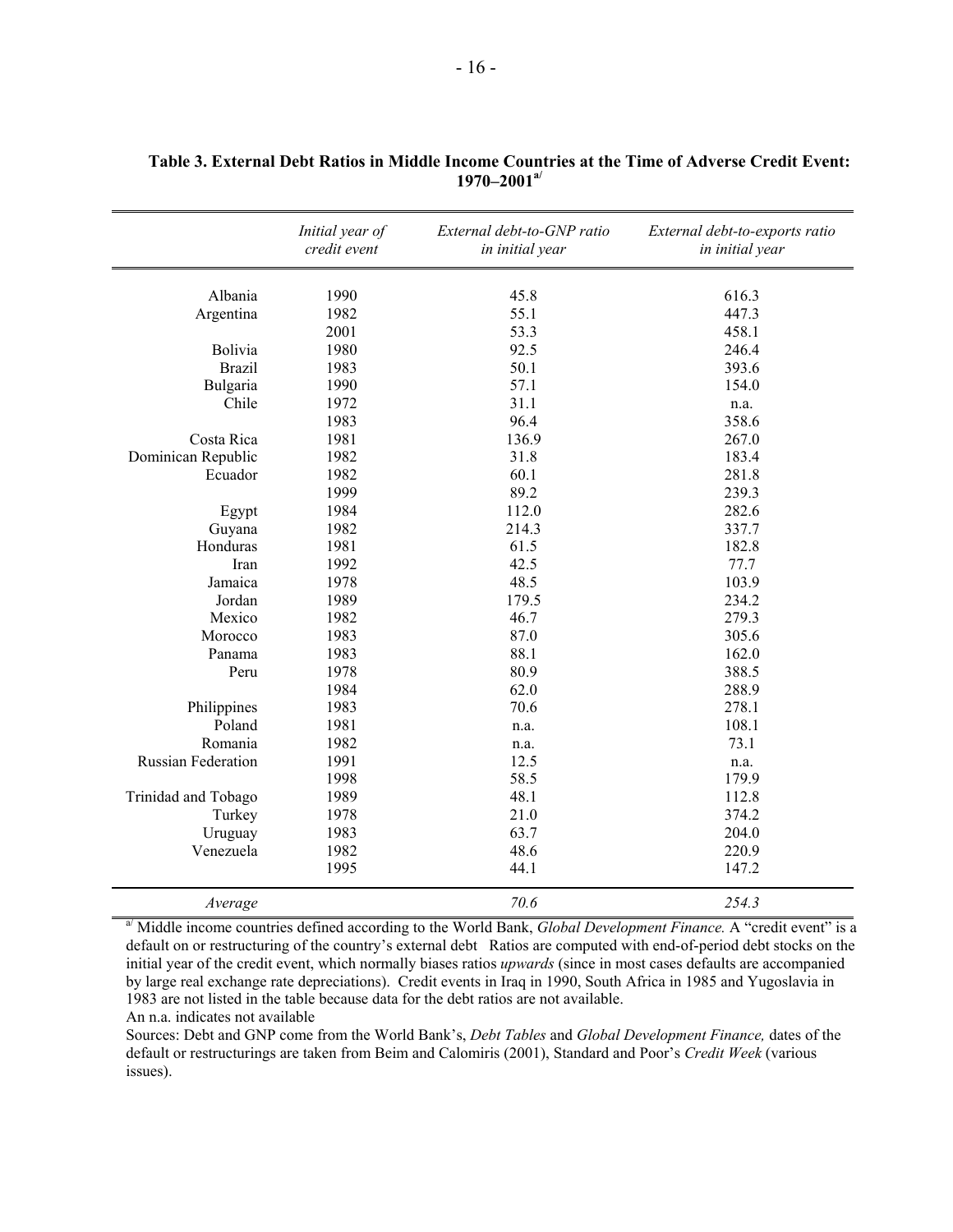Table 4 shows further that external debt exceeded 100 percent of GNP in only 13 percent of these episodes, that more than half of the default episodes occurred at ratios of debt to GNP below 60 percent, and that defaults occurred despite debt being less than 40 percent of GNP in 13 percent of episodes.<sup>12</sup> (Indeed, the external debt-to-GNP thresholds reported in table 3 are biased *upward,* because the debt-to-GNP ratios corresponding to the year of the credit event are driven up by the real depreciation that typically accompanies the event.)

**Table 4. Frequency Distribution of External Debt Ratios in Middle-income Countries at the Time of Default: 1970–2001** 

| External debt-to-GNP range in first year<br>of default or restructuring | Percent of total defaults or restructurings |
|-------------------------------------------------------------------------|---------------------------------------------|
| Below 40 percent                                                        | 13                                          |
| 41 to 60 percent                                                        | 40                                          |
| 61 to 80 percent                                                        | 13                                          |
| 81 to 100 percent                                                       | 20                                          |
| Above 100 percent                                                       | 13                                          |

 Notes: Middle income countries defined according to the World Bank, *Global Development Finance.*  All cases marked n.a. in Table 3 are excluded from the calculations. Frequencies do not add to 100 percent due to rounding.

Sources: Table 3 and authors' calculations.

1

We next compare the external indebtedness profiles of emerging market economies with and without a history of default. The top panel of figure 1 shows the frequency distribution of the external debt-to-GNP ratio, and the bottom panel the external debt-to-exports ratio, for two groups of countries over the period 1970–2000. The two distributions are very distinct

<sup>&</sup>lt;sup>12</sup> Tables 3 and 4 measure *gross* total external debt, as debtor governments have little capacity to tax or otherwise confiscate private citizens' assets held abroad. When Argentina defaulted in 2001 on \$140 billion of external debt, for example, the foreign assets held by its citizens abroad were estimated by some commentators at about \$120 billion to \$150 billion. This phenomenon is not uncommon and indeed was the norm in the 1980s debt crisis.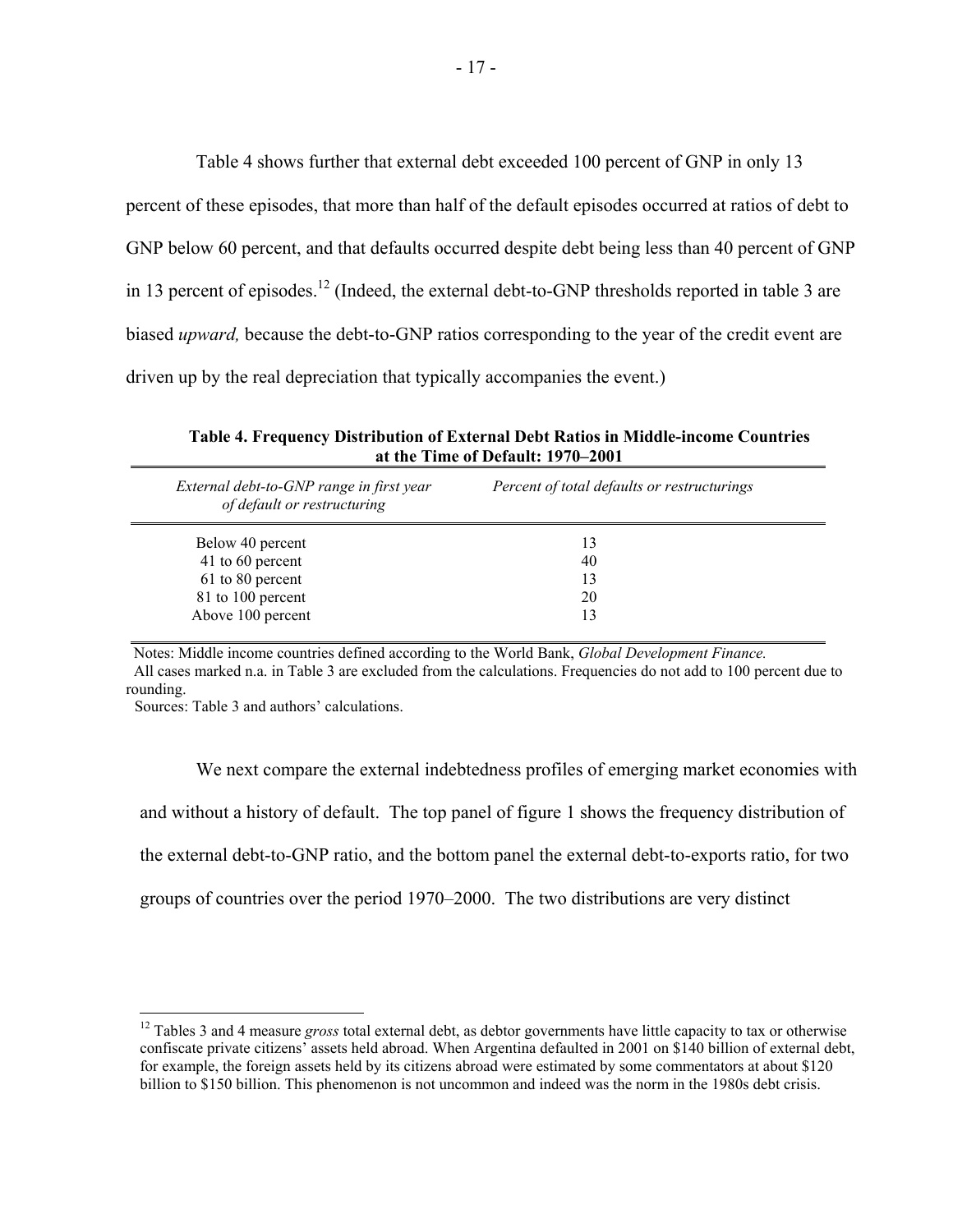# **Figure 1. Frequency Distribution of External Debt Ratios Among Defaulters and Nondefaulters, 1970–2000**



 Sources: International Monetary Fund, World Economic Outlook; and the World Bank, Global Development Finance. 1/ The distribution for "defaulters" in the lower panel covers 98 percent of the total observations in the sample.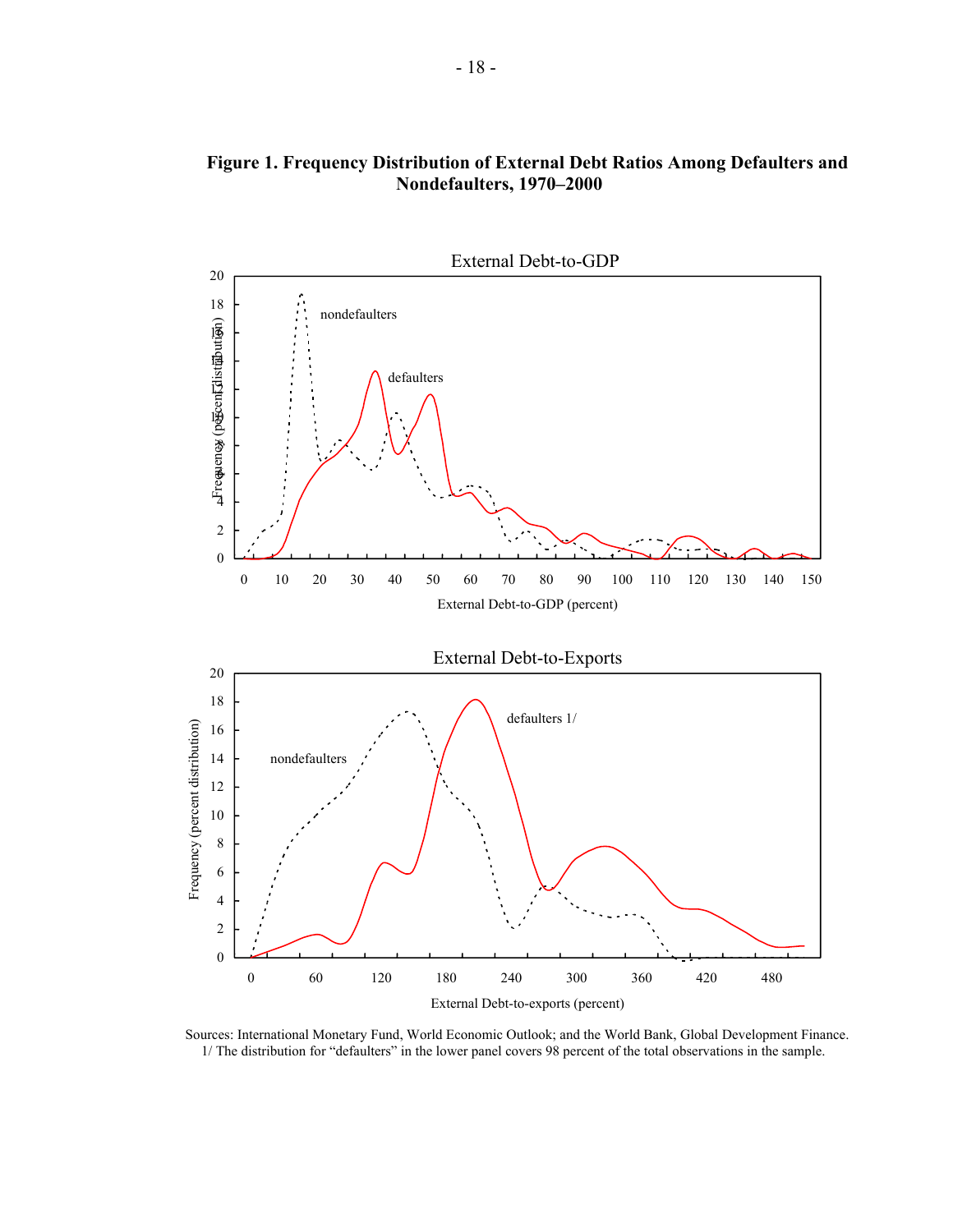and show that defaulters borrow more than nondefaulters (even though their ratings tend to be worse at a given level of debt). The gap in external debt ratios between those emerging market economies with and those without a history of default widens further when the ratio of external debt to exports is considered. It appears that those countries that risk default the most when they borrow (that is, those with the greatest debt intolerance) also borrow the most, much as if a lactose-intolerant individual were addicted to milk. It should be no surprise, then, that so many capital flow cycles end in an ugly credit event.

Table 5 presents a subset of the numbers that underpin figure 1, as well as the cumulative distribution of external debt-to-GNP ratios for defaulters and nondefaulters. Over half of the countries with sound credit histories have ratios of external debt to GNP below 35 percent (and 47 percent have ratios below 30 percent). By contrast, for those countries with a relatively tarnished credit history, a threshold external debt-to-GNP ratio above 40 percent is required to capture the majority of observations. We can see already from tables 4 and 5, without taking into account any country-specific factors that might explain debt intolerance, that when external debt exceeds 30 to 35 percent of GNP in a debt-intolerant country, the risk of a credit event starts to increase significantly.<sup>13</sup> We will later derive country-specific bounds that are much stricter for debt-intolerant countries.

<sup>&</sup>lt;sup>13</sup> Using an altogether different approach, an International Monetary Fund (2002) study of debt sustainability arrived at external debt thresholds for developing countries (excluding the heavily indebted poor countries) in the neighborhood of 31 to 39 percent, depending on whether one includes official financing in the indebtedness measure. The results we present later suggest that country-specific thresholds for debt-intolerant countries are probably much lower.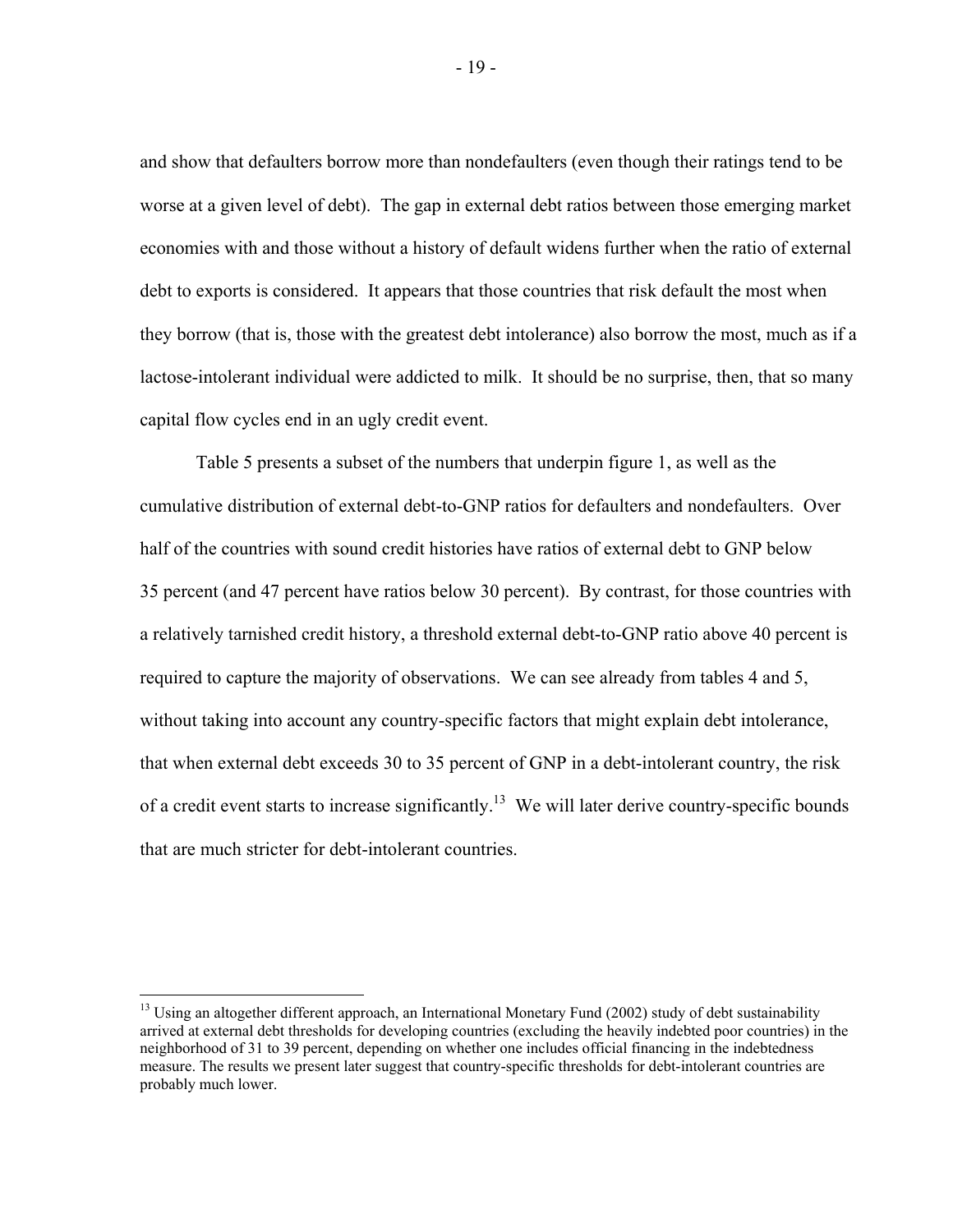| External debt-to-<br><b>GNP</b> Ratio<br>(in percent) |                                      | Economies without a history of external<br>default | Economies with history of external default |                            |  |
|-------------------------------------------------------|--------------------------------------|----------------------------------------------------|--------------------------------------------|----------------------------|--|
|                                                       | Density<br>(percent of<br>countries) | Cumulative<br>distribution                         | Density<br>(percent of<br>countries)       | Cumulative<br>distribution |  |
| $\mathbf{0}$                                          | $\boldsymbol{0}$                     | $\theta$                                           | $\overline{0}$                             | 0                          |  |
| 5                                                     | 1.9                                  | 1.9                                                | $\theta$                                   | $\theta$                   |  |
| 10                                                    | 3.2                                  | 5.2                                                | 0.7                                        | 0.7                        |  |
| 15                                                    | 18.7                                 | 23.9                                               | 4.3                                        | 5.0                        |  |
| 20                                                    | 7.1                                  | 31.0                                               | 6.5                                        | 11.5                       |  |
| 25                                                    | 8.4                                  | 39.4                                               | 7.5                                        | 19.0                       |  |
| 30                                                    | 7.1                                  | 46.5                                               | 9.3                                        | 28.3                       |  |
| 35                                                    | 6.5                                  | 52.9                                               | 13.3                                       | 41.6                       |  |
| 40                                                    | 10.3                                 | 63.2                                               | 7.5                                        | 49.1                       |  |
| 45                                                    | 7.1                                  | 70.3                                               | 9.3                                        | 58.4                       |  |
| 50                                                    | 4.5                                  | 74.8                                               | 11.5                                       | 69.9                       |  |
| Memoranda                                             |                                      |                                                    |                                            |                            |  |
| Mode                                                  |                                      | 14.0                                               |                                            | 28.0                       |  |
| Median                                                | 33.3                                 |                                                    | 40.9                                       |                            |  |

#### **Table 5. Frequency Distribution of External Debt Ratios in Emerging Market Economies: 1970–2000**

Sources: Authors' calculations on the basis of debt and GNP data from the World Bank, *Global Development Finance.*

## *The Components of Debt Intolerance*

To operationalize the measurement of debt intolerance, we focus on two indicators: the sovereign debt ratings reported by *Institutional Investor*, and the external debt-to-GNP ratio (or, alternatively, the external debt-to-exports ratio). The *Institutional Investor* ratings (IIR), which are compiled twice a year, are based on information provided by economists and sovereign risk analysts at leading global banks and securities firms. The ratings grade each country on a scale from 0 to 100, with a rating of 100 given to those countries perceived as having the lowest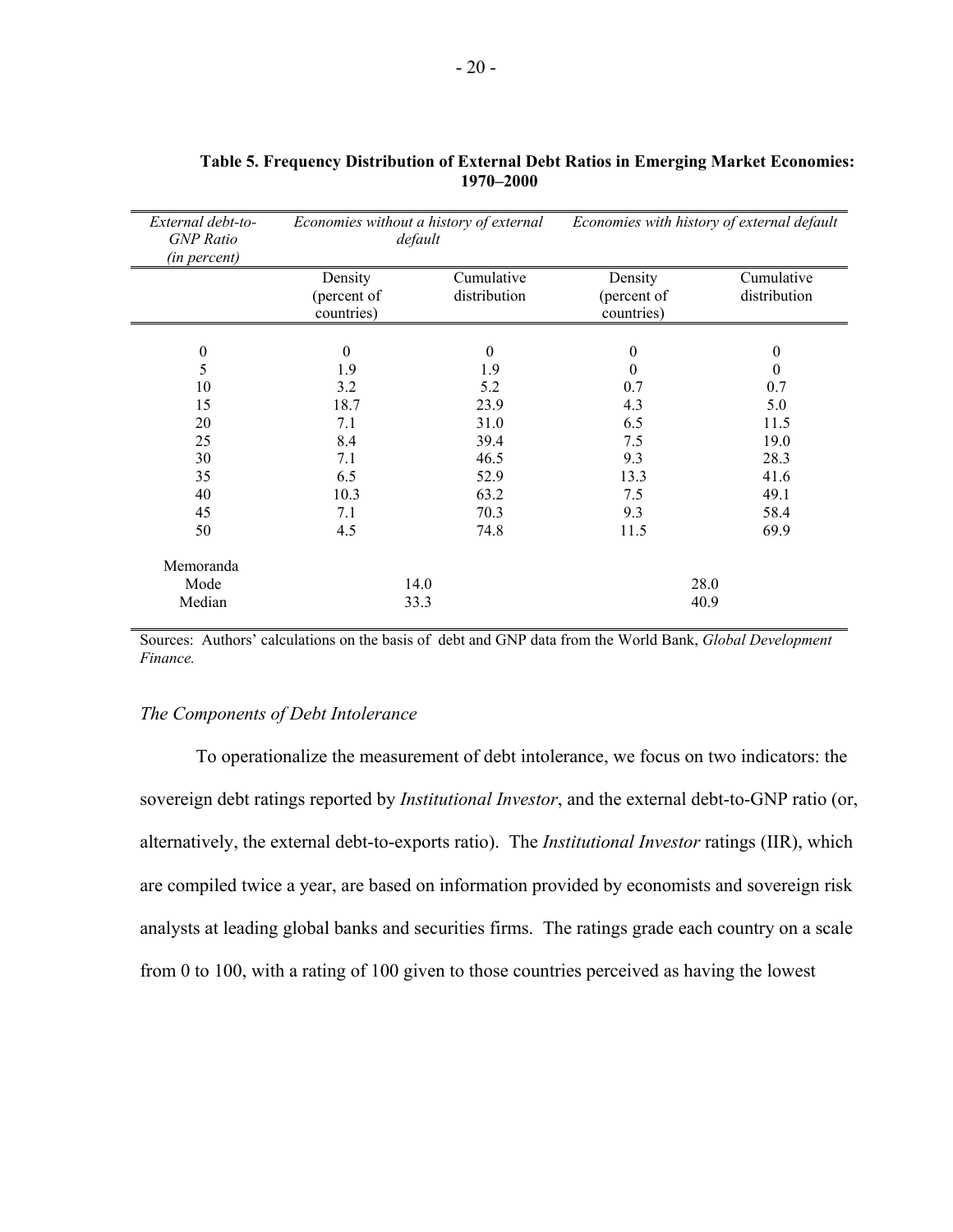chance of defaulting on their government debt obligations.<sup>14</sup> Hence we take the transformed variable (100 - IIR) as a proxy for default risk. Market-based measures of default risk are also available, but only for a much smaller group of countries and over a much shorter sample period.<sup>15</sup>

The second major component of our debt intolerance measure is total external debt, scaled either by GNP or by exports. We emphasize total (public and private) external debt because most government debt in emerging markets until the late 1980s was external, and because it often happens that external debt that was private before a crisis becomes public after the fact.<sup>16</sup> (As we later show, however, in future analyses it will be equally important to measure intolerance with reference to the growing stock of *domestic* public debt.)

Figure 2 plots against each other the major components of debt intolerance for each year in the period 1979–2000 for sixteen emerging market economies. As expected, our preferred risk measure (100 - IIR) tends to rise with the stock of external debt, but the relationship may be nonlinear. In particular, when the risk measure is very high (concretely, when the IIR index

<sup>&</sup>lt;sup>14</sup> For details of the survey see the September 2002 issue of *Institutional Investor*. Although not critical to our analysis below, we interpret the ratings reported in each semiannual survey as capturing the near-term risk of default within one to two years.

<sup>&</sup>lt;sup>15</sup> Secondary market prices of external commercial bank debt, available since the mid-1980s, provide a measure of expected repayment for a number of emerging market countries. However, the Brady debt restructurings of the 1990s converted much of this bank debt to bonds, so that from 1992 onward the secondary market prices would have to be replaced by the Emerging Market Bond Index (EMBI) spread, which remains the most commonly used measure of risk today. These market-based indicators introduce a serious sample selection bias, however: almost all the countries in the EMBI, and all the countries for which secondary-market price data from the 1980s are available, had a history of adverse credit events, leaving the control group of nondefaulters as approximately the null set.

<sup>&</sup>lt;sup>16</sup> See appendix A for brief definitions of the various concepts of debt used in this paper.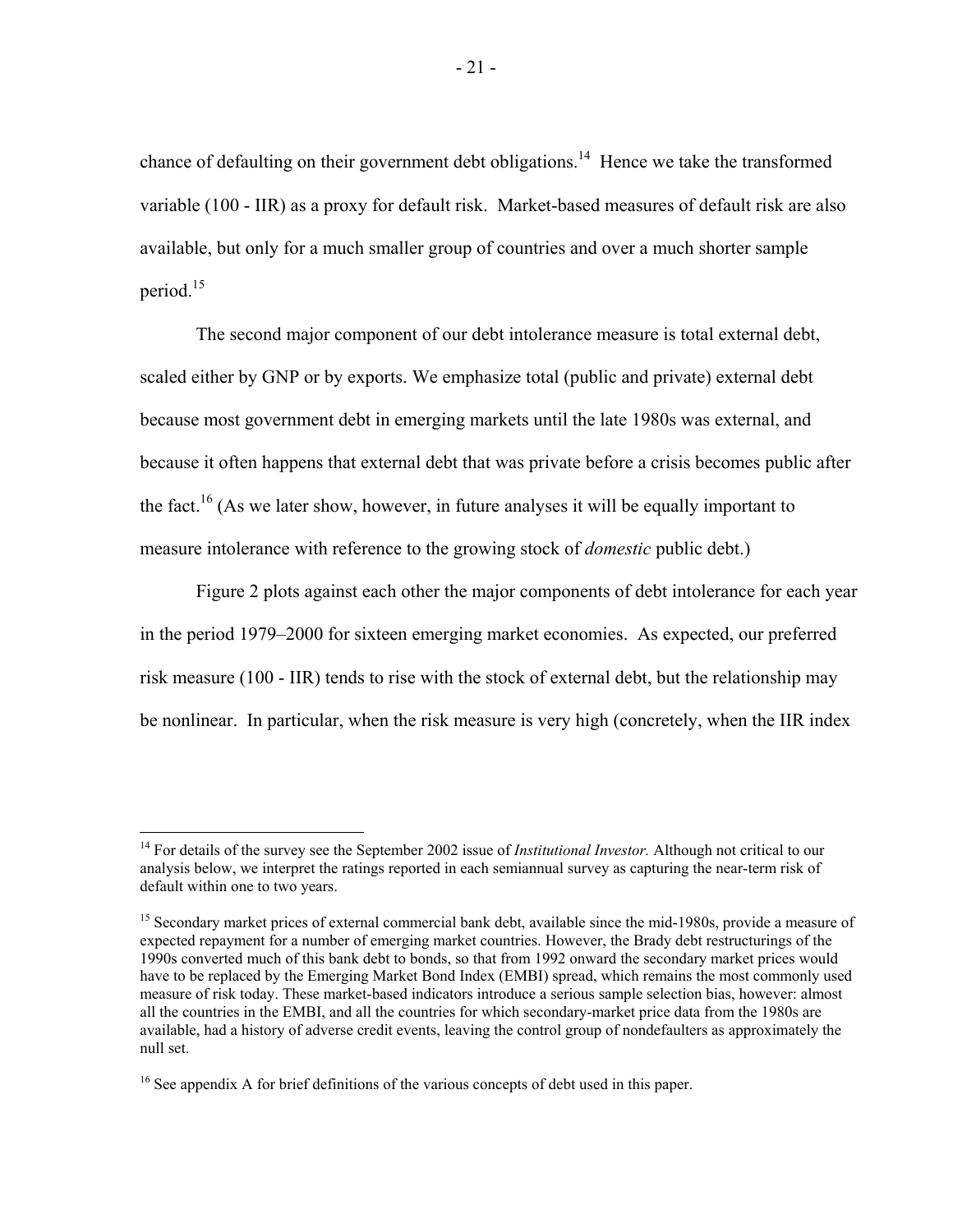

**Figure 2. External Debt and Default Risk In Selected Emerging Market Economies, 1979–2000** 

Sources; World Bank, *Global Development Finance; and Institutional Investor.*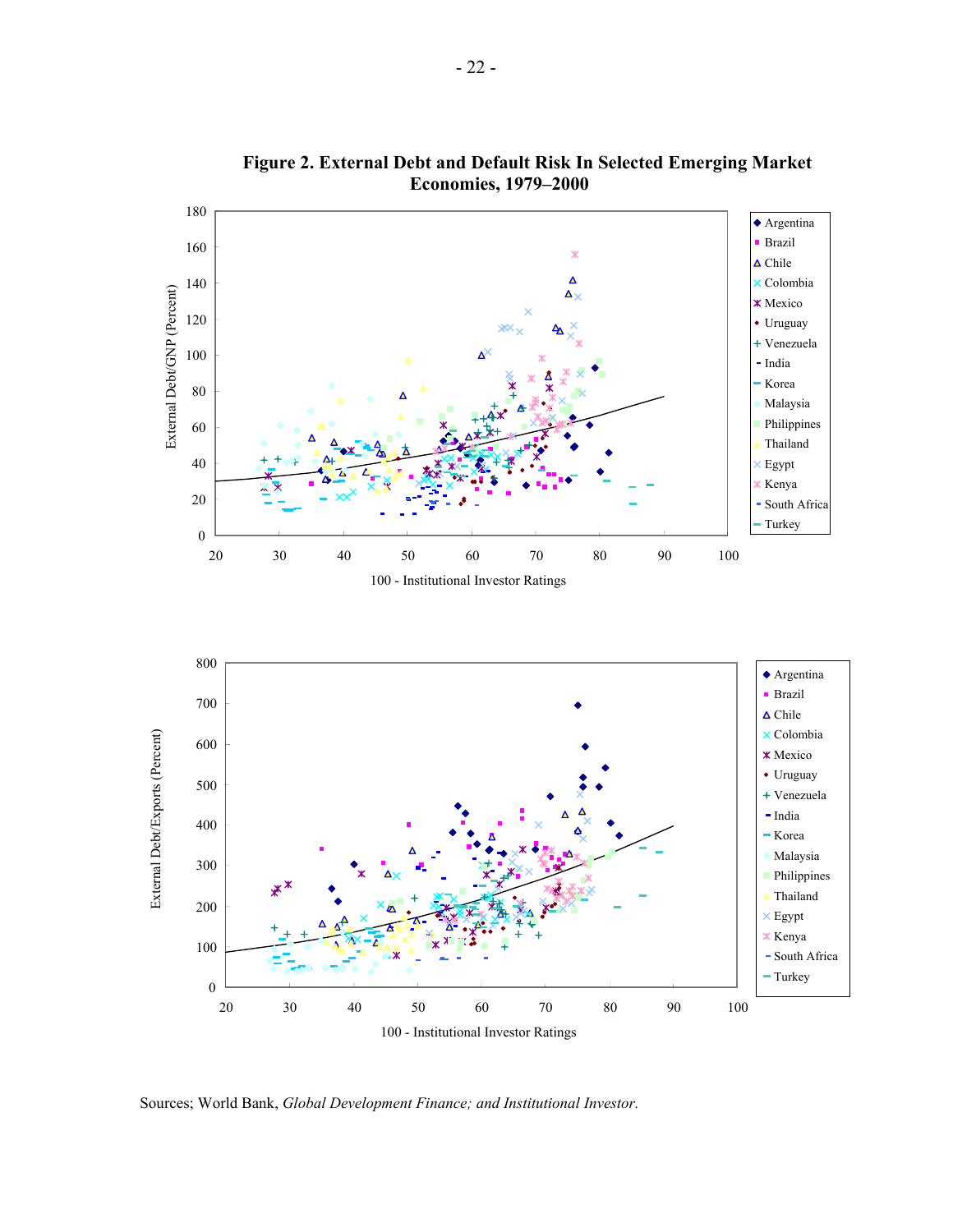falls below 30), it matters little whether the external debt-to-GNP ratio is 80 percent or 160 percent, or whether the external debt-to-exports ratio is 300 percent or 700 percent. This nonlinearity simply reflects the fact that, below a certain threshold of the IIR, typically about 24, the country has usually lost all access to private capital markets.<sup>17</sup>

Table 6 shows the period averages of various measures of risk and external debt (the components of debt intolerance) for a representative sample of countries, which we will refer to as our core sample (see appendix B). Because some researchers have argued that the "right" benchmark for emerging market indebtedness is the level of public debt that advanced economies are able to sustain,  $^{18}$  table 6 also includes this measure for a group of nondefaulting advanced economies. The table makes plain that, although the relationship between external debt and risk may be monotonic for emerging market economies, it is clearly not monotonic for the public debt of advanced economies; in those countries, relatively high levels of government debt can coexist with low levels of risk. Table 6, together with table 7, which shows the panel pairwise correlations between the two debt ratios and three measures of risk for a larger sample of developing economies, also highlights the fact that the different measures of risk present a very similar picture both of countries' relative debt intolerance and of the correlation between risk and indebtedness. As anticipated by figure 2, the correlations are uniformly positive in all regional groupings and are usually statistically significant.

 $17$  A similar picture emerges (for a smaller sample, not shown) when one uses other measures of default risk such as secondary market prices of commercial bank debt or EMBI spreads.

 $18$  See, for example, Reissen (1989).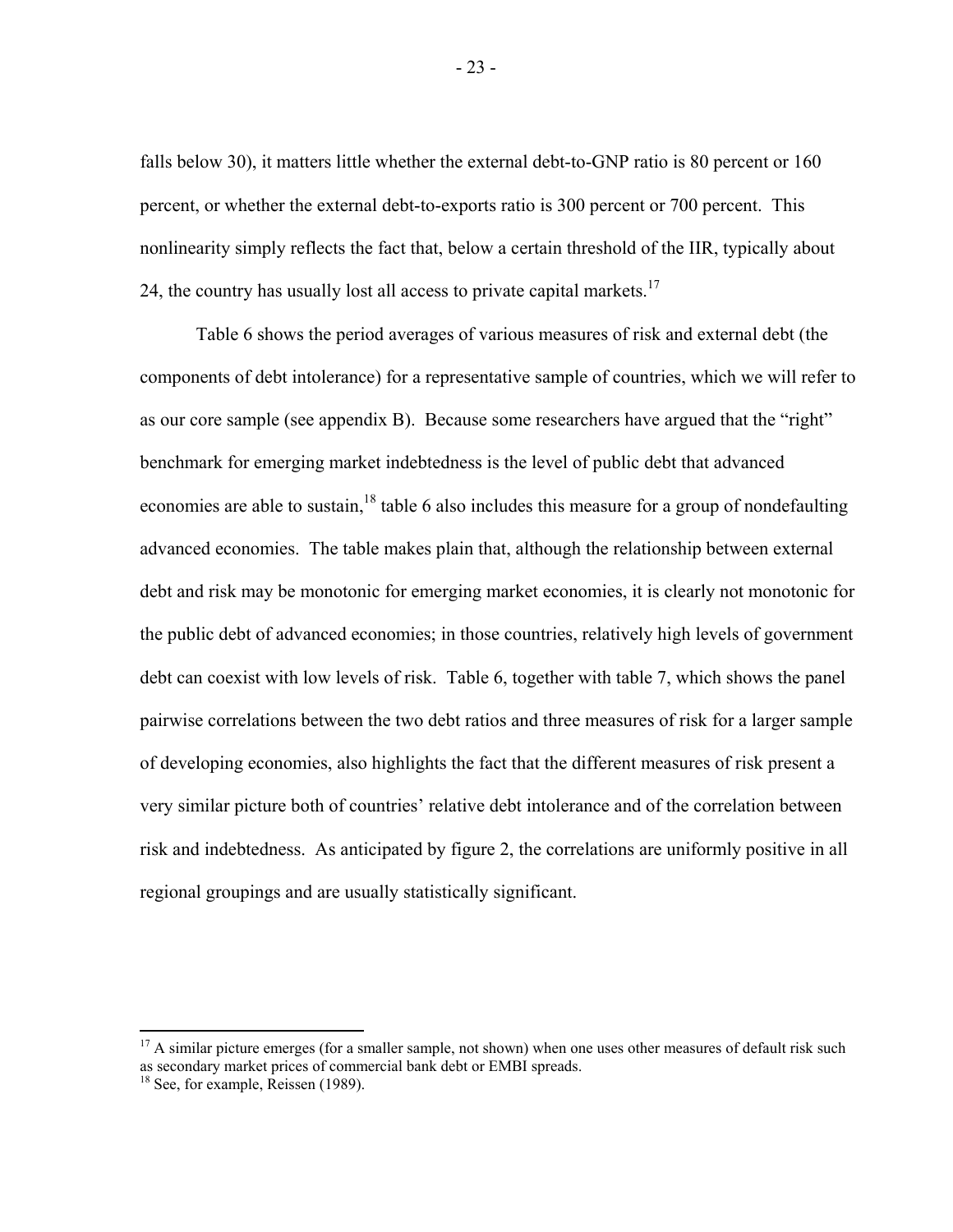|                                                                                                          | <i>Institutional</i><br><b>Investor Ratings</b><br>1979-2002                             | Secondary market<br>prices<br>1986-1992                              | EMBI spread <sup>a</sup>                                        | Debt/GNP<br>1970-2000<br>(in percent)                                | Debt/Exports<br>1970-2000<br>(in percent)                                     |
|----------------------------------------------------------------------------------------------------------|------------------------------------------------------------------------------------------|----------------------------------------------------------------------|-----------------------------------------------------------------|----------------------------------------------------------------------|-------------------------------------------------------------------------------|
|                                                                                                          | Emerging market economies with at least one external default or restructuring since 1824 |                                                                      |                                                                 |                                                                      |                                                                               |
| Argentina<br><b>Brazil</b><br>Chile<br>Colombia<br>Egypt<br>Mexico<br>Philippines<br>Turkey<br>Venezuela | 34.7<br>37.4<br>47.5<br>44.6<br>33.7<br>45.8<br>34.7<br>34.9<br>41.5                     | 34.9<br>42.9<br>70.8<br>71.4<br>n.a.<br>56.0<br>54.4<br>n.a.<br>59.6 | 1,756<br>845<br>186<br>649<br>442<br>593<br>464<br>663<br>1,021 | 37.1<br>30.7<br>58.4<br>33.6<br>70.6<br>38.2<br>55.2<br>31.5<br>41.3 | 368.8<br>330.7<br>220.7<br>193.5<br>226.7<br>200.2<br>200.3<br>210.1<br>145.9 |
| Group average                                                                                            | 39.4                                                                                     | 55.7                                                                 | 638                                                             | 44.1                                                                 | 232.9                                                                         |
|                                                                                                          |                                                                                          | Emerging market economies with no external default history           |                                                                 |                                                                      |                                                                               |
| India<br>Korea<br>Malaysia<br>Singapore<br>Thailand<br>Group average                                     | 46.5<br>63.4<br>63.5<br>79.9<br>55.7<br>61.8                                             | n.a.<br>n.a.<br>n.a.<br>n.a.<br>n.a.<br>n.a.                         | n.a.<br>236<br>166<br>n.a.<br>240<br>214                        | 19.0<br>31.9<br>40.1<br>7.7<br>36.3<br>27.0                          | 227.0<br>85.7<br>64.9<br>4.5<br>110.8<br>98.6                                 |
|                                                                                                          |                                                                                          | Industrial economies with no external default history <sup>b</sup>   |                                                                 |                                                                      |                                                                               |
| Australia<br>Canada<br>Italy<br>New Zealand<br>Norway<br><b>United States</b><br>Group average           | 77.3<br>86.0<br>76.4<br>70.7<br>85.3<br>92.8<br>81.3                                     | n.a.<br>n.a.<br>n.a.<br>n.a.<br>n.a.<br>n.a.<br>n.a.                 | n.a.<br>n.a.<br>n.a.<br>n.a.<br>n.a.<br>n.a.<br>n.a.            | 29.8<br>68.9<br>81.6<br>51.9<br>34.4<br>58.4<br>54.2                 | 159.3<br>234.4<br>366.0<br>167.3<br>87.5<br>671.7<br>281.0                    |

### **Table 6. Alternative Measures of Risk and External Debt Burden: (Period averages, as indicated)**

<sup>a</sup> The EMBI averages are through 2002. The beginning date varies by country and is as follows: Argentina 1993; Brazil, Mexico, and Venezuela 1992; Chile, Colombia and Turkey 1999; Egypt and Malaysia 2002; Philippines and Thailand 1997, and Korea 1998.

<sup>b</sup> For industrial economies debt figures are for the total debt issued by the general government.

Notes: An n.a. stands for not available.

Sources: World Bank, *Global Development Finance, Institutional Investor,* JP Morgan Chase, Salomon Brothers, Inc., ANZ Bank *Secondary Market Price Report*, and OECD*.*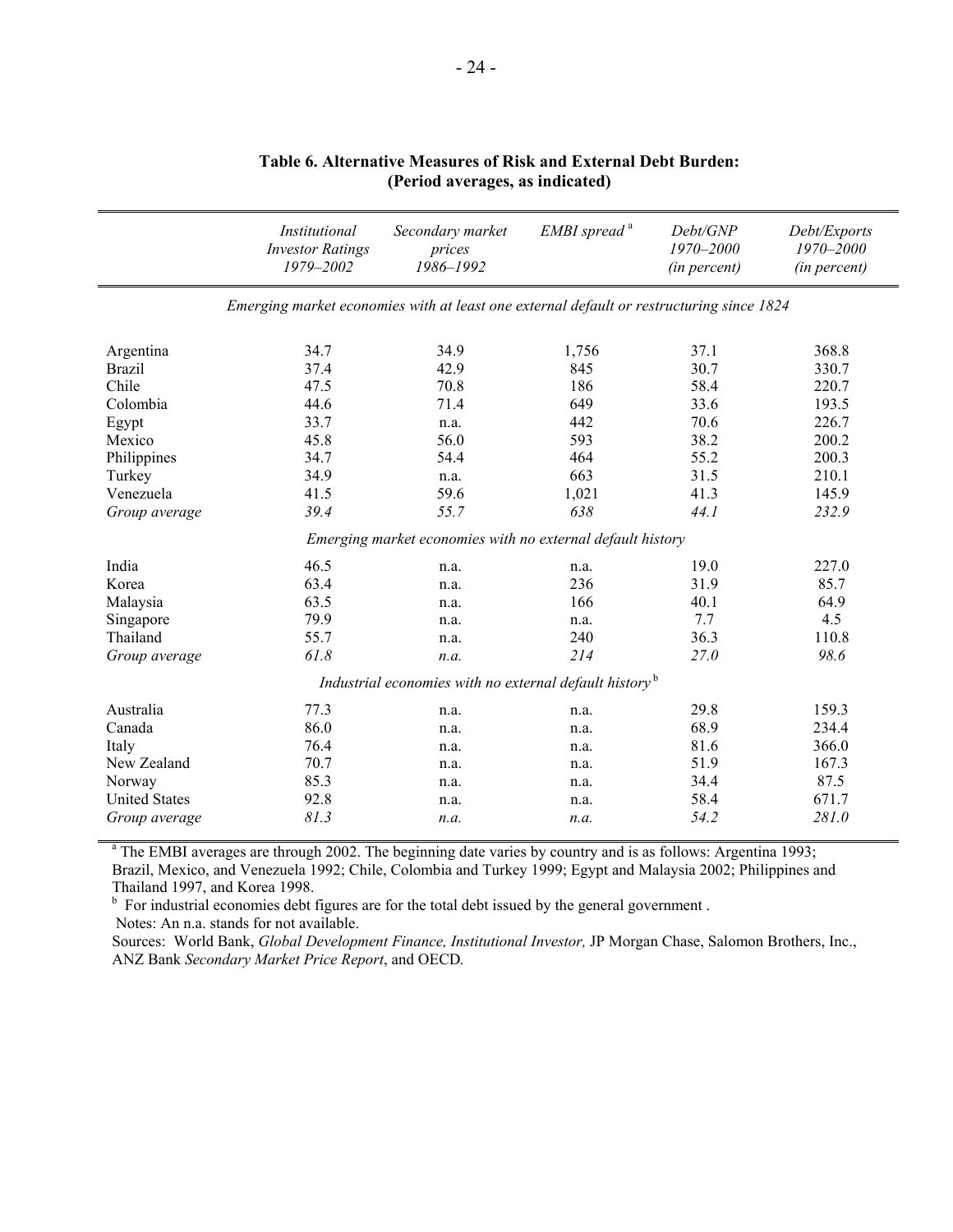|                    | 100-Institutional<br><b>Investor Ratings</b><br>1979-2000 | 100-Secondary<br>Market Prices<br>1986-1992 | EMBI Spread <sup>a</sup> |
|--------------------|-----------------------------------------------------------|---------------------------------------------|--------------------------|
|                    | Correlations with External debt-to-GNP                    |                                             |                          |
| All developing     | $0.40*$                                                   | $0.47*$                                     | $0.55*$                  |
| Africa             | 0.22                                                      | $0.65*$                                     | $0.73*$                  |
| Emerging Asia      | $0.44*$                                                   | n.a.                                        | n.a.                     |
| Middle East        | 0.18                                                      | n.a.                                        | n.a.                     |
| Western Hemisphere | $0.38*$                                                   | $0.50*$                                     | $0.45*$                  |
|                    | Correlations with External debt-to-exports                |                                             |                          |
| All developing     | $0.61*$                                                   | $0.58*$                                     | $0.37*$                  |
| Africa             | $0.60*$                                                   | $0.59*$                                     | $0.67*$                  |
| Emerging Asia      | $0.74*$                                                   | n.a.                                        | n.a.                     |
| Middle East        | $0.51*$                                                   | n.a.                                        | n.a.                     |
| Western Hemisphere | $0.43*$                                                   | $0.59*$                                     | 0.06                     |

**Table 7. Pairwise Correlations between Alternative Measures of Risk and Debt by Developing Region** 

Notes: An asterisk denotes that the correlation is statistically significant at the five percent confidence level.

An n.a. stands for not available.

a Defined as in Table 6. Excludes Russia.

Sources: World Bank, *Global Development Finance, Institutional Investor,* JP Morgan Chase, Salomon Brothers, Inc., ANZ Bank *Secondary Market Price Report.* 

## *Debt Intolerance: Clubs and Regions*

 We next use our component measures of debt intolerance—IIR risk ratings and external debt ratios—in a two-step algorithm, mapped in figure 3, to define debtors' clubs and vulnerability regions. We begin by calculating the mean (45.9) and standard deviation (21.8) of the IIR for fifty-three developing and industrial countries over 1979–2002, and we use these statistics to loosely group countries into three "clubs" (the countries and their period averages are listed in appendix table B1). Club A includes those countries whose average IIR over the period 1979–2002 is 67.7 (the mean plus one standard deviation) or above; members of this club–essentially, the advanced economies—enjoy virtually continuous access to capital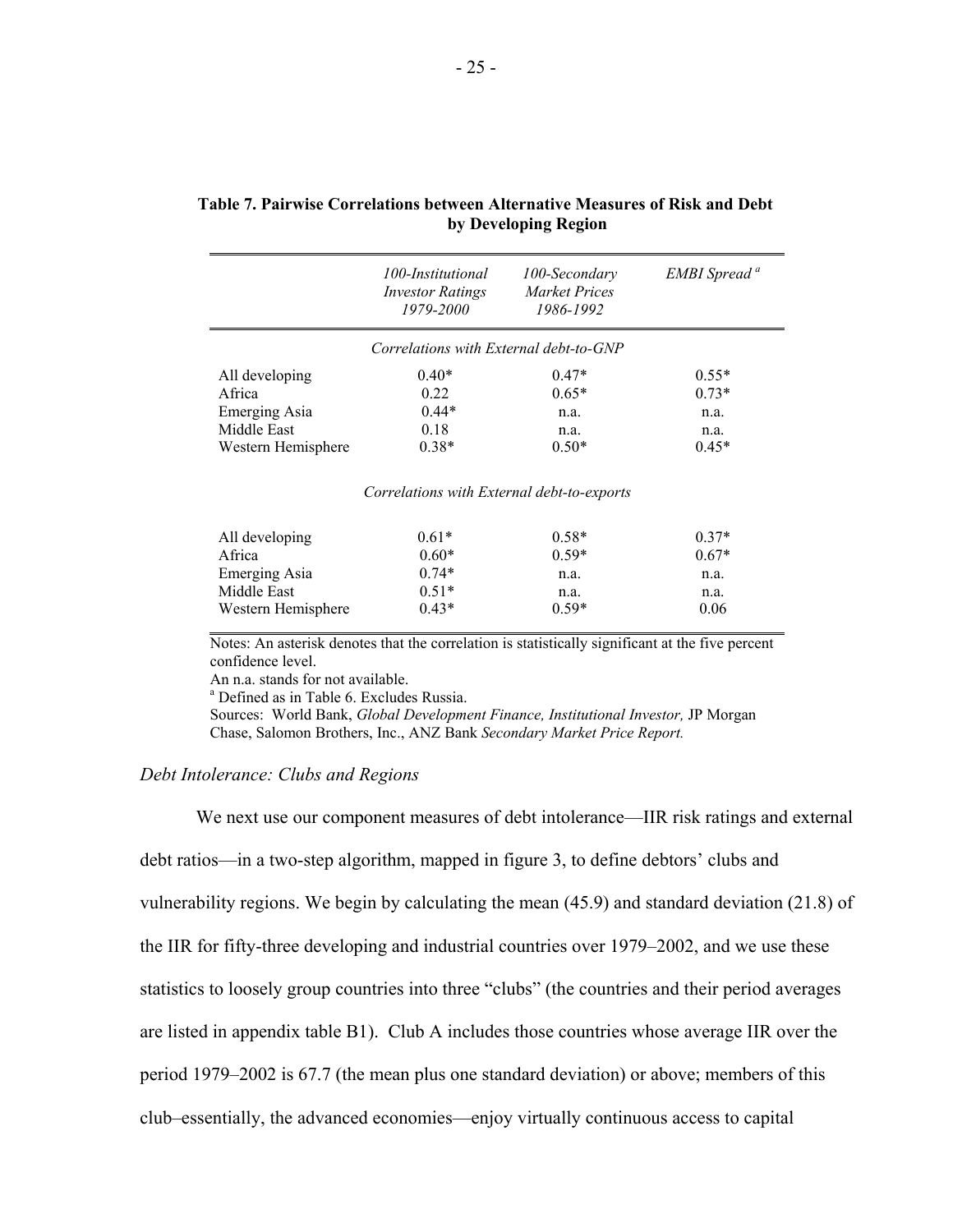markets. As their repayment history and debt absorption capacity show (tables 1and 3), these countries are the least debt intolerant. At the opposite extreme, in club C, are those countries whose average IIR is below 24.2 (the mean minus one standard deviation). This club includes those countries that are so debt intolerant that markets give them only sporadic opportunities to borrow; hence their primary sources of external financing are grants and official loans.

Club B includes the remaining countries and are the main focus of our analysis. These countries exhibit varying degrees of debt intolerance.<sup>19</sup> They occupy the "indeterminate" region of theoretical debt models, the region where default risk is nontrivial, and where self-fulfilling debt runs may trigger a crisis. Club B is large and includes both countries that are on the cusp of graduation to club A as well as countries that may be on the brink of default. The membership of club B therefore requires further discrimination. Our preferred creditworthiness measure, 100- IIR, is no longer a sufficient statistic, and information on the extent of leveraging (the second component of debt intolerance) is necessary to pin down more precisely the relative degree of debt intolerance within this club.

Hence, in the second step, our algorithm further subdivides the "indeterminate" club B into four "regions," ranging from least to most debt intolerant. The region of least debt intolerance (which we call region I) includes those countries whose average IIR over 1979– 2002 was above the mean *and* whose ratio of external debt to GNP was below 35 percent. (As previously noted, countries below that threshold account for over half of the observations among nondefaulters over 1970–2001.) Region II includes countries whose average IIR is

1

- 26 -

 $19$  One is reminded of Groucho Marx's aphorism, "I don't care to belong to any club that will have me as a member." As will be shown, membership in club B is not a privilege.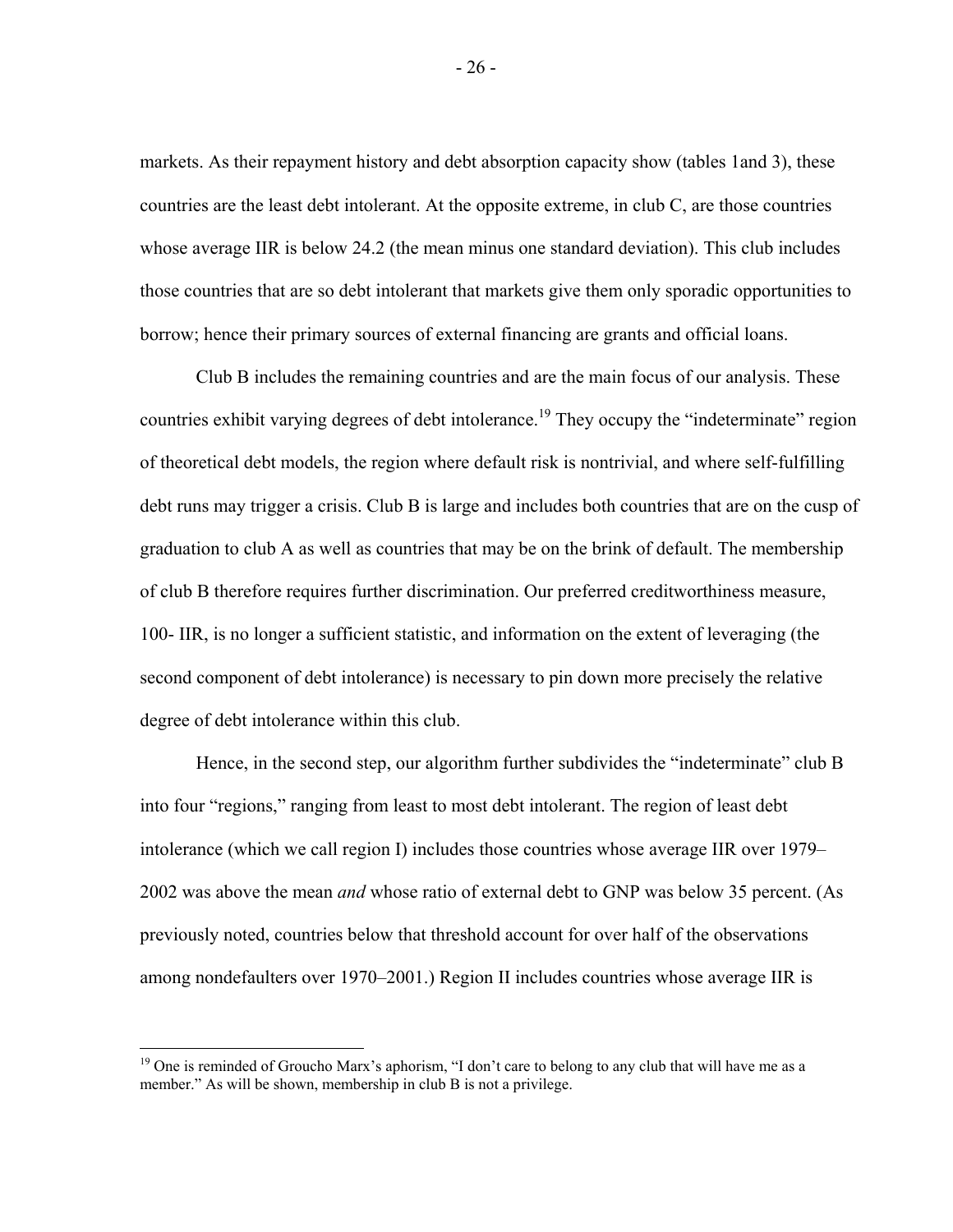

# Figure 3. Defining Debtors' Clubs and External Debt Intolerance Regions

\* IIR = Average value for *Institutional Investors*' Ratings over the period 1979-2002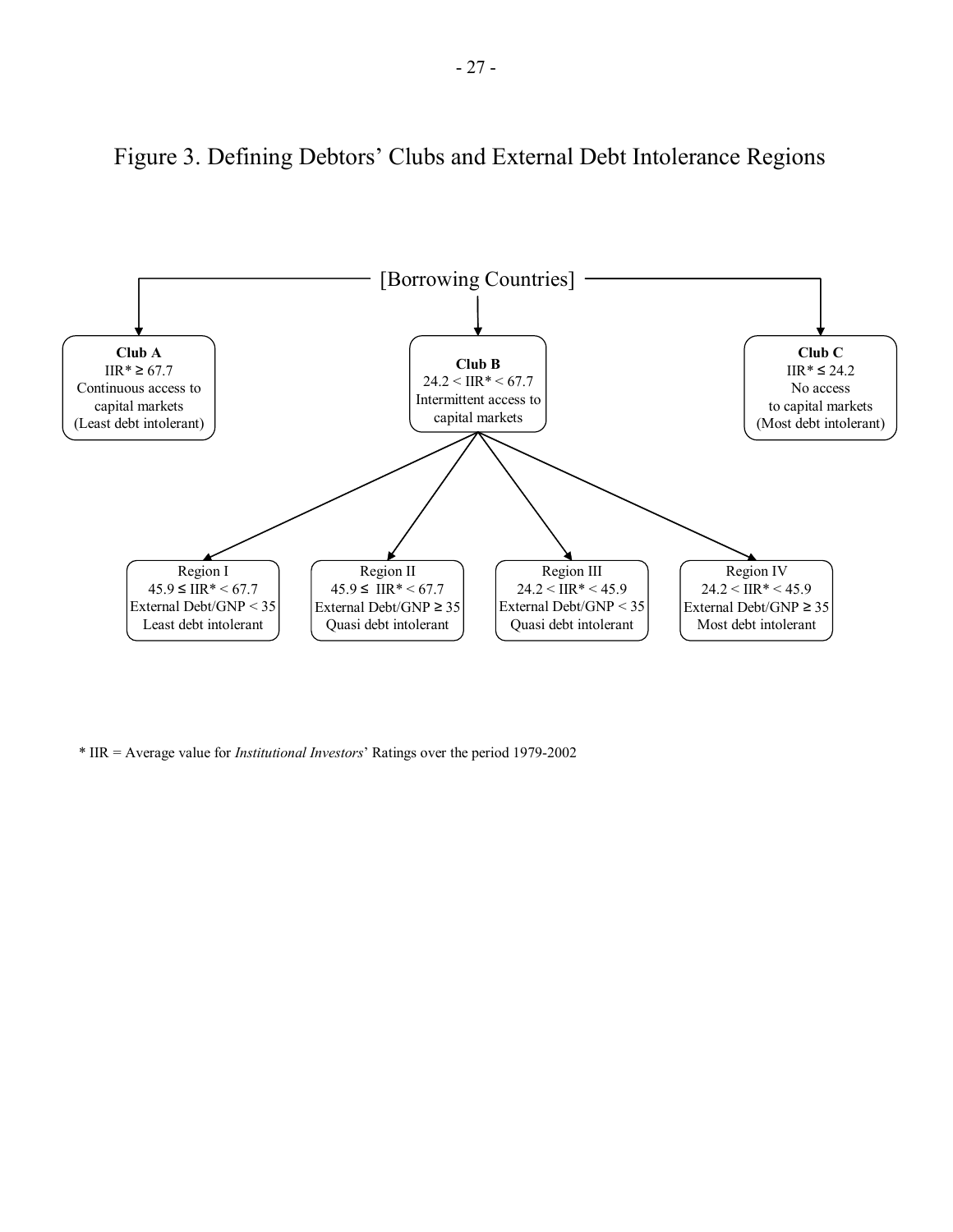above the mean but whose external debt-to-GNP ratio is above 35 percent. Because their higher-than-average long run creditworthiness enables them to sustain a higher-than-average external debt burden, this is the second-least debt-intolerant group. More debt intolerant still are the region III countries, whose long-run creditworthiness (as measured by their average IIR) is below the mean and whose external debt is below 35 percent of GNP. Lastly, the countries in Club B with the highest debt intolerance are those in region IV, with an average IIR below the mean and external debt levels above 35 percent of GNP. Countries in region IV can easily fall into club C, losing their market access to credit. For example, in early 2000 Argentina's IIR was 43 and its external debt-to-GNP ratio was 51 percent, making it a region IV country. As of September 2002, Argentina's IIR had dropped to 15.8, indicating that the country had backslid into club C. As we will see, countries do not graduate to higher clubs easily; indeed, it can take many decades of impeccable repayment performance and low debt levels to graduate from club B to club A.

#### **III. DEBT INTOLERANCE: THE ROLE OF HISTORY**

We begin this section by offering some basic insights into the historical origins of country risk, which some have mislabeled as "original sin."20 In particular, we focus on countries' credit and inflation histories. We then use our core results for several purposes: to illustrate how to calculate country-specific debt thresholds, in contrast to the coarse threshold (an external debt-to-GNP ratio of 35 percent) derived earlier; to show how countries in club B shift between debt intolerance regions over time; to illustrate how countries may graduate into a

<u>.</u>

 $20$  See, for example, Eichengreen, Hausmann, and Panizza (2002).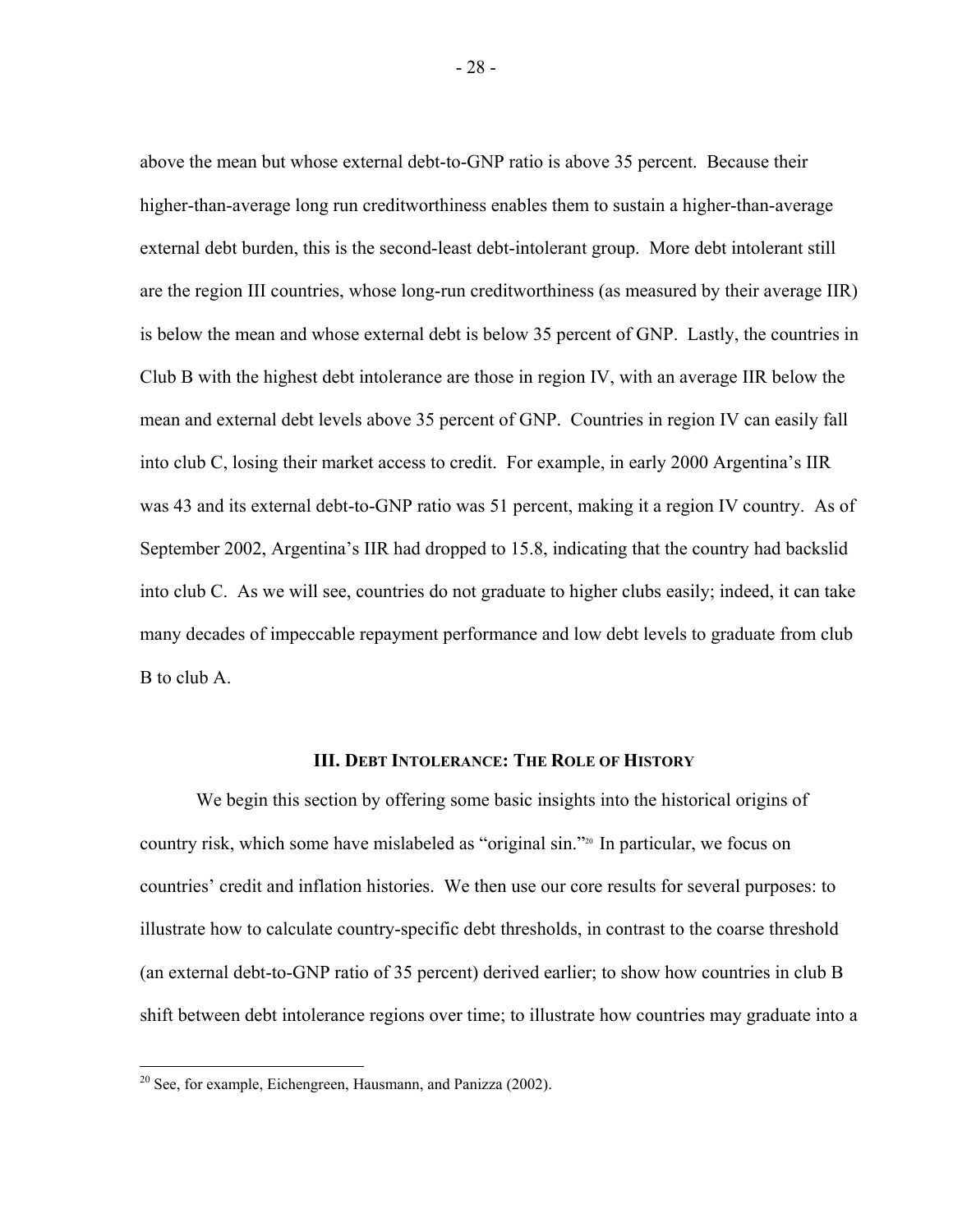better club; and to show how a simple summary statistic can rank countries within club B according to their relative degree of debt intolerance.

## *Historical Determinants of Country Risk*

1

To prepare to investigate econometrically the link between a country's external credit and inflation history, on the one hand, and its sovereign risk, on the other, we broaden our sample from the twenty countries listed in table 6 to the fifty-three industrial and developing economies listed in appendix table B1. The IIR rating, our preferred measure of creditworthiness, is the dependent variable in all the regressions. To measure a country's credit history, we calculate the percentage of years in the sample when the country was either in default on its external debt or undergoing a restructuring of its debt. Two different periods are analyzed: 1824–1999 and 1946–1999. Another indicator of credit history we use is the number of years since the country's last default or restructuring on its external debt. We also calculate for each country the percentage of twelve-month periods during 1948–2000 when annual inflation was above 40 percent.<sup>21</sup> Although it is quite reasonable to expect that debt intolerance may itself lead to a higher probability of default (because markets charge a higher premium on borrowing) or a higher probability of inflation (because often the country has few other sources of deficit financing), we are not too concerned about the potential endogeneity of these two regressors, because they are largely predetermined relative to the main sample period, which is  $1979 - 2000^{22}$ 

 $21$  For a discussion of why 40 percent seems a reasonable threshold for high inflation, see Easterly (2001) and Reinhart and Rogoff (2002).

 $^{22}$  An obvious way of extending this analysis of credit history would be to distinguish between peacetime and wartime defaults and gather additional information about governments' violation of other contracts, such as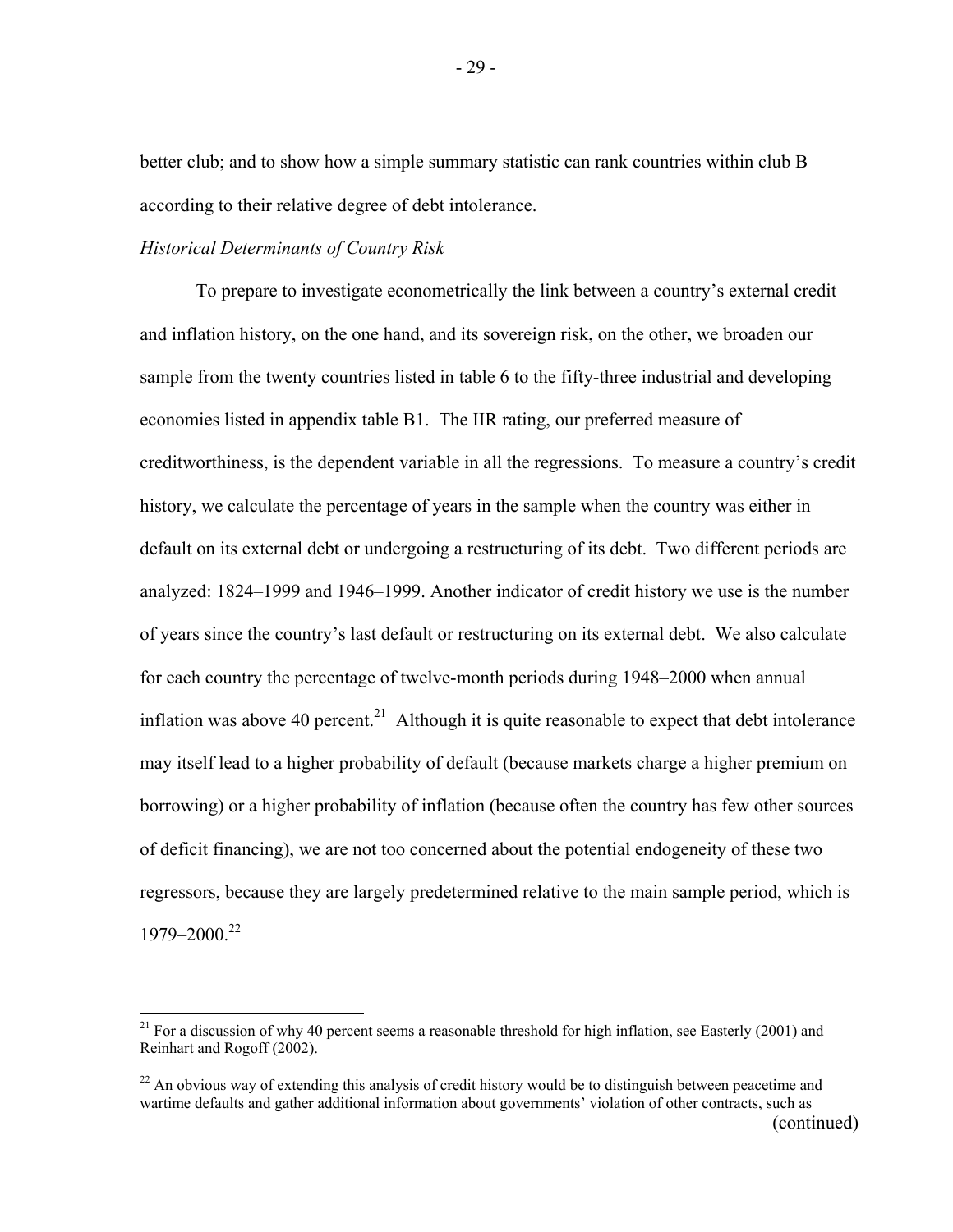However, using 1970–2000 averages of the external debt-to-GNP ratio (or the external debt-to-exports ratio) as a regressor does pose a potential endogeneity problem. Therefore we report the results of both ordinary least-squares and instrumental variable estimations, in the latter case using the average debt-to-GNP ratio during 1970–78 as an instrument. Because White's test revealed heteroskedasticity in the residuals, we correct accordingly to ensure the consistency of the standard errors. To investigate whether the differences in debt tolerance between countries in club A and the rest of the sample are systematic, we also use a dummy variable for club A in the regressions, allowing the club A countries to have a different slope coefficient on the debt-to-GNP ratio.

Table 8 presents the results of six different specifications of the cross-country regressions. The results show that few variables suffice to account for a significant portion (about 75 percent) of the cross-country variation in creditworthiness as measured by the IIR. As expected, a poor track record on repayment or inflation lowers the rating and increases risk. In the regressions, all but the debt-to-GNP coefficients are constrained to be the same for club A and all other countries. One common and robust result across these regressions is that the external debt-to-GNP ratio enters with a negative (and significant) coefficient for all the countries in clubs B and C, whereas it has a positive coefficient for the advanced economies in club  $A<sup>23</sup>$  As we will show next, this result is robust to the addition of a time dimension to the

defaults on domestic debt or forcible conversions of dollar deposits into local currency (as occurred in Bolivia in 1982, Mexico in 1982, Peru in 1985, and Argentina in 2002).

 $^{23}$  The estimated coefficient for the club A countries captures both institutional and structural factors specific to those countries as well as the different concept of debt (total public debt as opposed to total external debt) used for those cases (see appendix A).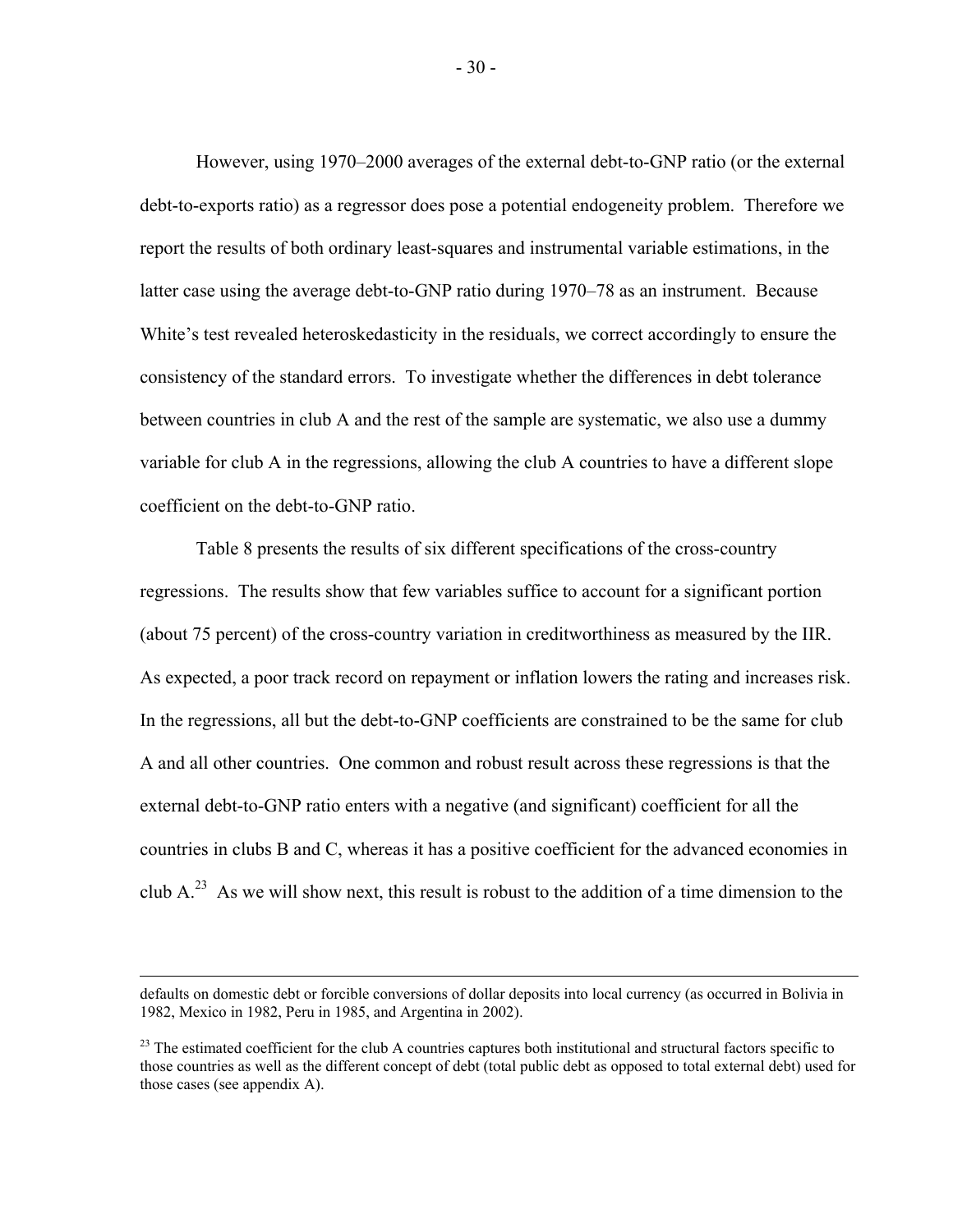regressions. Although not reported here, these results are equally robust to the use of the

external debt-to-exports ratio in lieu of the external debt-to-GNP ratio as a regressor.

### **Table 8. External Debt, Risk, and Debt Intolerance: The Role of History and "Clubs:" Cross-Section Results**

The regression is:  $Y_i = \alpha + \beta_1 X_{1i} + \beta_2 X_{2i} + \beta_3 X_{3i} + \beta_4 X_{4i} + \beta_5 X_{5i} + \beta_6 X_{6i} + u_i$ , where the Xs are defined below, the subscript i denotes the country, and  $u_i$  is a disturbance term.

 $Y =$  Institutional Investor Ratings (1979-2000 average).

 $X_1$  = Percent of 12-month periods of inflation at or above 40 percent since 1948.

 $X_2$  = Percent of years in a state of default or restructuring since 1824.

 $X_3$  = Percent of years in a state of default or restructuring since 1946.

 $X_4$  = Number of years since last default or restructuring.

 $X_5$  = External debt/GNP (1970–2000 average) x Non-Club A Dummy

 $X_6$  = Debt/GNP (1970–2000 average) x Club A Dummy

53 observations

| Regression<br>Number | $X_I$                | $X_2$                | $X_3$                                          | $X_4$          | $X_5$                | $X_6$          | Adjusted $R^2$ |
|----------------------|----------------------|----------------------|------------------------------------------------|----------------|----------------------|----------------|----------------|
|                      |                      |                      | Least Squares Estimates, Robust Errors         |                |                      |                |                |
| $\mathbf{1}$         | $-0.16$<br>$(-2.97)$ | $-0.21$<br>$(-2.10)$ |                                                |                | $-0.33$<br>$(-5.40)$ | 0.28<br>(3.63) | 0.77           |
| $\overline{2}$       | $-0.16$<br>$(-1.87)$ |                      | $-0.17$<br>$(-1.53)$                           |                | $-0.34$<br>$(-4.49)$ | 0.29<br>(3.68) | 0.76           |
| 3                    | $-0.11$<br>$(-1.37)$ |                      |                                                | 0.05<br>(1.93) | $-0.29$<br>$(-4.03)$ | 0.27<br>(3.62) | 0.79           |
|                      |                      |                      | Instrumental Variable Estimates, Robust Errors |                |                      |                |                |
| $\overline{4}$       | $-0.14$<br>$(-1.93)$ | $-0.12$<br>$(-1.33)$ |                                                |                | $-0.41$<br>$(-3.52)$ | 0.31<br>(2.12) | 0.74           |
| 5                    | $-0.13$<br>$(-1.26)$ |                      | $-0.12$<br>$(-0.86)$                           |                | $-0.39$<br>$(-2.51)$ | 0.34<br>(2.30) | 0.74           |
| 6                    | $-0.08$<br>$(-0.65)$ |                      |                                                | 0.05<br>(1.91) | $-0.33$<br>$(-2.02)$ | 0.33<br>(2.23) | 0.77           |

Notes: *t*-statistics in parentheses. Clubs are as defined in Figure 3. Appendix Table B1 lists the countries within each club

Sources: Beim and Calomiris (2001), *Institutional Investor*, IMF's *International Financial Statistics*, Standard and Poor's *Credit Week* (various issues), and authors' calculations.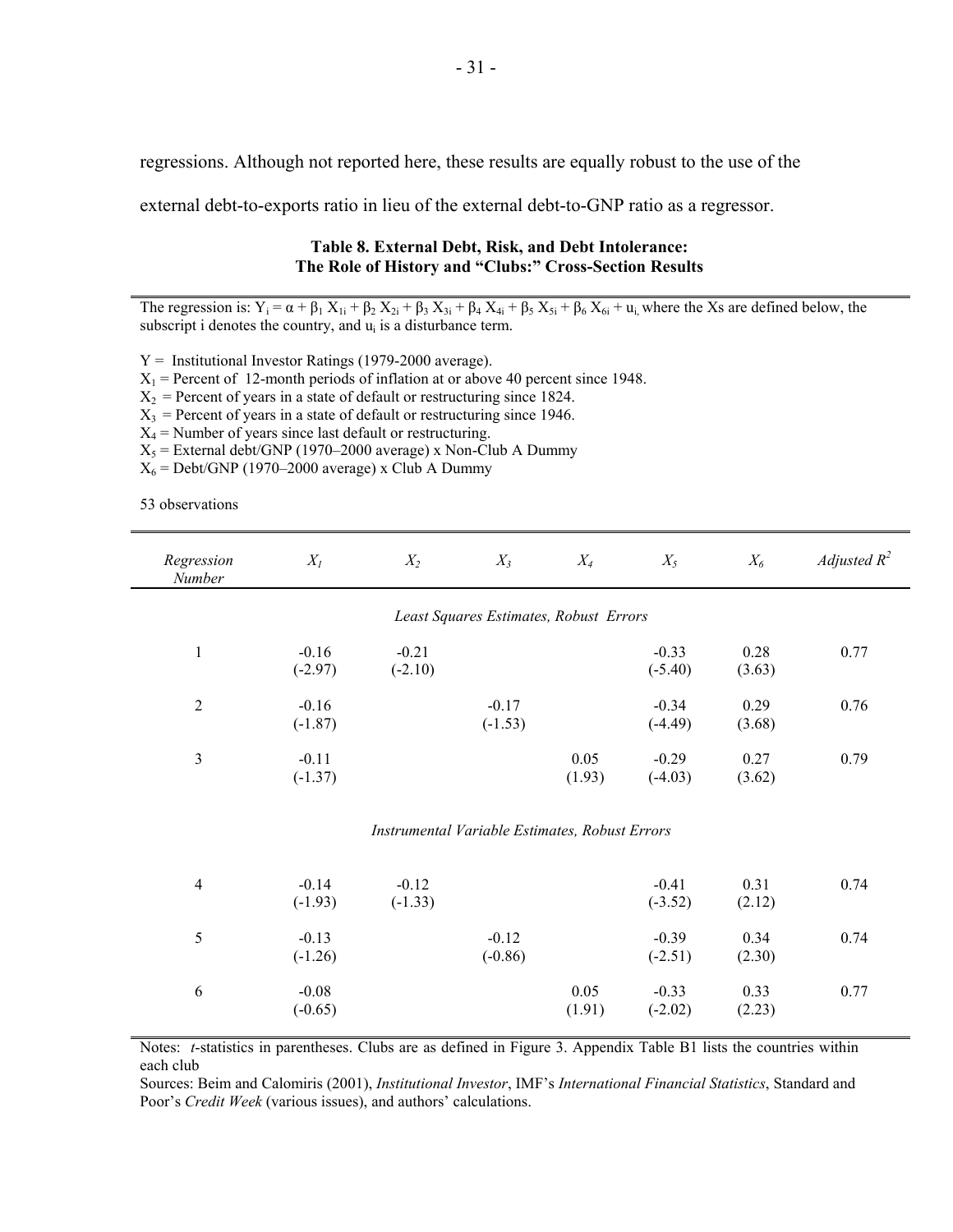We also performed two panel regressions (estimated with fixed effects and robust standard errors) in which the IIR was regressed against the external debt-to-GNP ratio and three dummy variables representing periods roughly corresponding to the phases of the most recent debt cycle. The results are as follows:

IIR<sub>it</sub> =  $\alpha$ <sub>it</sub> - 3.01*X*<sub>1</sub> - 12.22*X*<sub>2</sub> - 7.01*X*<sub>3</sub> - 0.13*X*<sub>4</sub> (-2.06) (-8.98) (-5.13) (-10.37)

Adjusted R<sup>2</sup> = 0.78;  $N = 769$ 

IIR<sub>it</sub> =  $\alpha$ <sub>it</sub> - 3.61*X<sub>1</sub>* - 12.33*X*<sub>2</sub> - 6.62*X*<sub>3</sub> - 0.11*X*<sub>4</sub> + 0.01*X*<sub>5</sub> (-2.90) (-10.69) (-5.60) (-9.24) (0.04)

Adjusted  $R^2 = 0.91$ ;  $N = 1,030$  (*t* statistics in parentheses).

In these regressions,  $\alpha_{it}$  are the country-specific fixed effects (see Appendix D),  $X_i$  is a dummy variable for the period immediately before the 1980s debt crisis (1980–82), *X*2 is a dummy for the period during the crisis and the Brady plan resolution (1983–93), *X*3 is a dummy for the period after the crisis (1994–2000), *X*4 interacts the country's external debt-to-GNP ratio with a dummy variable for clubs B and C, and X<sub>5</sub> interacts the debt-to-GNP ratio with a dummy for club A; *i* and *t* index countries and years, respectively. Regressions including year-by-year dummies (reported in appendix tables D1 and D3) reveal that the IIR data naturally demarcate these three distinct subperiods. The first of the two regressions above includes thirty-eight of the fifty-three countries in the cross-sectional regressions (the countries in clubs B and C), whereas the second regression also includes the fifteen countries in club A and (as before) allows them to have a different slope coefficient on the debt-to-GNP ratio, in addition to a different intercept.

The panel regressions (including those reported in Appendix D) confirm a central finding of the cross-sectional regressions: debt is significantly and negatively related to the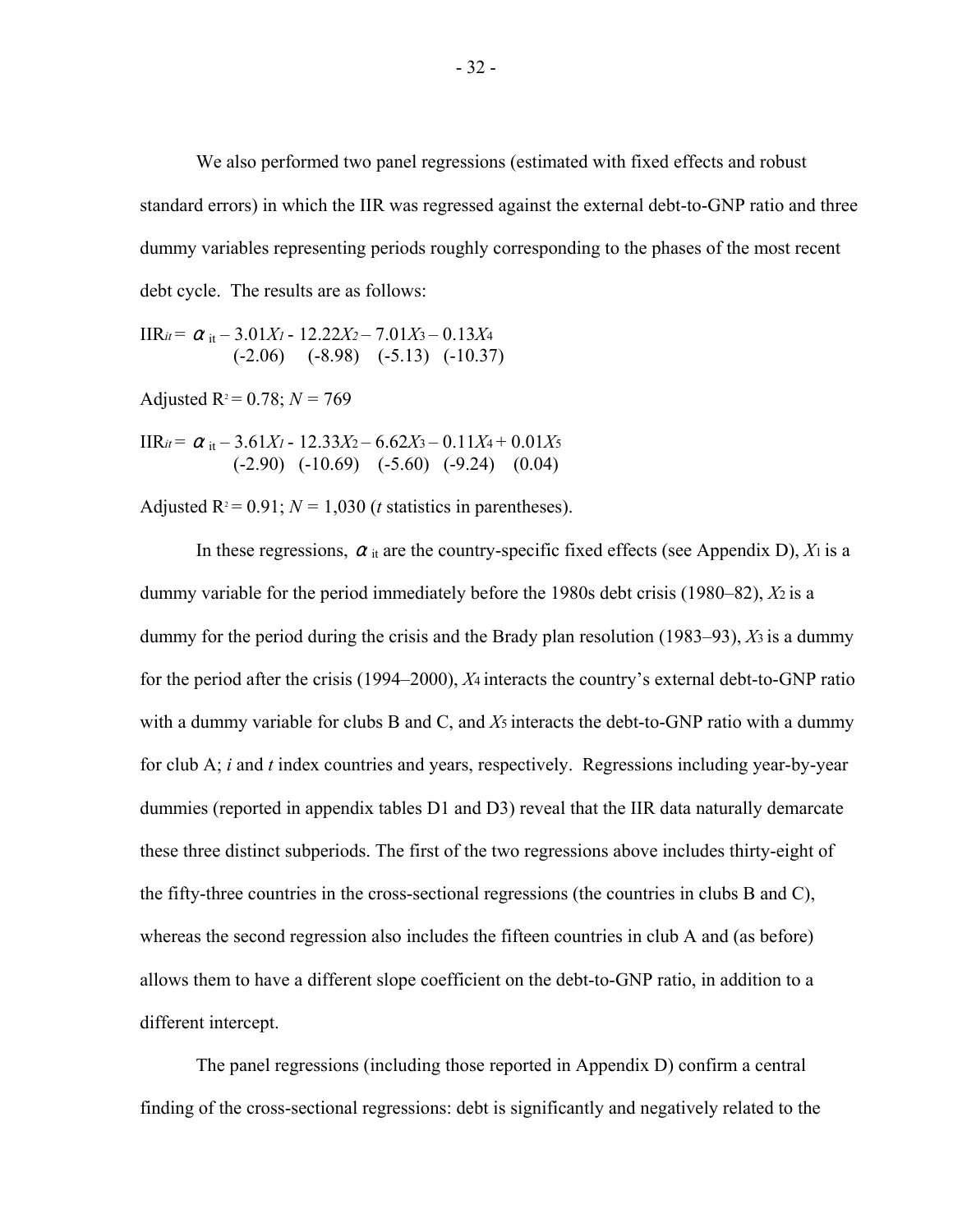perceived creditworthiness of the debt-intolerant countries in clubs B and C. In contrast, in the regression that includes the advanced economies, which make up most of club A, the coefficient on debt is positive—although, unlike in the cross-sectional results, it is not statistically significant. The coefficients for the three subperiods are all statistically significant and their pattern have an intuitive interpretation. Average IIRs were higher across the board before the debt crisis of the 1980s; these ratings then plummeted as the debt crisis unfolded, and recovered only partially in the 1990s, never quite reaching their precrisis levels. Thus, debt intolerance is long lived.

### *Country-Specific Debt Thresholds*

We now use some of our core results to illustrate that, although an external debt-to-output ratio of 35 percent is a minimal debt "safety" threshold for those countries that have not made it to club A, countries with a weak credit history may become highly vulnerable even at much lower levels of external debt. To illustrate this basic but critical point, we perform the following exercise. We use the estimated coefficients from the first regression in table 8, together with the actual values of the regressors, to predict values of the IIR for varying ratios of external debt to GNP for each country. Table 9 illustrates the exercise for the cases of Argentina and Malaysia for levels of external debt ranging from 0 to 45 percent of GNP. Until Argentina's default in December 2001, both countries were members of club B.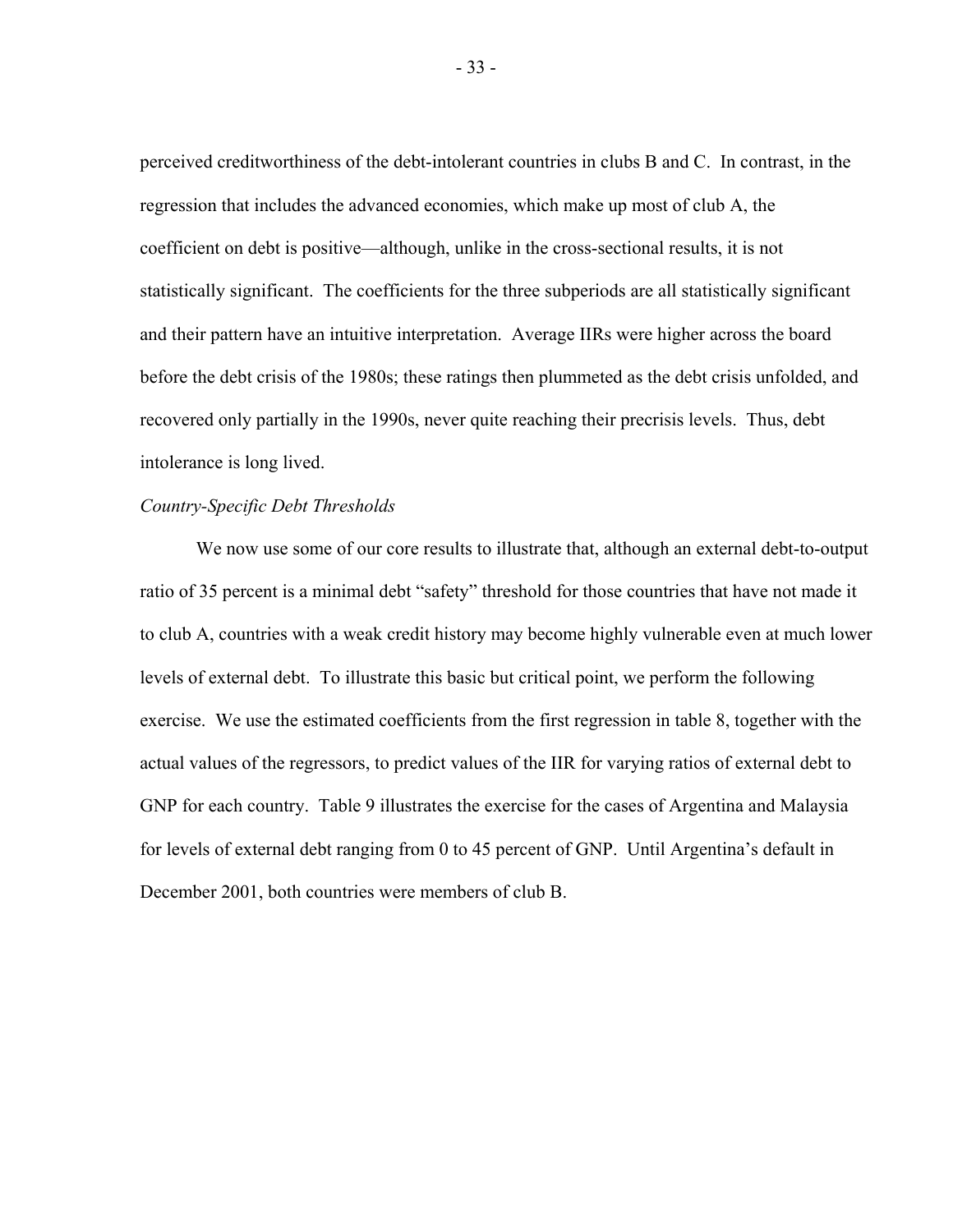|                                | Argentina                                            |                | Malaysia                                             |                |
|--------------------------------|------------------------------------------------------|----------------|------------------------------------------------------|----------------|
| External debt/GNP<br>(percent) | Predicted<br>Institutional<br><b>Investor Rating</b> | Region<br>Type | Predicted<br>Institutional<br><b>Investor Rating</b> | Region<br>Type |
| $\theta$                       | 51.4                                                 |                | 61.1                                                 |                |
| 5                              | 49.3                                                 |                | 59.0                                                 |                |
| 10                             | 47.3                                                 |                | 57.0                                                 |                |
| 15                             | 45.2                                                 | Ш              | 54.9                                                 |                |
| 20                             | 43.2                                                 | Ш              | 52.9                                                 |                |
| 25                             | 41.1                                                 | Ш              | 50.8                                                 |                |
| 30                             | 39.1                                                 | Ш              | 48.8                                                 |                |
| 35                             | 37.0                                                 | Ш              | 46.7                                                 | П              |
| 40                             | 34.9                                                 | IV             | 44.7                                                 | IV             |
| 45                             | 32.9                                                 | IV             | 42.6                                                 | IV             |

### **Table 9. Predicted** *Institutional Investor* **Ratings and Debt Intolerant Regions for Argentina and Malaysia**

Notes: Authors calculations are based on the coefficients from regression (1) in Table 8. For countries in club B  $[24.2 \leq$  Institutional Investor Rating (IIR)  $\leq$  67.7] the four regions (from least to most vulnerable) defined in Figure 3 are: Least debt intolerant, Type I (45.9  $\leq$  IIR  $\leq$  67.7 and Debt/GNP  $\leq$  35); quasi debt intolerant, Type II (45.9  $\leq$  IIR  $<$  67.7 and Debt/GNP > 35); quasi debt intolerant, Type III (25.2  $\leq$  IIR  $<$  45.9 and Debt/GNP < 35) and; most debt intolerant Type IV ( $25.2 \leq IIR$  < 45.9 and Debt/GNP > 35.)

The exercise shows clearly that Argentina's precarious debt intolerance situation is more severe than Malaysia's. Argentina remains in the relatively safe region I only as long as its external debt remains below 15 percent of GNP, whereas Malaysia remains in region I up to a debt-to GNP ratio of 30 percent, and it is still in the relatively safe region II with a debt of 35 percent of GNP. These contrasting patterns can be seen across a number of other cases (results not shown): Argentina is representative of the many countries with a relatively weak credit and inflation history, whereas Malaysia is representative of countries with no history of default or high inflation.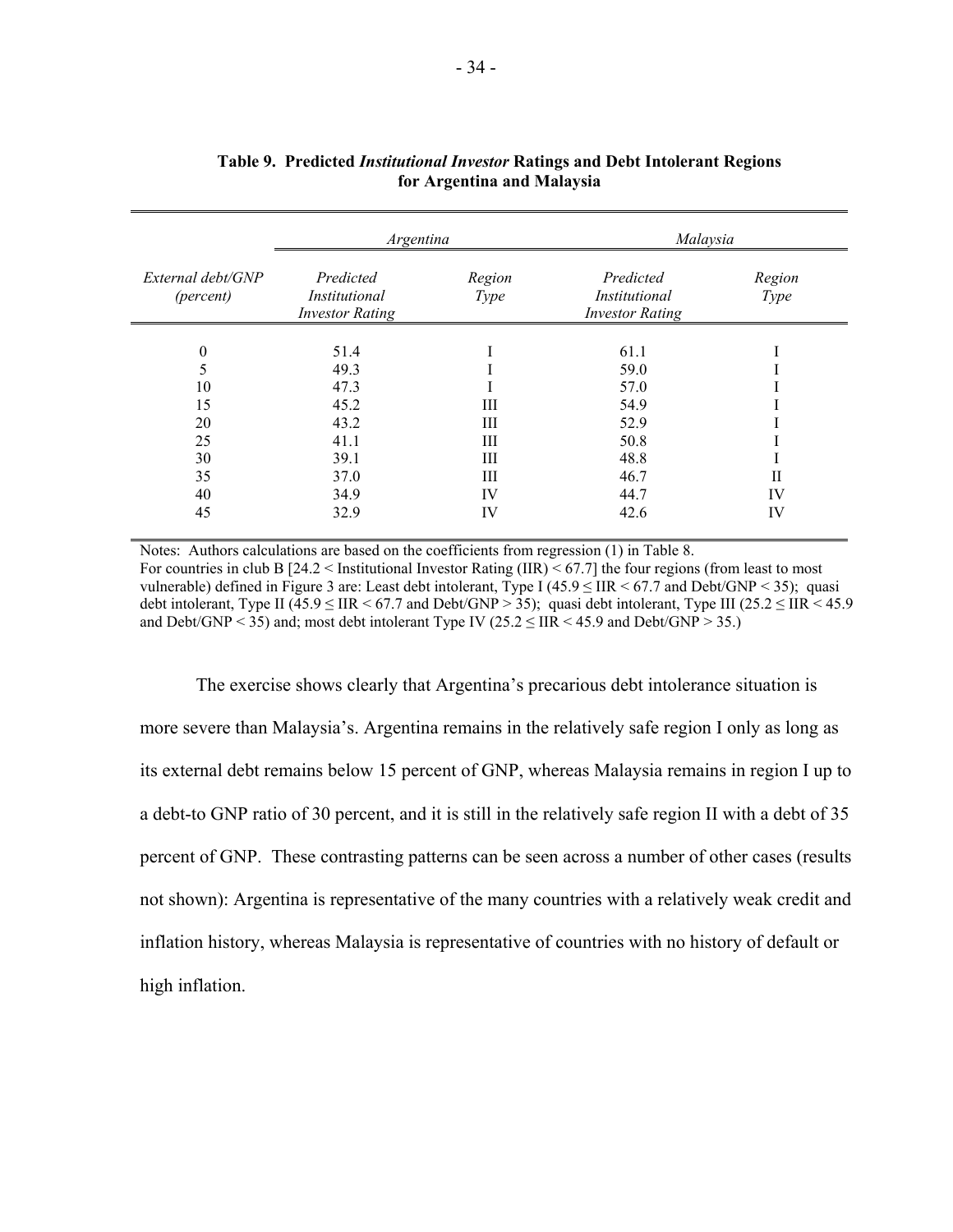## *Moving between Debt Intolerance Regions*

 To illustrate how countries in club B can become more or less vulnerable over time, table 10 presents an exercise similar to that in table 9 for the case of Brazil. The main difference is that, this time, rather than using hypothetical debt ratios, we estimate IIRs for Brazil using the country's actual external debt-to-GNP ratios for each year from 1979 to 2001. In addition to these estimated IIRs, we report Brazil's actual IIR in the same year as well as the difference between the two. The last two columns show the debt intolerance region within club B in which Brazil actually found itself (based on its external debt and actual IIR, as described in figure 3) and the region in which it would have fallen based on its external debt and the estimated IIR. The shaded area indicates the period when Brazil's external debt was in default or undergoing a restructuring, and the characters in boldface in the last two columns indicate the years in which discrepancies are observed between the actual and the estimated region.

 A pattern worth remarking is that Brazil started the estimation period in 1979 with a fairly high IIR, and although its IIR declined thereafter, it remained quite high until the default and restructuring of 1983. Also, the gap between Brazil's actual and its estimated IIR is highest in the run-up to that credit event. According to its actual IIR and external debt ratio, Brazil was in the relatively safe region II on the eve of its 1983 default, whereas according to our estimated IIR it belonged in the most debt-intolerant region (region IV). After the credit event, Brazil remained in the most debt-intolerant region for a few years by both measures. It is noteworthy that, whereas the actual IIR was well *above* the estimated IIR in the years prior to default, it was *below* the estimated measure in many of the years when Brazil was in default (though the gap was not large enough to generate a discrepancy between the actual and predicted regions).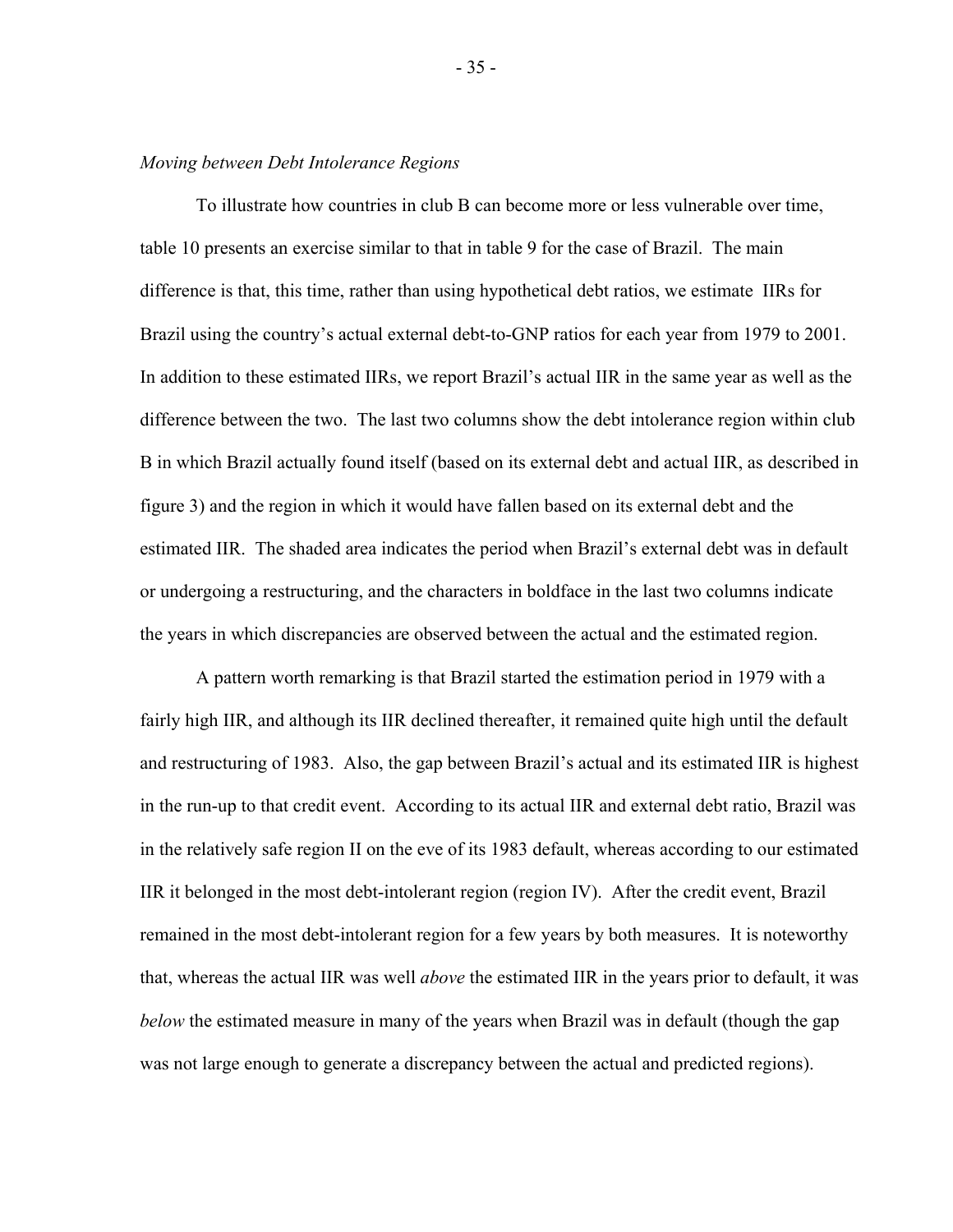| Year | <b>Actual IIR</b> | Predicted<br>IIR | $Actual -$<br>Predicted IIR | Actual region               | Predicted<br>region |
|------|-------------------|------------------|-----------------------------|-----------------------------|---------------------|
|      |                   |                  |                             |                             |                     |
| 1979 | 64.9              | 36.9             | 27.9                        | 1                           | Ш                   |
| 1980 | 55.4              | 35.5             | 19.9                        | I                           | Ш                   |
| 1981 | 49.3              | 35.2             | 14.1                        | П                           | IV                  |
| 1982 | 51.3              | 34.1             | 17.2                        | $\mathbf{I}$                | IV                  |
| 1983 | 42.9              | 27.9             | 15.0                        | IV                          | IV                  |
| 1984 | 29.9              | 27.7             | 2.2                         | IV                          | IV                  |
| 1985 | 31.3              | 29.2             | 2.1                         | IV                          | ${\rm IV}$          |
| 1986 | 33.6              | 31.7             | 1.9                         | IV                          | IV                  |
| 1987 | 33.6              | 31.6             | 2.0                         | III                         | Ш                   |
| 1988 | 28.9              | 33.6             | $-4.7$                      | $\mathop{\rm III}\nolimits$ | III                 |
| 1989 | 28.5              | 37.8             | $-9.4$                      | $\rm III$                   | III                 |
| 1990 | 26.9              | 37.7             | $-10.8$                     | III                         | $\rm III$           |
| 1991 | 26.1              | 36.1             | $-10.0$                     | III                         | $\rm III$           |
| 1992 | 27.1              | 34.7             | $-7.6$                      | III                         | III                 |
| 1993 | 27.8              | 34.6             | $-6.9$                      | $\mathop{\rm III}\nolimits$ | $\rm III$           |
| 1994 | 29.6              | 36.8             | $-7.2$                      | III                         | $\rm III$           |
| 1995 | 34.2              | 38.9             | $-4.8$                      | III                         | $\rm III$           |
| 1996 | 37.1              | 38.7             | $-1.6$                      | III                         | $\rm III$           |
| 1997 | 39.2              | 38.1             | 1.0                         | IV                          | IV                  |
| 1998 | 38.4              | 35.8             | 2.6                         | IV                          | IV                  |
| 1999 | 37.0              | 29.5             | 7.4                         | $\mathop{\rm III}$          | Ш                   |
| 2000 | 41.8              | 31.4             | 10.4                        | $\mathop{\rm III}$          | Ш                   |
| 2001 | 42.9              | 28.6             | 14.3                        | III                         | IV                  |

## **Table 10. Shifting Sands—Transitions Across Debt Intolerance Regions: An Illustration for Brazil**

Sources: *Institutional Investor* (various issues) and authors' calculations based on the coefficients from regression (1) in Table 8. Regions are defined in Figure 3 and Table 9. Shaded area denotes years in default or restructuring status; bolded numbers in the last two columns indicate the years where there are differences between the actual and predicted region.

This pattern is also evident in many other episodes in our sample (not shown) and lends support

to the view that ratings tend to be procyclical.

## *Graduating from Debt Intolerance: Some Suggestive Evidence*

As observed above for Brazil, in some years a country's actual IIR can be considerably

higher than the estimated rating obtained from our simple model. On the whole, however, these

gaps are neither persistent over time nor systematic in any one direction. Nonetheless, for some

countries we do observe consistent, persistent, and sizable *positive* gaps between the actual and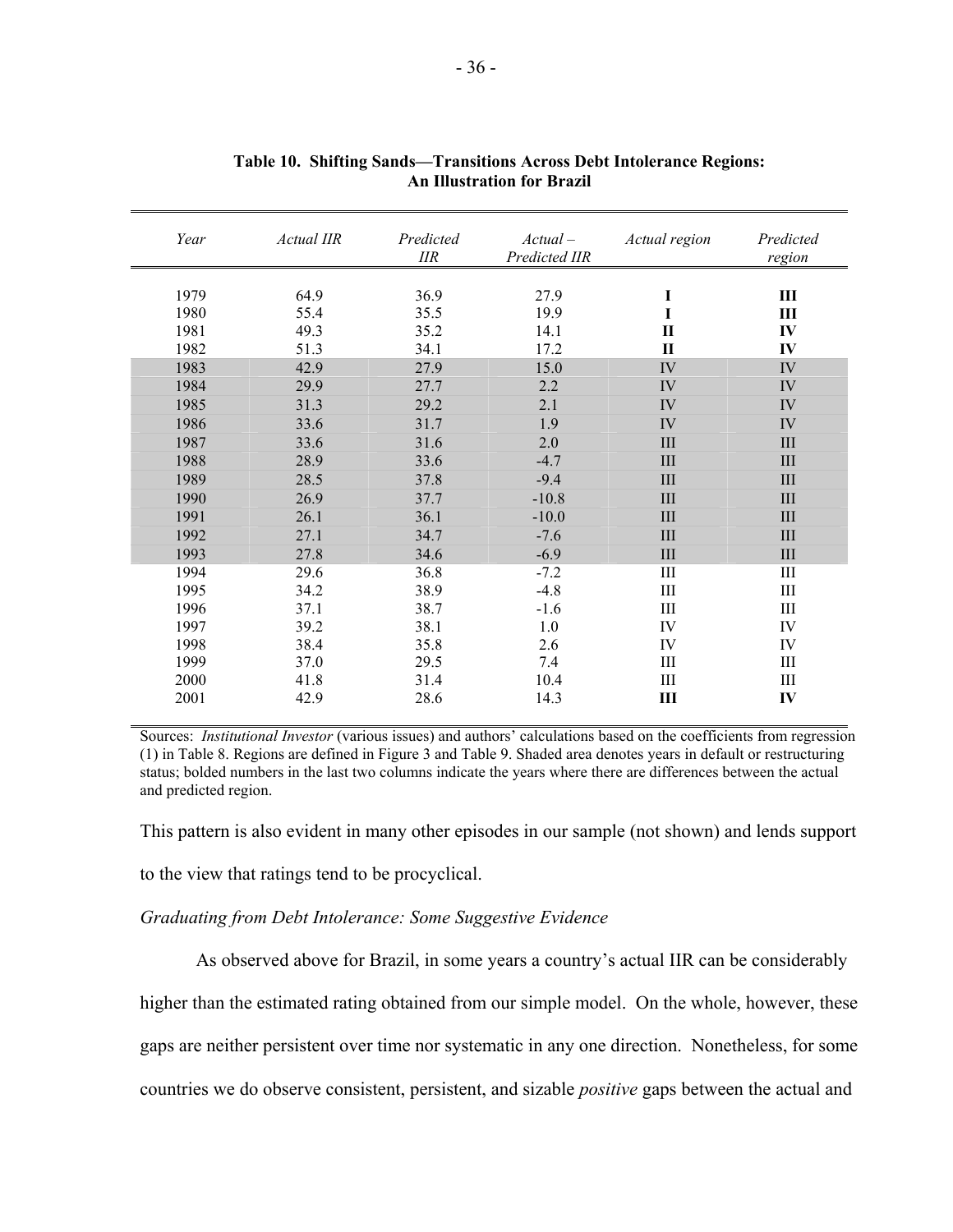the predicted IIR. One interpretation is that these countries either have graduated, or are in the process of graduating, from club B.

 To explore the countries in our sample that are plausible graduation candidates, we calculate the difference between the actual and the predicted IIR averaged over the years 1992–2000—roughly the second half of the estimation period. The five countries with the largest gaps during this period are shown, in descending order, in table 11. Not surprisingly, Greece and Portugal stand out as the most obvious possible cases of graduation from club B to club A. Far back in third and fourth place are Malaysia and Thailand (their 1997–98 crises notwithstanding), both of which have no history of default or high inflation. Chile, the most consistently good performer in Latin America, ranks fifth, suggesting that it may have begun to decouple from its long history of high inflation and adverse credit events.

|                                     | Predicted<br>region | Actual region | Actual IIR minus<br>predicted IIR |
|-------------------------------------|---------------------|---------------|-----------------------------------|
| Greece                              | IV                  | Н             | 41.1                              |
| Portugal                            | IV                  | П             | 35.3                              |
| Thailand                            | IV                  | H             | 22.4                              |
| Malaysia                            | IV                  | П             | 21.2                              |
| Chile                               | IV                  | П             | 19.8                              |
| Memoranda:                          |                     |               |                                   |
| Mean of full sample (1992-2000)     |                     |               | 6.1                               |
| Standard deviation of full sample   |                     |               | 12.6                              |
| Mean excluding above five countries |                     |               | 2.5                               |

**Table 11. Persistent and sizable under-prediction of creditworthiness (IIR) Evidence of Graduation from Debt Intolerance? 1992–2000 Averages** 

Sources: *Institutional Investor* (various issues) and authors' calculations based on the coefficients from regression (1) in Table 8. Regions are as defined in Figure 3 and Table 9.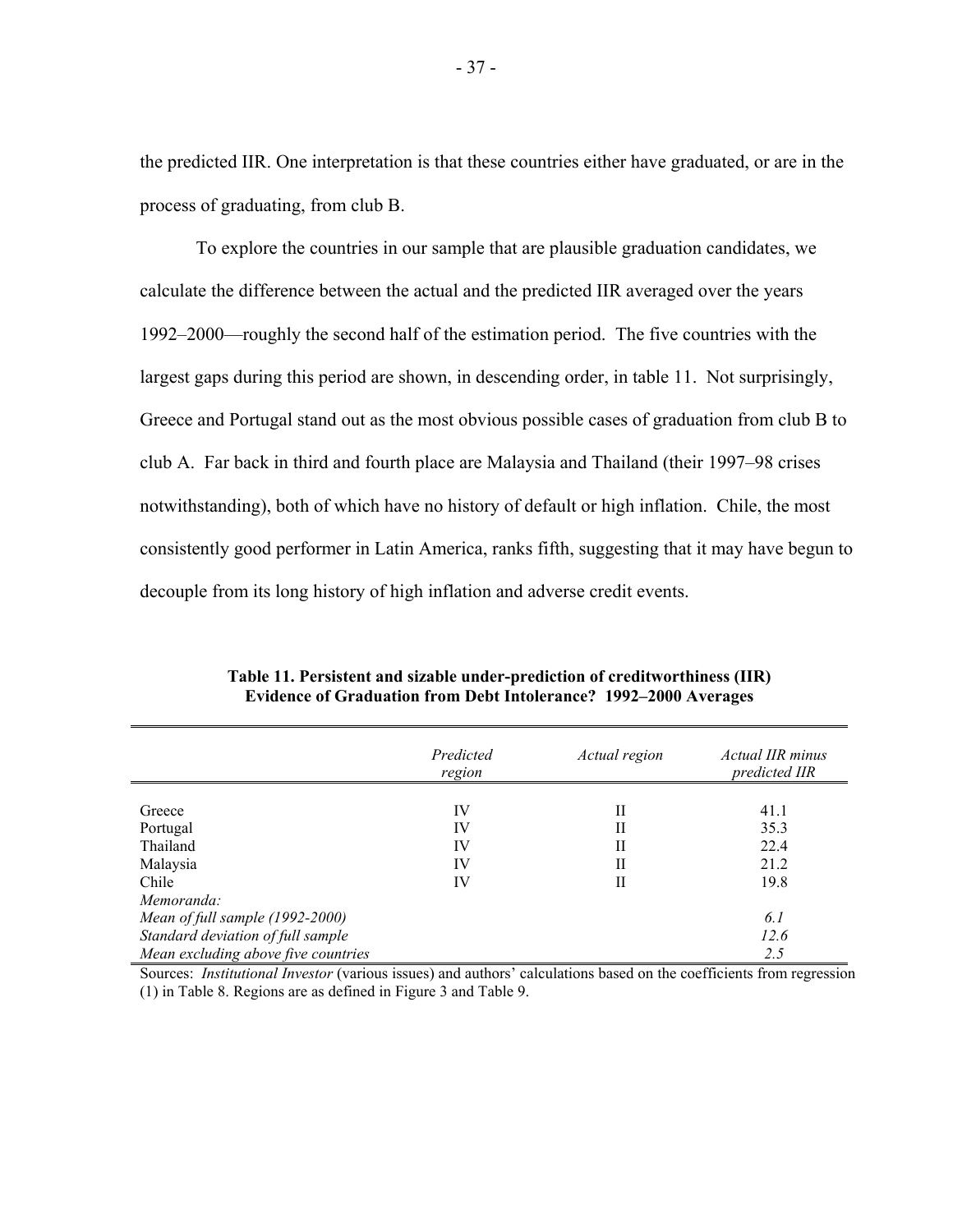### *Ranking Debt Intolerance within Club B*

1

 We have presented evidence supporting the notion that there is a group of countries whose degree of debt intolerance is indeterminate (club B), and that the countries in this group range from relatively "safe" countries (region I) to more precarious countries (regions III and IV) where adverse credit events become increasingly likely. Table 12 presents, for fourteen emerging markets in our core sample, two measures of debt intolerance that allow to assess the relative degree of debt intolerance along a continuum: the average ratio of external debt to GNP over 1979–2000 divided by the average IIR, and the average ratio of external debt to exports divided by the average IIR. Regardless of which of these two summary measures one chooses, those countries with the weakest credit histories register the highest levels of debt intolerance. For example, the group average for the first measure is more than twice as high for countries with a record of past default as for those that have avoided default. The difference between the two groups is much greater, however, when one looks at the measure that uses the debt-toexports ratio as the numerator. These simple summary statistics could therefore be useful to compare the relative degree of debt intolerance across countries (as done here), and over time for any given country.24

 $24$  Figure 3 employs the debt-to-output ratio as a metric for dividing club B into regions, but the debt-exports ratio could be used alternatively.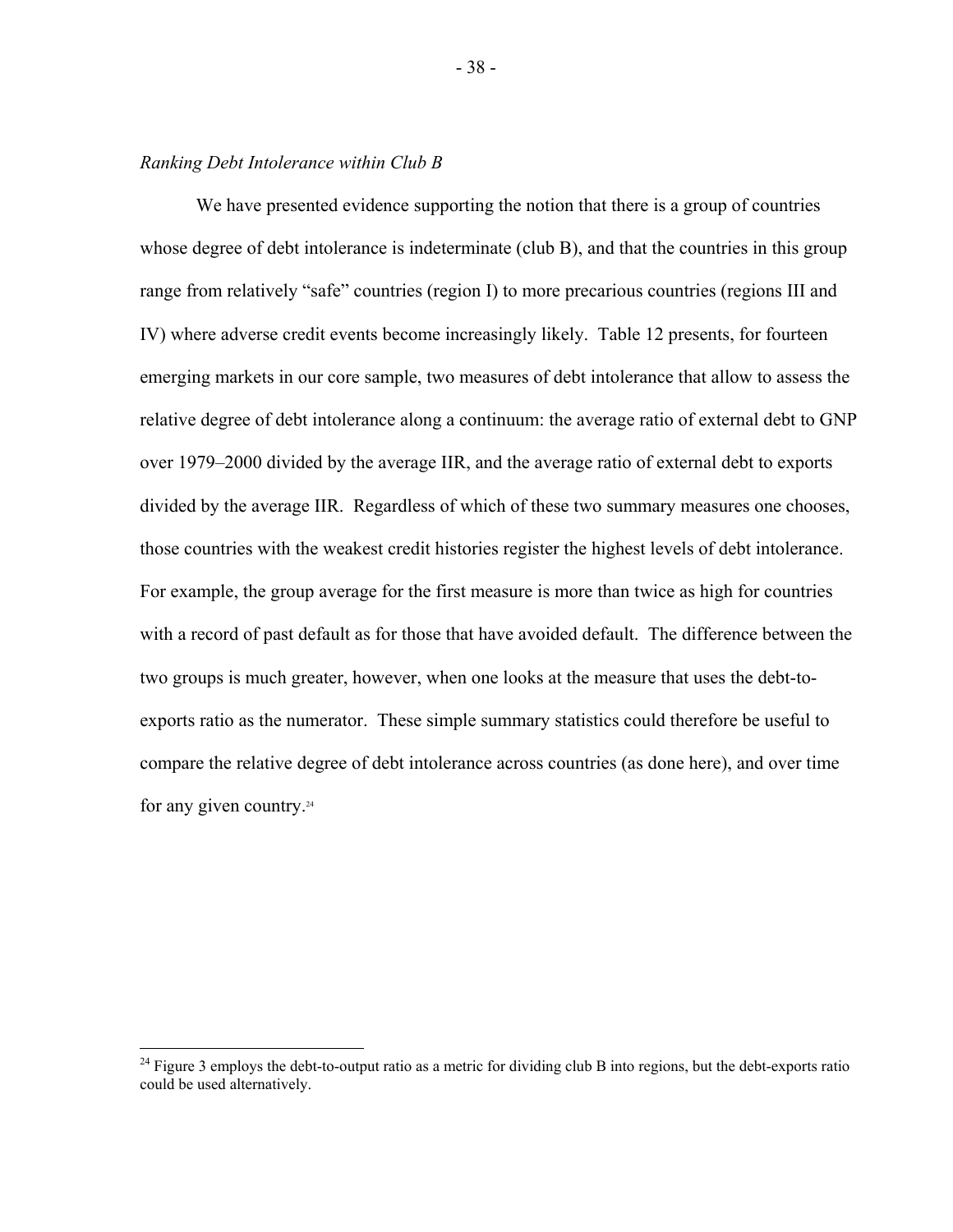|                                                                                   | (External debt/GNP)/<br><b>Institutional Investor Rating</b>             | (External debt/Exports)/<br><b>Institutional Investor Rating</b> |  |
|-----------------------------------------------------------------------------------|--------------------------------------------------------------------------|------------------------------------------------------------------|--|
|                                                                                   | Countries with at least one external default or restructuring since 1824 |                                                                  |  |
| Argentina<br><b>Brazil</b><br>Chile<br>Colombia<br>Egypt<br>Mexico<br>Philippines | 1.1<br>0.8<br>1.2<br>0.8<br>2.1<br>0.8<br>1.6                            | 10.6<br>8.8<br>4.7<br>4.3<br>6.7<br>4.4<br>5.8                   |  |
| Turkey<br>Venezuela<br>Group average                                              | 0.9<br>1.0<br>1.1<br>Countries with no external default history          | 6.0<br>3.5<br>6.1                                                |  |
|                                                                                   |                                                                          |                                                                  |  |
| India<br>Korea<br>Malaysia<br>Singapore<br>Thailand<br>Group average              | 0.4<br>0.5<br>0.6<br>0.1<br>0.7<br>0.5                                   | 4.2<br>1.4<br>1.0<br>0.1<br>2.0<br>1.7                           |  |

### **Table 12. Summary Debt Intolerance Measures in Club B Countries: 1979–2000**

 Sources: Authors' calculations based on data from World Bank's, *Global Development Finance,* and from *Institutional Investor.* Club B countries as defined in Figure 3 and Table 9.

# **IV. DEBT SUSTAINABILITY AND DEBT REVERSALS**

Thus far our analysis has focused on quantifying and explaining external debt intolerance. To reiterate, the basic premise is that, because of debt intolerance, some countries periodically have disproportionate difficulty repaying their debts on the original terms, even at levels of indebtedness that would be considered moderate for countries that are not debt intolerant. Here we first discuss the implications of debt intolerance for standard debt sustainability analyses, and then turn our attention to what we call debt reversals—episodes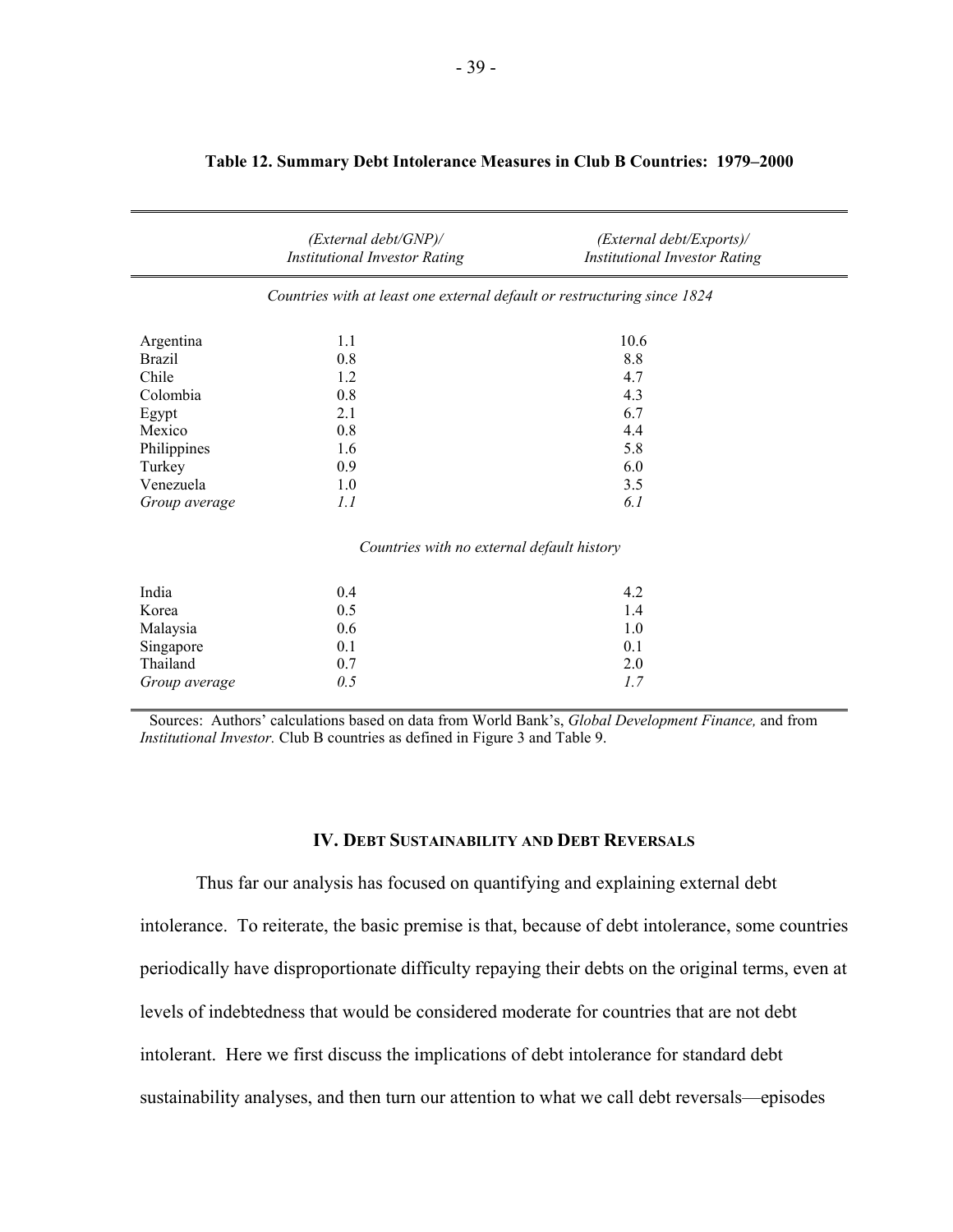during which countries have managed to significantly reduce their external debt relative to GNP. The latter analysis will show that debt-intolerant countries very rarely achieve significant reductions in their debt burden solely through sustained growth or lower interest rates, but instead require some kind of adverse credit event (default or restructuring) to reduce their debt. In addition, the analysis will show that, following such an event, governments in emerging market countries often quickly amass debt once again, and the symptoms of debt intolerance reemerge, often leading to serial default. This evidence will uncover some critical shortcomings of standard sustainability exercises.

# *Implications of Debt Intolerance for Debt Sustainability Analysis*

How does one square our proposed measures of debt intolerance and, more broadly, the existence of debt intolerance with standard approaches to assessing debt sustainability as practiced in both the public and the private sector? Standard debt sustainability analysis, as applied to a country's external debt, works off the following simple accounting relationship: (1) *D*(*t* + 1) = [1 + *r*(*t*)]*D*(*t*) – *TB*(*t*),

where *D*(*t*) is a country's external debt at time *t, TB* is its trade balance, and *r* is the interest rate paid by the country on its external debt. Simple manipulation leads to the following steadystate expression:

(2) 
$$
TB/Y = (r - g)(D/Y)
$$
,

where *TB*/*Y* is the steady-state ratio of the trade balance to output needed to stabilize the external debt ratio at *D*/*Y*, and *g* is the growth rate of output. (A similar calculus applies to deriving sustainable paths for total government debt.) It is well recognized that standard debt sustainability analysis tends to be overly sanguine, in that it does not sufficiently allow for the kinds of real-world shocks that emerging market economies face (including confidence shocks,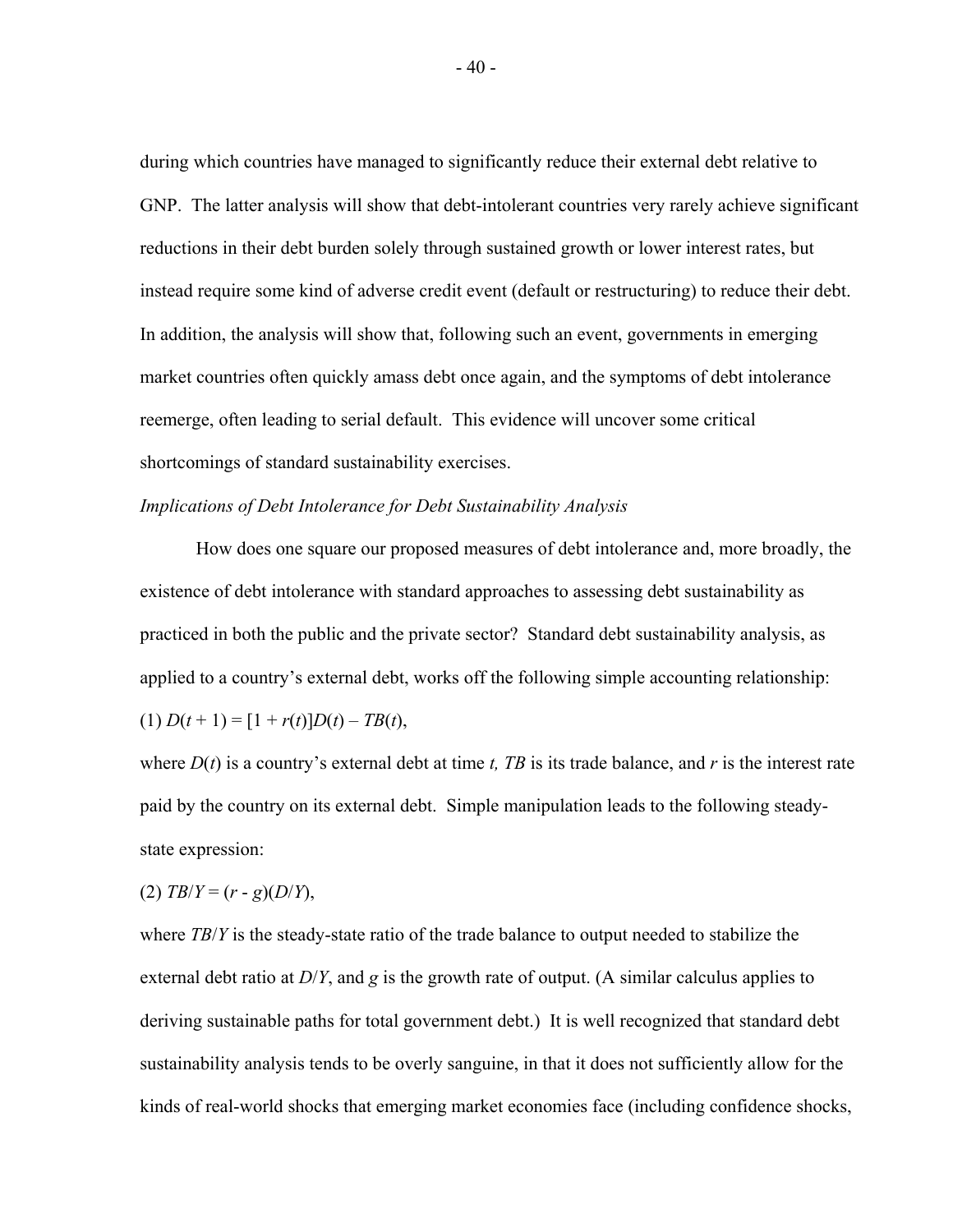political shocks, terms-of-trade shocks and, not least, shocks to returns in industrial countries). Efforts have therefore been made to find ways to "stress-test" these sustainability calculations.<sup>25</sup>

 Such efforts are useful, but our analysis of debt intolerance suggests that it is also crucial to take other factors into account. First, it is necessary to recognize that the interest rate a country must pay on its debt is an endogenous variable, which depends, among other things, on the country's debt-to-output (or debt-to-exports) ratio. Because the interest rate on debt to private creditors can rise very sharply with the level of debt (the rate charged by official creditors, such as the international financial institutions, typically does not change), a trajectory that may seem marginally sustainable according to standard calculations may in fact be much more problematic when debt intolerance is taken into account (not an uncommon situation, to say the least). This is particularly likely in situations where a country's debt-to-GNP ratio is initially projected to rise in the near future, and only later projected to fall (again, a very common situation).

 Second, sustainability analyses need to take into account that a country's initial level of debt (scaled by output or exports) may already exceed, or be close to exceeding, what history suggests is that country's tolerable debt burden. In cases where the initial level of debt or the initial rise in *D*/*Y* takes a club B country into a region of extreme debt intolerance (that is, into region IV), conventional sustainability analyses are not likely to be meaningful or useful. Once a country is in the "risk of default" region identified in sovereign debt models and

1

- 41 -

<sup>&</sup>lt;sup>25</sup> See International Monetary Fund (2002) for a recent discussion of these approaches. As noted, the approaches sometimes focus on total government debt rather than total external debt, but the issues raised here are similar for both. See Williamson (2002) and Goldstein (2003) for recent applications of the standard debt sustainability framework to the case of Brazil.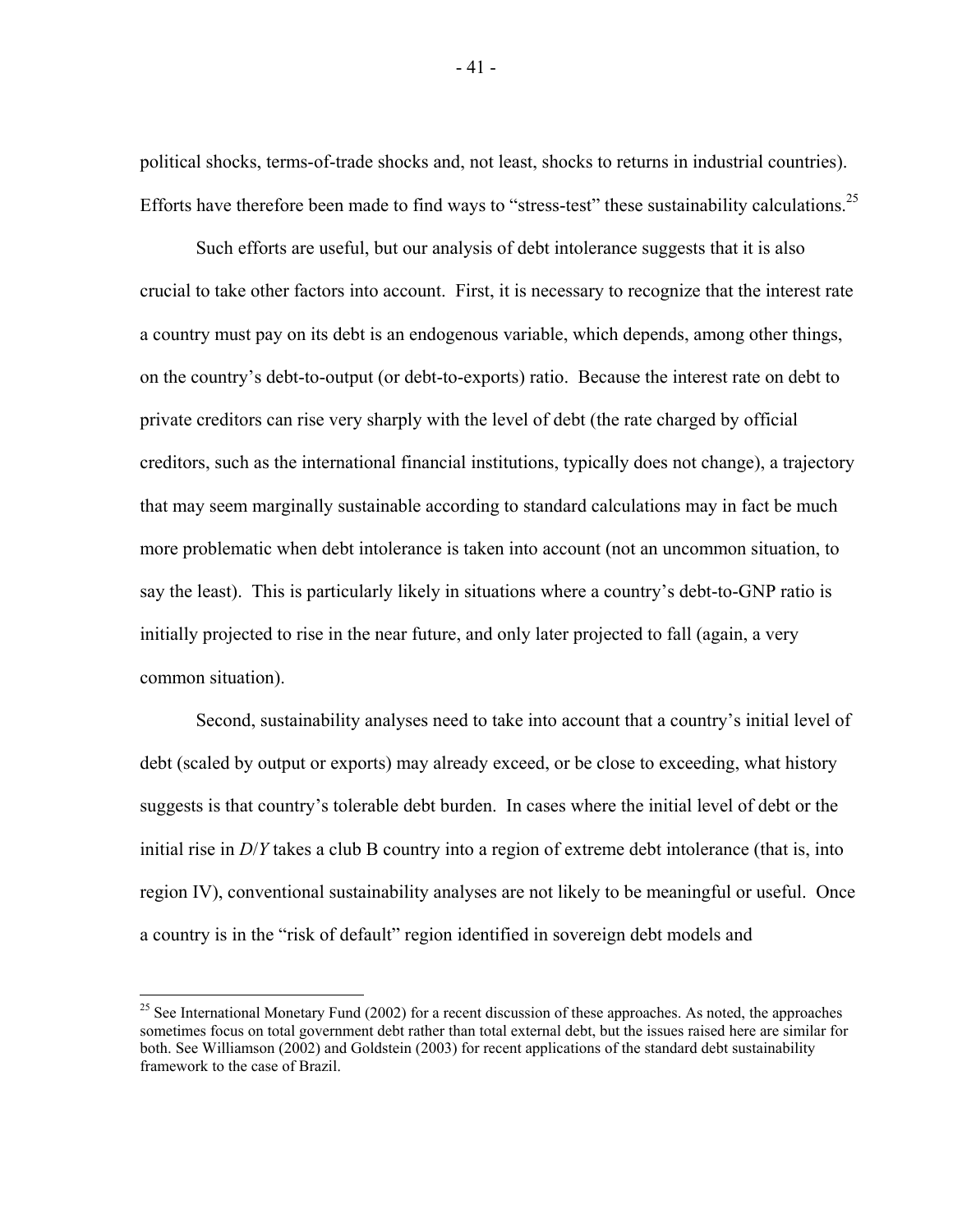approximated by our earlier analysis,  $26$  there is a risk of both dramatically higher interest rates and a sudden loss of access to market financing. And, as we will see below, the probability that a "virtuous cycle" of falling interest rates and rapid growth will take the country's debt burden back to a safe region is, unfortunately, typically low.

# *Identifying Debt Reversals*

1

 To identify episodes of large debt reversals for middle- and low-income countries over the period 1970–2000, we select all episodes where the ratio of external debt to GNP fell 25 percentage points or more within any three-year period, and then ascertain whether the decline in this ratio was caused by a fall in the numerator, a rise in the denominator, or some combination of the two.<sup>27</sup> To exclude cases where the decline in the ratio was primarily driven by changes in the nominal value of dollar GNP, we consider only those episodes where either the decline in the dollar value of external debt was 10 percent or more over the three-year window, or average growth in the three-year period was 5 percent a year or higher. This twostage approach allows us to identify the proximate causes of the debt reversal. If it is a decline in debt, it may be due to either repayment or some type of reduction in the present value of debt (that is, a restructuring); alternatively, if the decline was due to primarily, or solely, to growth, it suggests that the country grew out of its debt.

 $26$  Such models include those of Obstfeld (1994), Velasco (1996), Morris and Shin (2001), and Jahjah and Montiel (2003).

 $27$  Our basic results appear reasonably robust to our choice of "windows" of 25 percent decline and three years see the analysis of Brady plan countries below, however.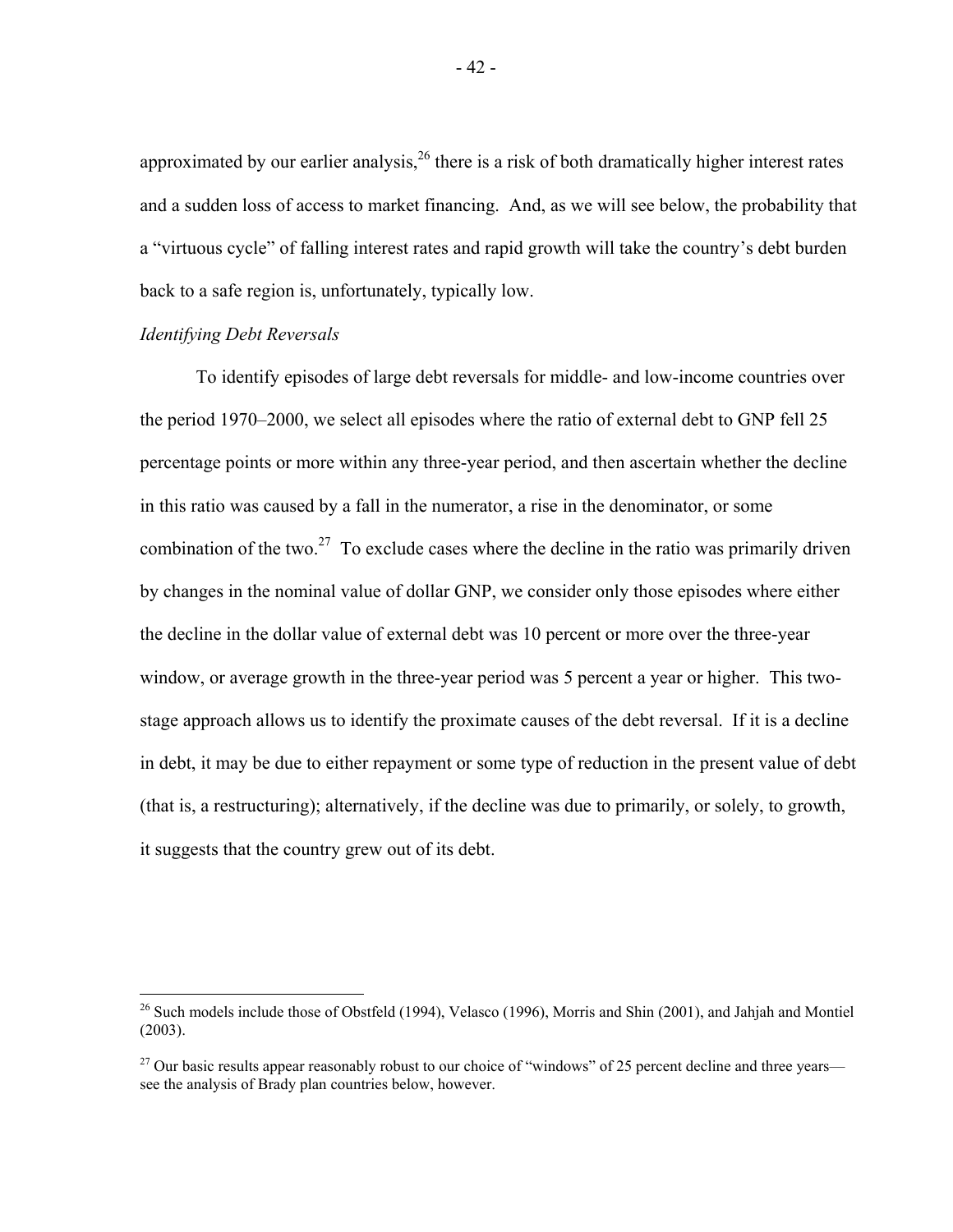We conducted the exercise for both low- and middle-income developing economies. The algorithm yielded a total of fifty-three debt reversal episodes for the period 1970–2000, twenty-six of which occurred in middle-income countries and the rest in low-income countries. *The Debt Reversal Episodes* 

 Table 13 lists those debt reversal episodes that occurred in middle-income developing countries with populations of at least one million, separating those cases that involved an adverse credit event (a default or a restructuring) from those that did not.<sup>28</sup> Of the twenty-two debt reversals identified, fifteen coincided with some type of default or restructuring of external debt obligations. In five of the seven episodes that did not coincide with a credit event, the debt reversal was effected primarily through net debt repayments; in only one of these episodes (Swaziland in 1985) did the debt ratio decline strictly because the country grew out of its debt. However, growth was also the principal factor explaining the decline in the debt ratio in four of the fifteen credit event cases (Chile, Morocco, Panama, and the Philippines) and a lesser factor in other seven of those episodes, as well as in four of the episodes that did not coincide with a credit event.. Overall, this exercise shows that growth alone is typically not sufficient to allow countries to substantially reduce their debt burden—yet another reason to be skeptical of overly sanguine standard sustainability calculations for debt-intolerant countries.

1

<sup>&</sup>lt;sup>28</sup> A similar table summarizing the debt reversals of the low-income countries is available from the authors upon request.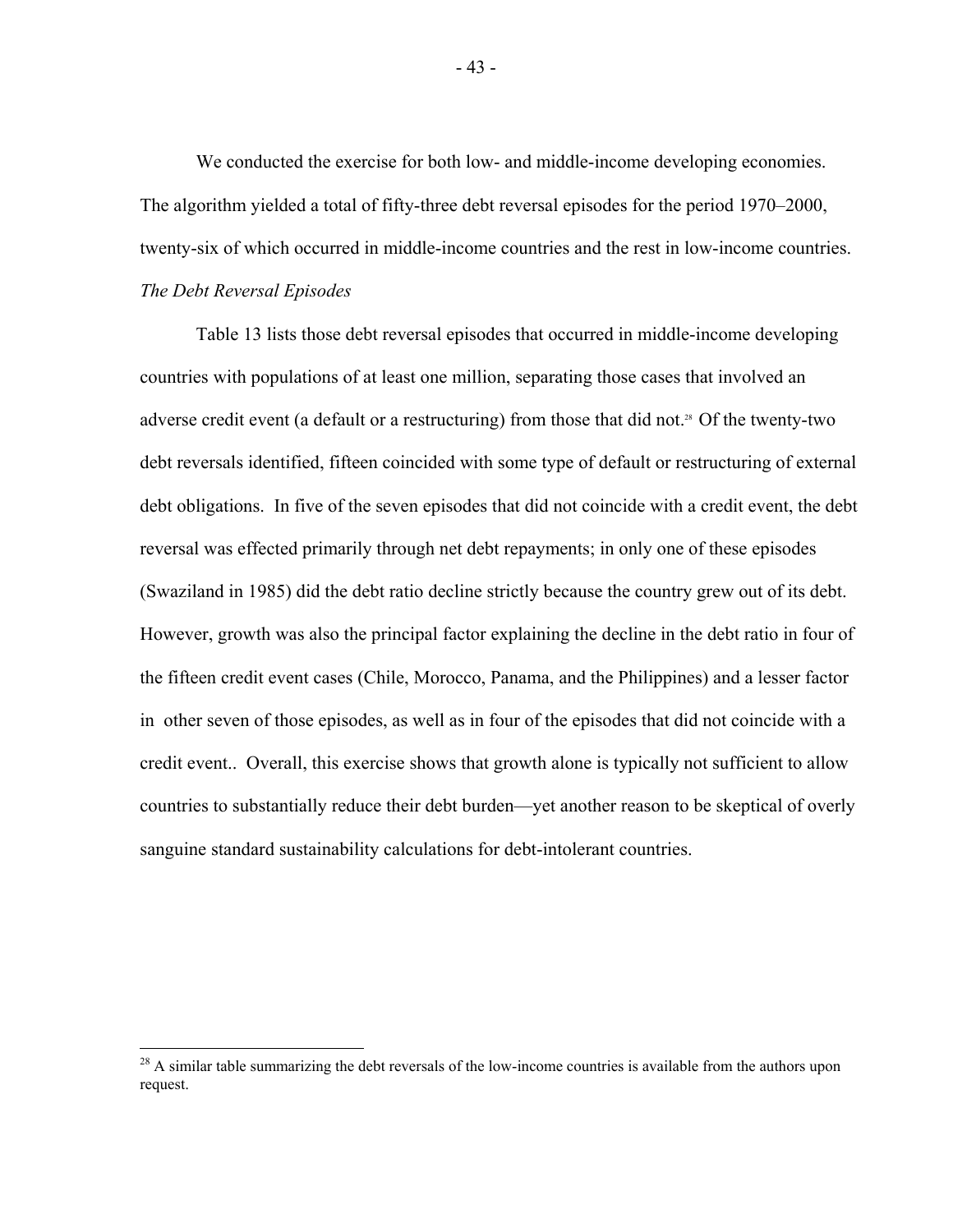| Country          | Start of<br>Episode |     | Debt/GNP<br>(percent) | Cumulative<br>change in<br><b>Total Debt</b>  | Average real<br>GDP growth<br>during episode     | Debt/GNP<br>Primary (secondary)<br>end-2000<br>reasons for fall in |    |
|------------------|---------------------|-----|-----------------------|-----------------------------------------------|--------------------------------------------------|--------------------------------------------------------------------|----|
|                  | (year t)            | t   | $t+3$                 | (US\$ billion)                                | (percent)                                        | Debt/GNP ratio $a$ <sup><math>\prime</math></sup><br>(percent)     |    |
|                  |                     |     |                       | Debt default/restructuring during the episode |                                                  |                                                                    |    |
| Russia           | 1999                | 96  | 67                    | $-14.06$                                      | 5.9                                              | Debt reduction; (output growth)                                    | 67 |
| Egypt            | 1987                | 110 | 79                    | $-11.13$                                      | 3.4                                              | Debt reduction; (output growth)                                    | 29 |
| Iran             | 1993                | 42  | 16                    | $-6.80$                                       | 3.1                                              | Net repayments                                                     | 8  |
| Jordan           | 1991                | 249 | 129                   | $-1.84$                                       | 6.9                                              | Debt reduction; (output growth)                                    | 99 |
| Bulgaria         | 1992                | 116 | 81                    | $-1.58$                                       | $-6.3$                                           | Debt reduction                                                     | 86 |
| Costa Rica       | 1987                | 111 | 69                    | $-0.97$                                       | 4.3                                              | Debt reduction; (output growth)                                    | 31 |
| Bolivia          | 1988                | 113 | 80                    | $-0.84$                                       | 4.3                                              | Debt reduction; (output growth)                                    | 72 |
| Chile            | 1985                | 142 | 88                    | $-0.80$                                       | 5.7                                              | Output growth                                                      | 54 |
| Jamaica          | 1990                | 125 | 93                    | $-0.57$                                       | 2.3                                              | Debt reduction; (output growth)                                    | 61 |
| Paraguay         | 1987                | 69  | 39                    | $-0.42$                                       | 4.9                                              | Debt reduction; (output growth)                                    | 41 |
| Gabon            | 1978                | 70  | 32                    | $-0.38$                                       | $-8.0$                                           | Net repayments                                                     | 94 |
| Albania          | 1992                | 98  | 18                    | $-0.18$                                       | 2.7                                              | Debt reduction                                                     | 20 |
| Panama           | 1989                | 135 | 100                   | 0.03                                          | 6.8                                              | Output growth                                                      | 75 |
| Philippines      | 1986                | 96  | 68                    | 0.45                                          | 5.2                                              | Output growth                                                      | 63 |
| Morocco          | 1985                | 129 | 98                    | 5.01                                          | 5.6                                              | Output growth                                                      | 55 |
|                  |                     |     |                       |                                               | No debt default/restructuring during the episode |                                                                    |    |
| Thailand         | 1998                | 97  | 66                    | $-25.24$                                      | 0.1                                              | Net repayments                                                     | 66 |
| Korea            | 1985                | 52  | 20                    | $-11.42$                                      | 9.7                                              | Net repayments; (output growth)                                    | 30 |
| Malaysia         | 1986                | 83  | 44                    | $-5.60$                                       | 6.4                                              | Net repayments; (output growth)                                    | 51 |
| Papua New Guinea | 1992                | 93  | 56                    | $-1.28$                                       | 8.7                                              | Net repayments; (output growth)                                    | 71 |
| Lebanon          | 1990                | 51  | 17                    | $-0.43$                                       | 9.1                                              | Net repayments; (output growth)                                    | 59 |
| <b>Botswana</b>  | 1976                | 42  | 16                    | $-0.03$                                       | 13.5                                             | Output growth; (net repayments)                                    | 8  |
| Swaziland        | 1985                | 68  | 40                    | 0.02                                          | 9.3                                              | Output growth                                                      | 17 |

# **Table 13. Episodes of Declining External Debt, 1970–2000**

(Middle-income Countries with a Population of at Least One Million)

 $\sqrt[n]{\text{Column lists the economic factors that contributed to at least 20 percent of the decline in the debt-to-GNP ratio during each}}$ episode. The contribution of changes in the US dollar value of nominal GNP (which were often sizable) or of changes in the valuation of the debt stock are not listed among the factors.

Sources: World Bank *Debt Tables* and *Global Development Finance* (various issues), IMF's *World Economic Outlook*; Standard & Poor's (2000); Beim & Calomiris (2001).

Of those cases involving credit events, Russia and Egypt obtained by far the largest

reductions in their nominal debt burden in their restructuring deals: \$14 billion and \$11 billion,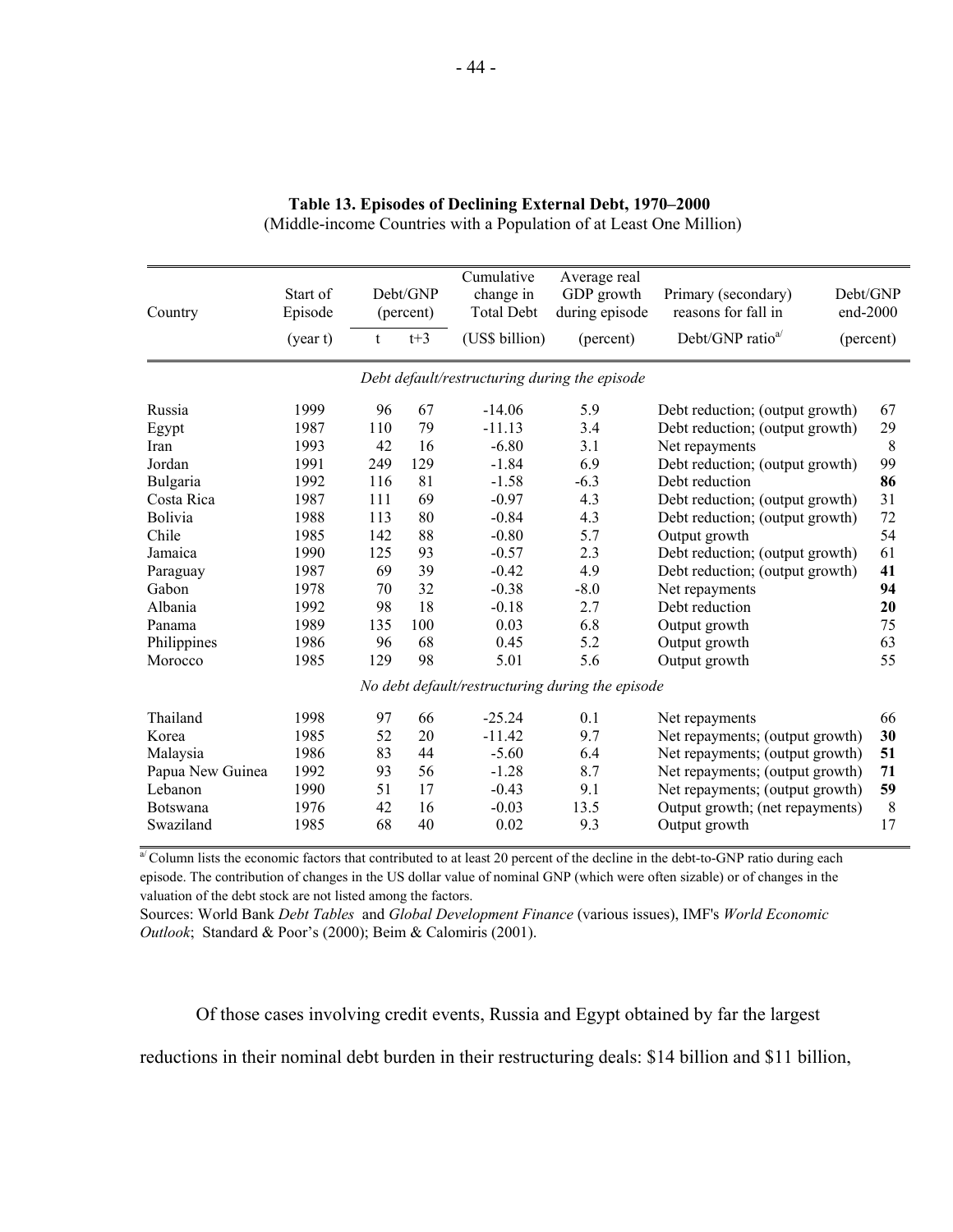respectively. Two countries involved in the 1997–98 Asian crisis—Thailand and Korea engineered the largest debt repayments among those episodes where a credit event was avoided.

 Conspicuously absent from the large debt reversal episodes shown in table 13 are the well-known Brady restructuring deals of the 1990s. Although our algorithm does place Bulgaria, Costa Rica, Jordan, Nigeria, and Vietnam in the debt reversal category, larger countries such as Brazil, Mexico, and Poland do not register. The reasons for this apparent puzzle are examined below.

# *The Missing Brady Bunch: Episodes of Rapid Releveraging*

1

 Table 14 traces the evolution of external debt in the seventeen developing countries whose external obligations were restructured under the umbrella of the Brady Plan deals pioneered by Mexico and Costa Rica in the late 1980s.29 It is clear from the table why our debt reversal algorithm failed to pick up twelve of these seventeen countries. In ten of those twelve cases, the reason is that the decline in the external debt-to-GNP ratio produced by the Brady restructuring was less than 25 percentage points. But this is only part of the story. Argentina, Nigeria and Peru had higher external debt-to-GNP ratios just three years after their Brady deals than in the year before the restructuring. Moreover, by the end of 2000, seven of the seventeen countries that had undertaken a Brady-type restructuring (Argentina, Brazil, Ecuador, Peru, the Philippines, Poland, and Uruguay) had ratios of external debt to GNP that were higher than they were three years after the Brady deal, and four of those countries (Argentina, Brazil, Ecuador, and Peru) had higher debt ratios by the end of 2000 than just before the Brady deal. By 2002 three members of the Brady bunch had once again defaulted on

<sup>&</sup>lt;sup>29</sup> For details on the Brady debt restructurings of the 1990s, see Cline (1995) and International Monetary Fund (1995). For a survey of the debate prior to the Brady Plan see Williamson (1988).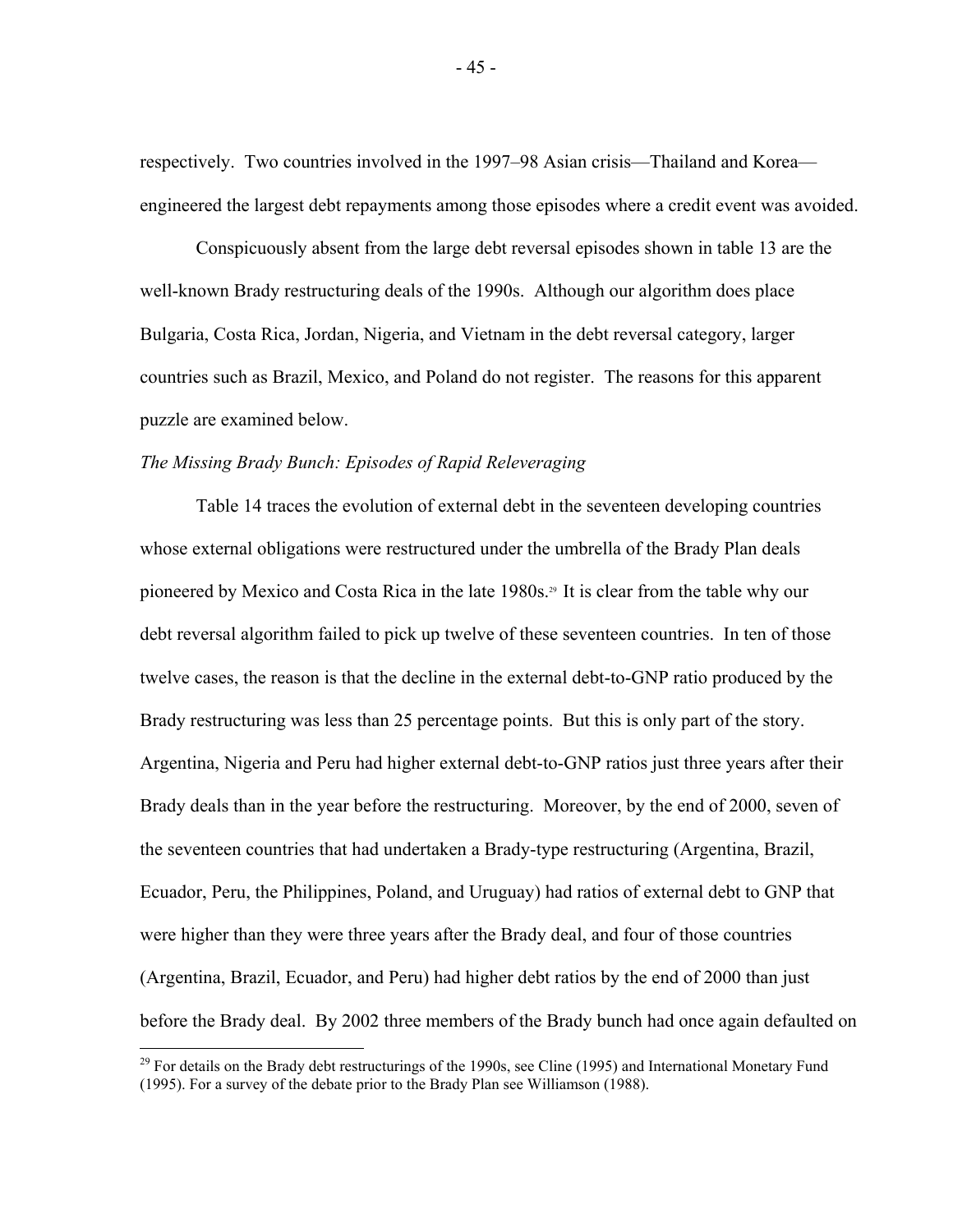their external debt (Argentina, Côte d'Ivoire, and Ecuador), and a few others were teetering on the brink. This evidence clearly suggests that, when assessing debt restructuring programs for highly debt-intolerant countries, it is critical to ask whether measures can be taken to reduce the likelihood of the problem remerging in the near term.

|                                  |          | Year t-1                  |               |                                 |          | Year $t + 3$              |          | End of 2000               |
|----------------------------------|----------|---------------------------|---------------|---------------------------------|----------|---------------------------|----------|---------------------------|
|                                  |          | <b>Total External</b>     | Debt covered  | Size of debt                    |          | <b>Total External</b>     |          | <b>Total External</b>     |
| Country and                      | Debt/GNP | Debt                      | by Brady deal | reduction                       | Debt/GNP | Debt                      | Debt/GDP | Debt                      |
| year of Brady deal               |          | (percent) (billions US\$) |               | (billions US\$) (billions US\$) |          | (percent) (billions US\$) |          | (percent) (billions US\$) |
| Mexico, 1989                     | 56.4     | 99.2                      | 48.23         | 6.80                            | 31.7     | 112.3                     | 26.8     | 150.3                     |
| Costa Rica, 1989                 | 105.9    | 4.5                       | 1.46          | 0.99                            | 47.1     | 3.9                       | 30.5     | 4.5                       |
| Venezuela, 1990                  | 77.5     | 32.4                      | 19.70         | 1.92                            | 64.4     | 37.5                      | 32.0     | 38.2                      |
| Nigeria, 1991                    | 130.7    | 33.4                      | 5.81          | 3.39                            | 155.3    | 33.1                      | 92.9     | 34.1                      |
| Uruguay, 1991                    | 49.3     | 4.4                       | 1.61          | 0.63                            | 31.6     | 5.1                       | 42.3     | 8.2                       |
| Argentina, 1992                  | 35.6     | 65.4                      | 19.40         | 2.36                            | 39.0     | 98.8                      | 52.6     | 146.2                     |
| <b>Brazil</b> , 1992             | 30.4     | 121.0                     | 40.60         | 4.97                            | 23.2     | 160.5                     | 41.8     | 238.0                     |
| Philippines, 1992                | 71.1     | 32.5                      | 4.47          | 1.26                            | 49.7     | 37.8                      | 63.1     | 50.1                      |
| Bulgaria, 1993                   | 116.0    | 11.8                      | 6.19          | 2.66                            | 105.7    | 10.0                      | 85.9     | 10.0                      |
| Dominican Republic, 1993         | 54.7     | 4.6                       | 0.78          | 0.45                            | 34.4     | 4.3                       | 24.7     | 4.6                       |
| Jordan, 1993                     | 155.8    | 7.8                       | 0.74          | 0.08                            | 119.4    | 8.0                       | 99.0     | 8.2                       |
| Ecuador, 1994                    | 104.4    | 14.1                      | 4.52          | 1.18                            | 81.8     | 15.4                      | 107.3    | 13.3                      |
| Poland, 1994                     | 53.3     | 45.2                      | 9.99          | 4.85                            | 28.3     | 40.4                      | 40.5     | 63.6                      |
| Panama, 1996                     | 80.9     | 6.1                       | 3.77          | 0.96                            | 77.5     | 6.8                       | 75.3     | 7.1                       |
| Peru, 1997                       | 53.3     | 29.0                      | 8.50          | 3.90                            | 55.0     | 28.6                      | 55.0     | 28.6                      |
| Côte d'Ivoire, 1998 <sup>a</sup> | 158.1    | 15.6                      | 6.90          | 4.40                            | 140.9    | 12.1                      | 140.9    | 12.1                      |
| Vietnam, 1998 <sup>a</sup>       | 78.9     | 21.8                      | 0.92          | 0.41                            | 40.8     | 12.8                      | 40.8     | 12.8                      |

**Table 14. The Missing Brady Bunch** 

Source: IMF (1995) and authors' calculations.

<sup>a.</sup> Estimates for year t+3 are those for year 2000 (year t+2).

# **V. DOMESTIC DEBT, DOLLARIZATION, AND LIBERALIZATION**

 Up to this point, our analysis of debt intolerance has focused on a country's total external debt. The reasons for this are twofold. First, until recently, the theoretical literature on public debt in emerging market economies focused primarily on external debt rather than on total government debt. This common practice was grounded in the observation that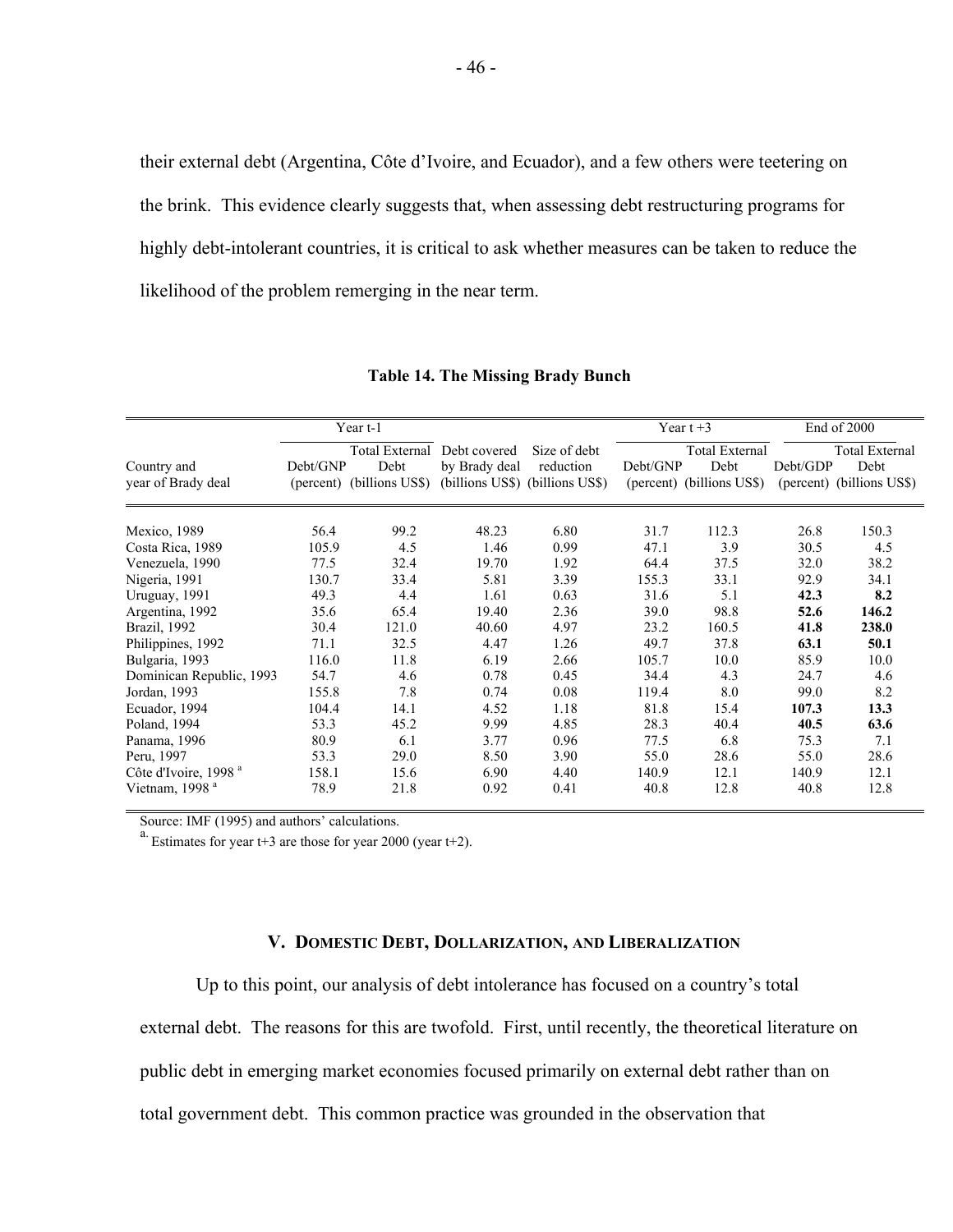governments in most emerging markets had little scope for financing their fiscal deficits by resorting to the domestic placement of marketable debt. Second, a key point of our empirical analysis has been to show that the external debt burdens that countries are able, *and have been able*, to tolerate are systematically related to their own credit and inflation histories. We have investigated this proposition using time series for countries' level of external indebtedness dating back to the 1970s. Unfortunately, there is not a sufficient past record to allow a comparable empirical analysis of domestic government debt. That said, an early read of the evidence suggests that a history of external debt intolerance is probably a good predictor of modern-day domestic debt intolerance.

 Domestically issued, market-based government debt has become increasingly important for emerging market economies, both as a source of government financing and as a trigger for generalized debt and financial crises. Domestically issued foreign currency debt (the infamous *tesobonos*) was at the center of the Mexican crisis of December 1994. Such debt also contributed to the costly collapse of the convertibility regime in Argentina in late 2001. And that debt presently accounts for the lion's share of public debt in Brazil and Turkey—and will ultimately determine the fate of those countries' efforts at financial stabilization. Mexico, Argentina, Turkey and Brazil of course, all exhibit high external debt intolerance according to our historical measures.

Recognizing this fact, in this section we discuss some conceptual issues related to the role of domestic government debt in emerging market economies, and we document and explain some related manifestations of debt intolerance—such as dollarization—and offer some explanations for the rapid growth of domestic government debt in recent years. The growth of such debt turns out to be a widespread phenomenon in these economies. We conjecture that, in

- 47 -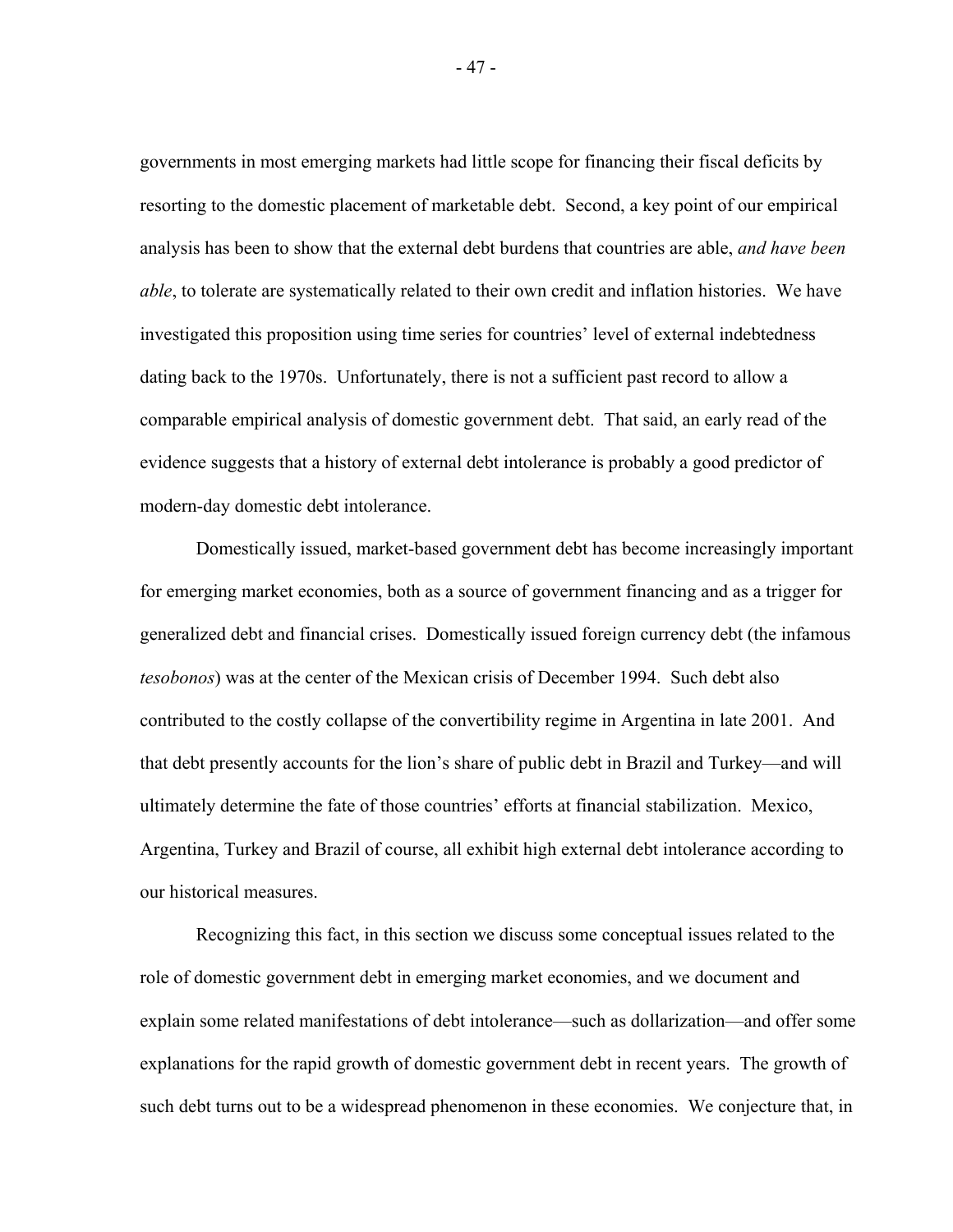the future, the same historical factors that explain external debt intolerance will extend to domestic debt intolerance, as will the conclusions we have drawn about how rare it is for countries to grow their way out of heavy indebtedness.

There is no easy way to aggregate domestically issued and externally issued government debt for the purpose of assessing financial vulnerability or the likelihood of a debt crisis, and views differ on how to do so.<sup>30</sup> To be sure, the view that external debt is completely separable from domestically issued debt is dead wrong. As a by-product of capital mobility and financial integration, foreigners hold increasingly large amounts of the domestically issued debt of governments of emerging markets, and their residents increasingly hold instruments issued by governments in advanced economies. Financial integration and open capital accounts encourage active arbitrage across the two markets. In such a setting, a default on domestic government debt can easily trigger a default on foreign debt, first for reputational reasons, and second because induced output and exchange rate effects can easily affect a country's prospects for servicing its foreign debt, not least through the havoc that domestic default wreaks on the banking system.

That said, it is also clearly wrong to assume that domestically issued and foreign-issued debt are perfect substitutes. First, foreigners typically do hold a large share of externally issued debt, whereas domestic residents typically hold most domestically issued debt. Second, the risks of a cutoff of international trade credits and the risks to future international borrowing are undeniably greater following a default on foreign-issued debt. Thus the default calculus simply cannot be the same for the two classes of debt instruments, and they will not, in general, be

1

<sup>&</sup>lt;sup>30</sup> The recent IMF on debt sustainability (IMF, 2002), for example, proposes to undertake *parallel* assessments of external and public--domestic and external--debt burdens.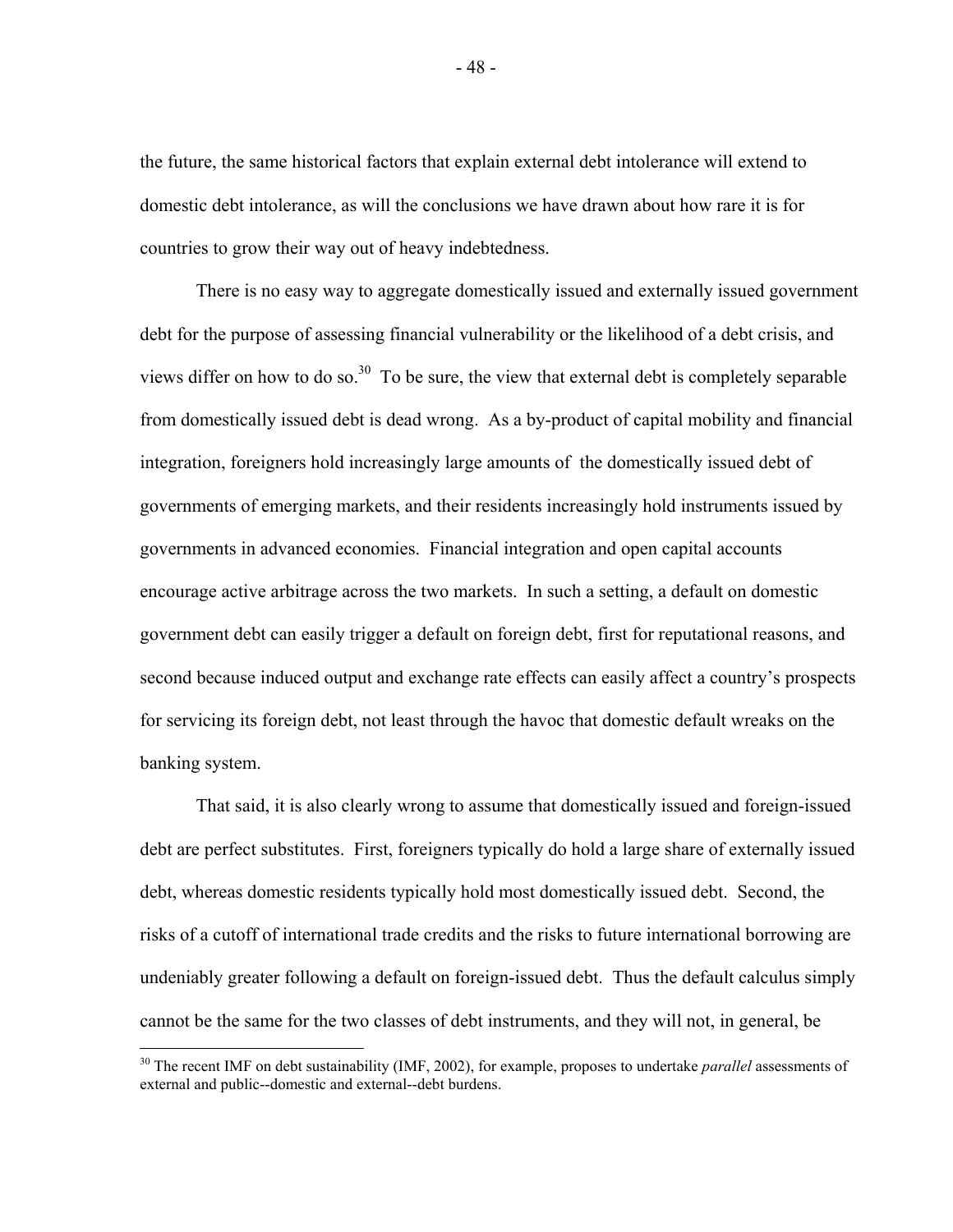equivalent. (The fundamental distinction between them is clearly reflected in the fact that, at times, rating agencies give the sovereign foreign-issued debt of a country a significantly higher grade than its domestically issued debt.)

 Given the lack of theoretical clarity on the distinction between foreign-issued and domestically issued government debt, our objective in this section is to present some basic facts and explore whether the symptoms of debt intolerance seem broadly similar for both types of instrument. We leave it to future research to delineate more clearly the dividing lines between domestic and external debt in a global economy.

### *The Growth of Domestic Government Debt: New Data*

Figure 4 illustrates the rapid growth of marketable domestic government debt in emerging market economies in the late 1990s. By the end of 2001, the stock of domestic government debt of the twenty-four countries represented in the figure amounted to approximately \$800 billion. More than 25 percent of that stock consisted of debt linked to a foreign currency, and the bulk of the rest was often indexed to some other market variable (for example, as of the end of 2002, about 45 percent of Brazil's domestic government debt was linked to the overnight interest rate). The fraction of domestic government debt that is not indexed to a market variable is typically of very short maturity. Indeed, the successful issuance of nonindexed domestic currency bonds for long-term government financing remains as elusive today for the majority of emerging market economies as it was two or three decades ago.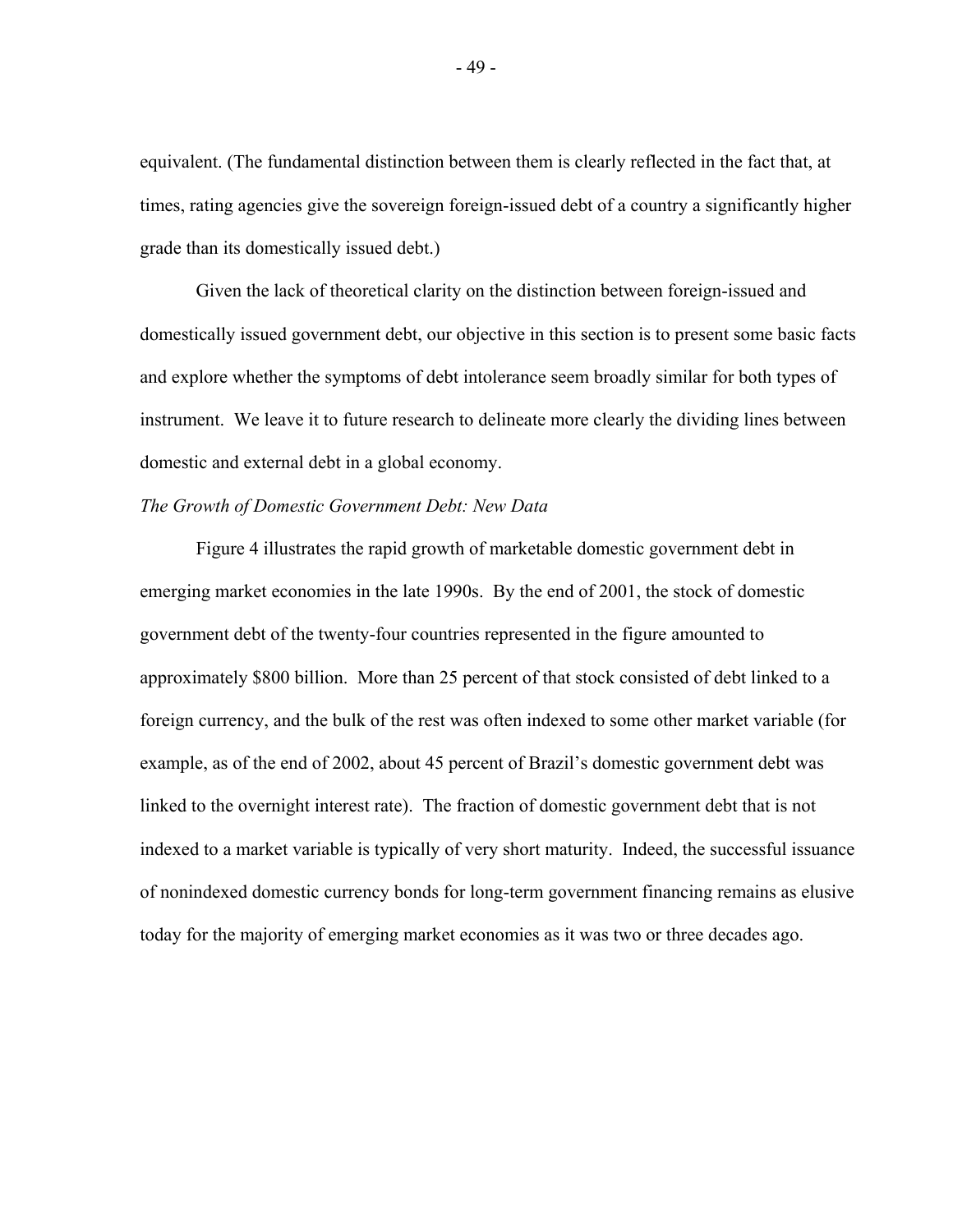

#### **Figure 4. Emerging Market Countries: Domestic Government Debt, 1996–2001**

Source: IMF staff estimates.

Notes: <sup>a/</sup> The value of domestic debt denominated in local currency is measured in dollars at the end-of-period exchange rate. Notes: <sup>a</sup>' The value of domestic debt denominated in local currency is measured in dollars at the end-of-period exchange rate.<br><sup>b</sup>' The 24 countries used to construct this figure are: Kazakhstan, Mexico, Ukraine, Indonesi Ecuador, Chile, Peru, Bolivia, Egypt, Romania, Lebanon, Turkey, Uruguay, Argentina, Belarus, Brazil, Colombia, and Guatemala.

These trends suggest that domestic debt intolerance can manifest itself in a manner similar to external debt intolerance. Indeed, as we will later show for dollarization, many of the variables typically linked to the vulnerability of a country's debt position (maturity structure, indexation, and the like) are manifestations of debt intolerance and may be viewed as linked to a common set of factors.

 The surge in domestic government debt is also apparent in the emerging market economies that formed the core sample of our analysis of external debt intolerance. Table 15 shows that the stock of domestic government debt in this group of countries has increased markedly over the last two decades. The rise has been particularly large in the Asian countries—both in those with no default history, and in the Philippines, which has defaulted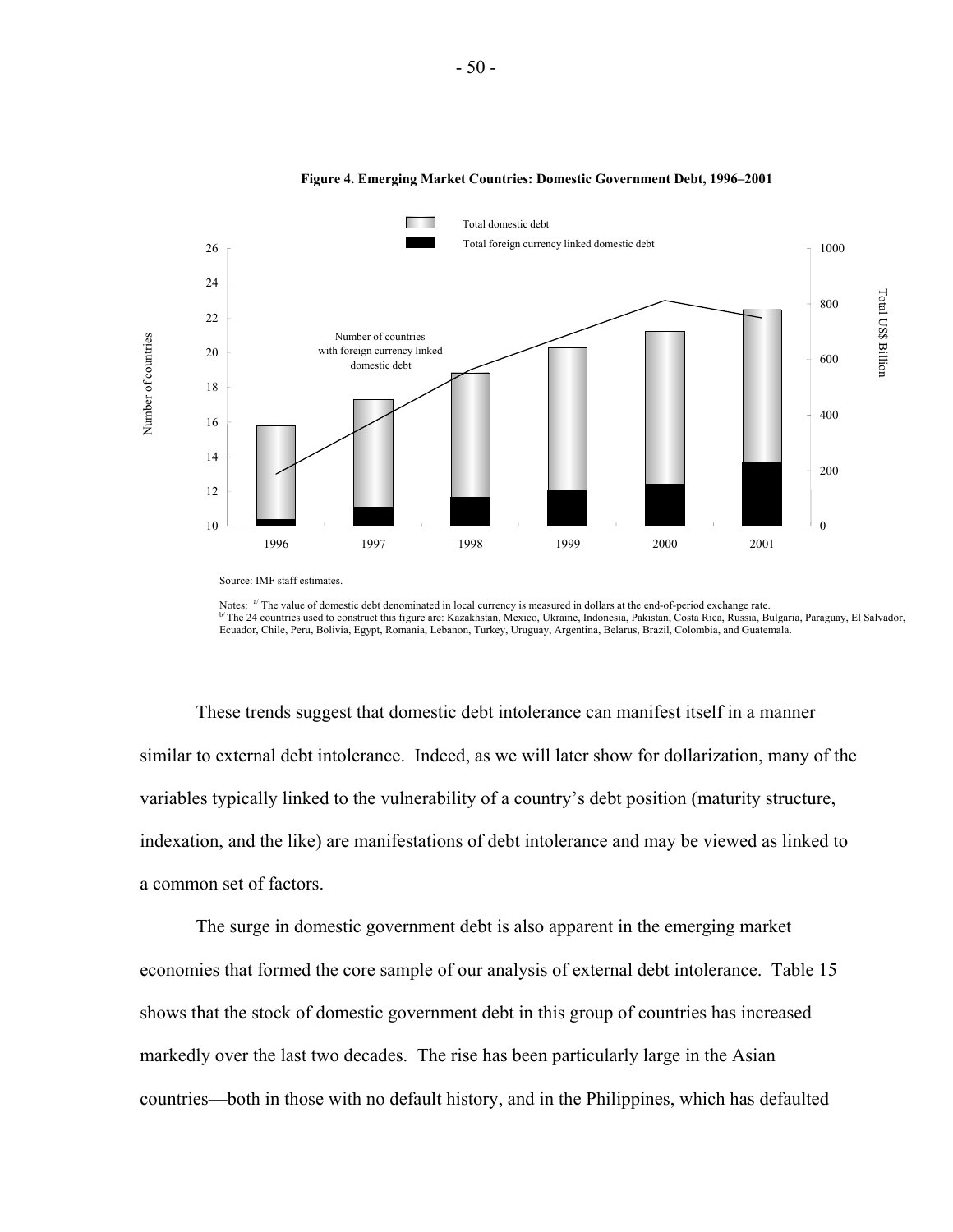only once in its modern history. But domestic government debt has also risen significantly in a number of Latin American countries, as well as in Turkey.

|               |                      | Early 1980s $a$                 |                                                                          | Late $1990sb$        |                      |                             |
|---------------|----------------------|---------------------------------|--------------------------------------------------------------------------|----------------------|----------------------|-----------------------------|
|               | Domestic<br>$debt^c$ | External<br>$debt$ <sup>d</sup> | Total<br>government<br>debt                                              | Domestic<br>$debt^c$ | External<br>$debt^d$ | Total<br>government<br>debt |
|               |                      |                                 | Countries with at least one external default or restructuring since 1824 |                      |                      |                             |
| Argentina     | 13.2                 | 38.4                            | 51.6                                                                     | 15.4                 | 36.4                 | 51.8                        |
| <b>Brazil</b> | 15.9                 | 31.4                            | 47.3                                                                     | 35.8                 | 18.5                 | 54.3                        |
| Chile         | 10.8                 | 45.9                            | 56.7                                                                     | 27.3                 | 8.8                  | 36.1                        |
| Colombia      | 4.4                  | 25.8                            | 30.2                                                                     | 12.4                 | 24.5                 | 36.9                        |
| Mexico        | 2.3                  | 37.7                            | 40.0                                                                     | 9.5                  | 26.8                 | 36.3                        |
| Philippines   | 13.6                 | 60.3                            | 73.9                                                                     | 43.0                 | 48.8                 | 91.8                        |
| Turkey        | 12.9                 | 28.8                            | 41.7                                                                     | 24.4                 | 36.5                 | 60.9                        |
| Venezuela     | 11.6                 | 38.5                            | 50.1                                                                     | 7.4                  | 32.6                 | 40.0                        |
| average       | 10.6                 | 38.4                            | 48.9                                                                     | 21.9                 | 29.1                 | 51.0                        |
|               |                      |                                 | Countries with no history of external default                            |                      |                      |                             |
| India         | 7.1                  | 12.3                            | 19.4                                                                     | 64.9                 | 20.6                 | 85.5                        |
| Korea         | 9.4                  | 41.9                            | 51.3                                                                     | 41.6                 | 21.1                 | 62.7                        |
| Malaysia      | 20.8                 | 39.0                            | 59.8                                                                     | 35.1                 | 30.7                 | 65.8                        |
| Thailand      | 6.1                  | 25.2                            | 31.3                                                                     | 34.6                 | 41.5                 | 76.1                        |
| average       | 10.9                 | 29.6                            | 40.5                                                                     | 44. I                | 28.5                 | 72.5                        |
|               |                      |                                 |                                                                          |                      |                      |                             |

| Table 15. Domestic and External Government Debt in Emerging Market Economies: |  |  |
|-------------------------------------------------------------------------------|--|--|
| the 1980s and the 1990s (percent of GDP)                                      |  |  |

 Sources: *Government Finance Statistics*, World Bank *Debt Tables* and *Global Development Finance*, IMF's World Economic Outlook (various issues), IMF estimates and national sources.

<sup>a</sup> Average for 1980–85, except for domestic debt to GDP ratios in Argentina (1981–1986), Brazil (1981–1985), Mexico (1982–1985) and Turkey (1981-1986.)

b Average for 1996–2000, except for domestic debt to GDP ratio in Korea (1997–2000).

c Data for the early 1980s are for general government debt in all countries except Brazil, Chile, Colombia and Mexico for which coverage of the public sector is broader. Data for the late 1990s are for the non-financial public sector.<br><sup>d</sup> External debt of the non-financial public sector as a share of GDP.

 $\overline{a}$ 

In all of the Asian countries in the core sample except India, the buildup of domestic

government debt was propelled by the recapitalization of domestic financial systems that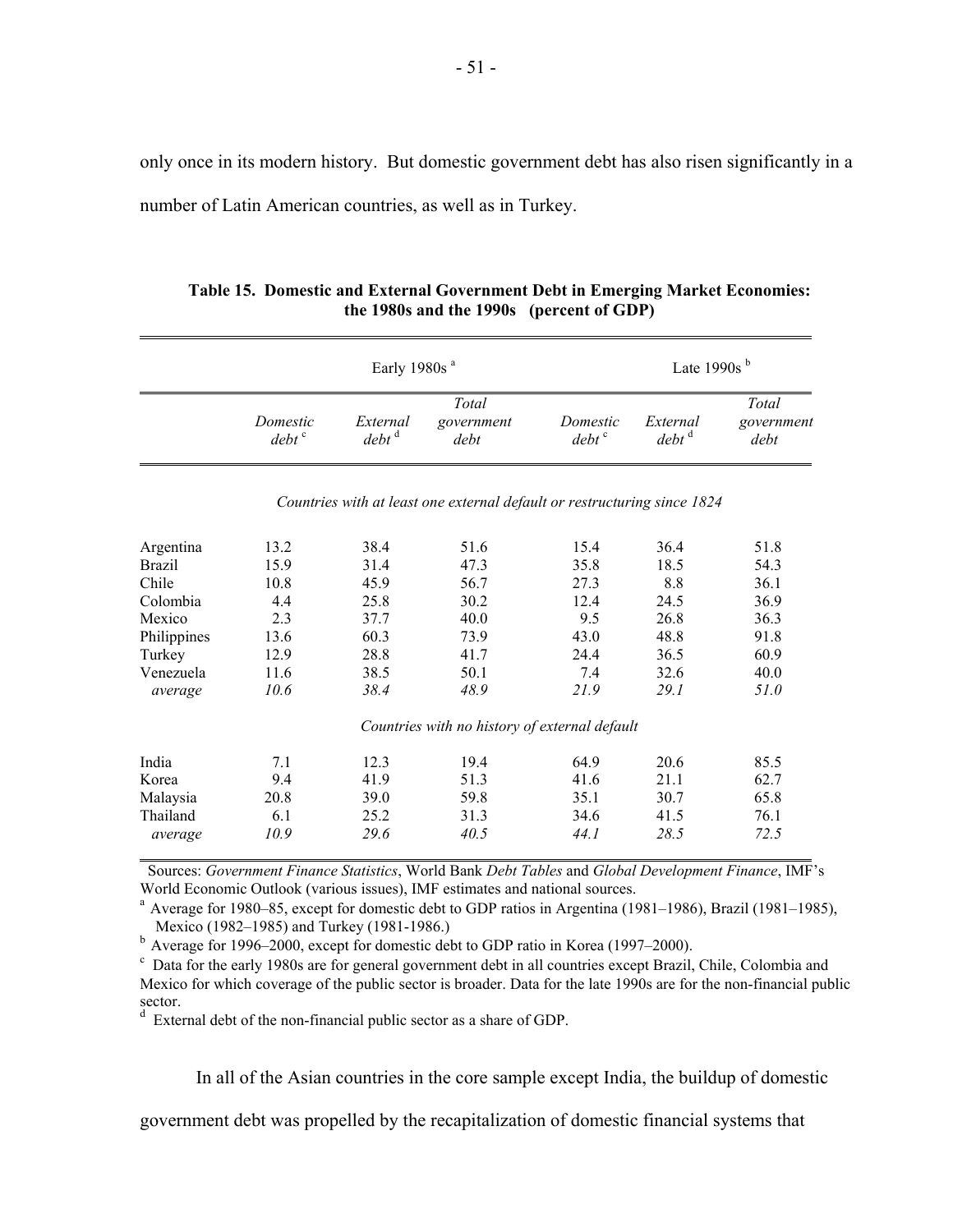governments engineered in the aftermath of the 1997–98 crisis. Financial system bailouts also contributed to the rise of domestic government debt in Mexico and Turkey. In the other cases, including India, the buildup of domestic public debt has primarily reflected fiscal profligacy. More precisely, as we will show later, the governments' inability (or unwillingness) to offset the revenue losses stemming from trade and financial reform, and from disinflation, with new taxes or lower spending sets them up for a fall.

Regardless of its origins, and notwithstanding the positive effects that government debt may have for domestic financial markets, the rise of domestic public debt in many emerging market economies arguably overshadows the progress that many of them have made in containing their external debt burden, raising complex questions about their ability to overcome longstanding debt intolerance. Barring a relatively rapid overhaul of their tax and legal systems or determined efforts to reduce their spending, it seems unreasonable to expect that the governments of all these countries will refrain from doing to their domestically issued debt what so many of them in the past have done so often to their external obligations. Indeed, table 15 suggests that a wave of restructuring or outright default on domestic government debts looms large on the horizon for many emerging market economies in the early part of the twenty-first century.

### *Dollarization as a Manifestation of Debt Intolerance*

 The external debts of emerging market economies are, almost without exception, denominated in foreign currency. As shown in the preceding section, however, governments in many emerging markets today also issue domestic debt linked to a foreign currency. Even more countries, including many that have experienced very high or chronic inflation, have highly dollarized banking systems. Table 16 provides a few summary indicators of the degree

- 52 -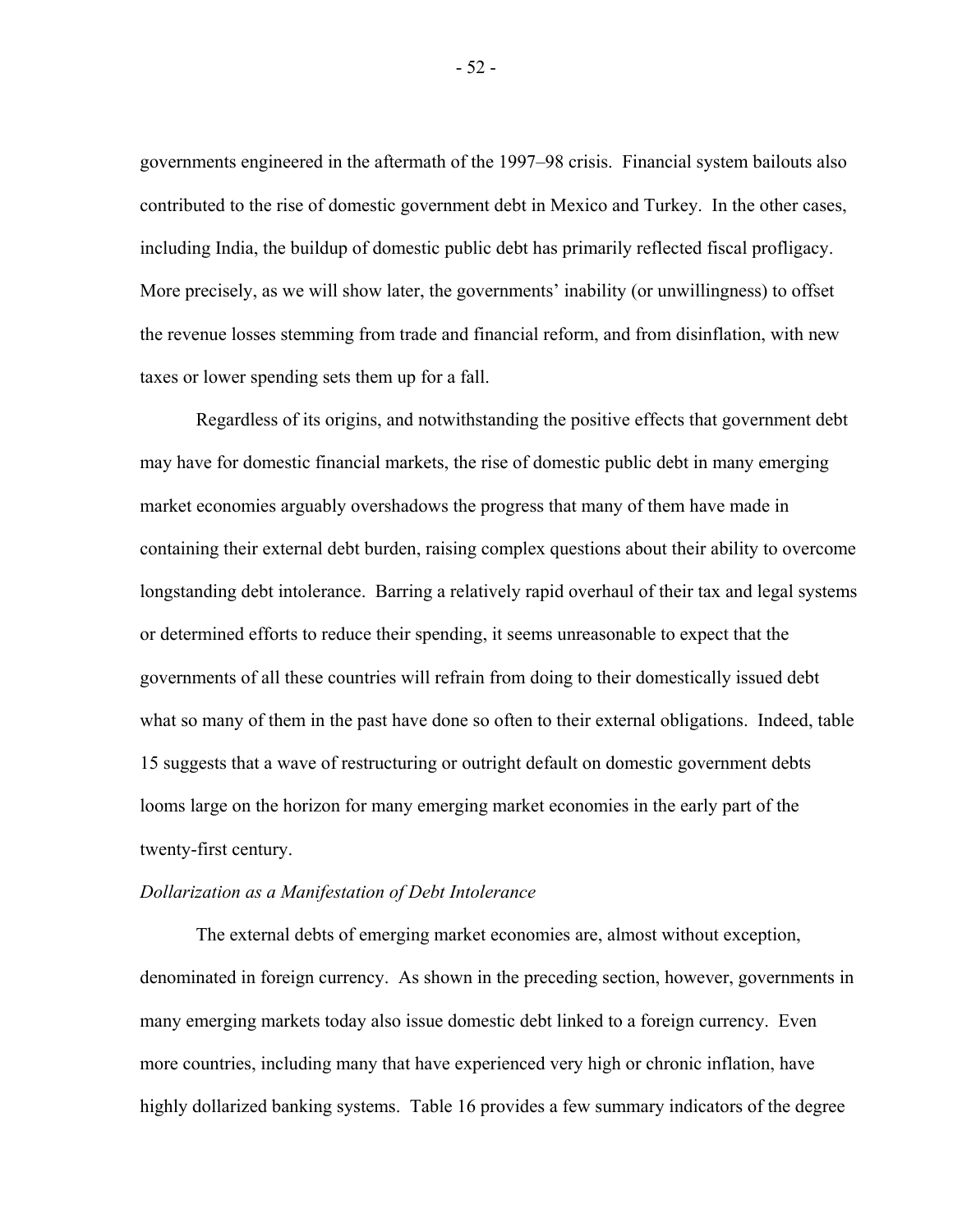of domestic dollarization in the emerging market economies in our core sample for the period 1996–2001. The last column of the table reports the average value for the period of a composite dollarization index, which ranges from zero when there is no domestic dollarization of any form to a maximum of 20 when the domestic financial system is highly dollarized.31

|               | Ratio of Foreign<br><b>Currency Deposits</b><br>to Broad Money<br>(percent) | Share of Domestic<br>Government Debt<br>denominated in foreign<br>currency<br>(percent) | Composite<br>Domestic<br>Dollarization Index <sup>a/</sup> |
|---------------|-----------------------------------------------------------------------------|-----------------------------------------------------------------------------------------|------------------------------------------------------------|
|               |                                                                             | Countries with at least one default or restructuring since 1824                         |                                                            |
| Argentina     | 52.5                                                                        | 81.8                                                                                    | 15                                                         |
| <b>Brazil</b> | 0.0                                                                         | 19.9                                                                                    | $\overline{2}$                                             |
| Chile         | 8.3                                                                         | 8.4                                                                                     | $\overline{2}$                                             |
| Colombia      | 0.0                                                                         | 6.7                                                                                     | 1                                                          |
| Egypt         | 26.0                                                                        | 5.7                                                                                     | 4                                                          |
| Mexico        | 5.5                                                                         | 0.0                                                                                     | $\overline{c}$                                             |
| Philippines   | 27.6                                                                        | 0.0                                                                                     | 3                                                          |
| Turkey        | 45.9                                                                        | 21.9                                                                                    | 8                                                          |
| Venezuela     | 0.1                                                                         | 0.0                                                                                     |                                                            |
| Group average | 18.4                                                                        | 16.0                                                                                    | 4.2                                                        |
|               |                                                                             | Countries with no default history                                                       |                                                            |
| India         | 0.0                                                                         | 0.0                                                                                     | $\boldsymbol{0}$                                           |
| Korea         | 0.0                                                                         | 0.0                                                                                     | $\theta$                                                   |
| Malaysia      | 1.8                                                                         | 1.7                                                                                     |                                                            |
| Singapore     | 0.0                                                                         | 0.0                                                                                     | $\theta$                                                   |
| Thailand      | 0.8                                                                         | 0.0                                                                                     | $\theta$                                                   |
| Group average | 0.5                                                                         | 0.3                                                                                     | 0.2                                                        |

| Table 16. Measures of Domestic Dollarization: In Selected Emerging Market Economies |
|-------------------------------------------------------------------------------------|
| 1996–2001                                                                           |

Sources: Reinhart, Rogoff, and Savastano (2003) and sources cited therein. a/ Index ranges from 0 to 20, where 20 is the most dollarized.

1

<sup>&</sup>lt;sup>31</sup> The composite index consists of the sum of the share of foreign currency deposits in broad money and the share of domestic government debt in foreign currency in total domestic debt (both ratios normalized to an index ranging from 0 to 10); see Reinhart, Rogoff, and Savastano (2003) for details.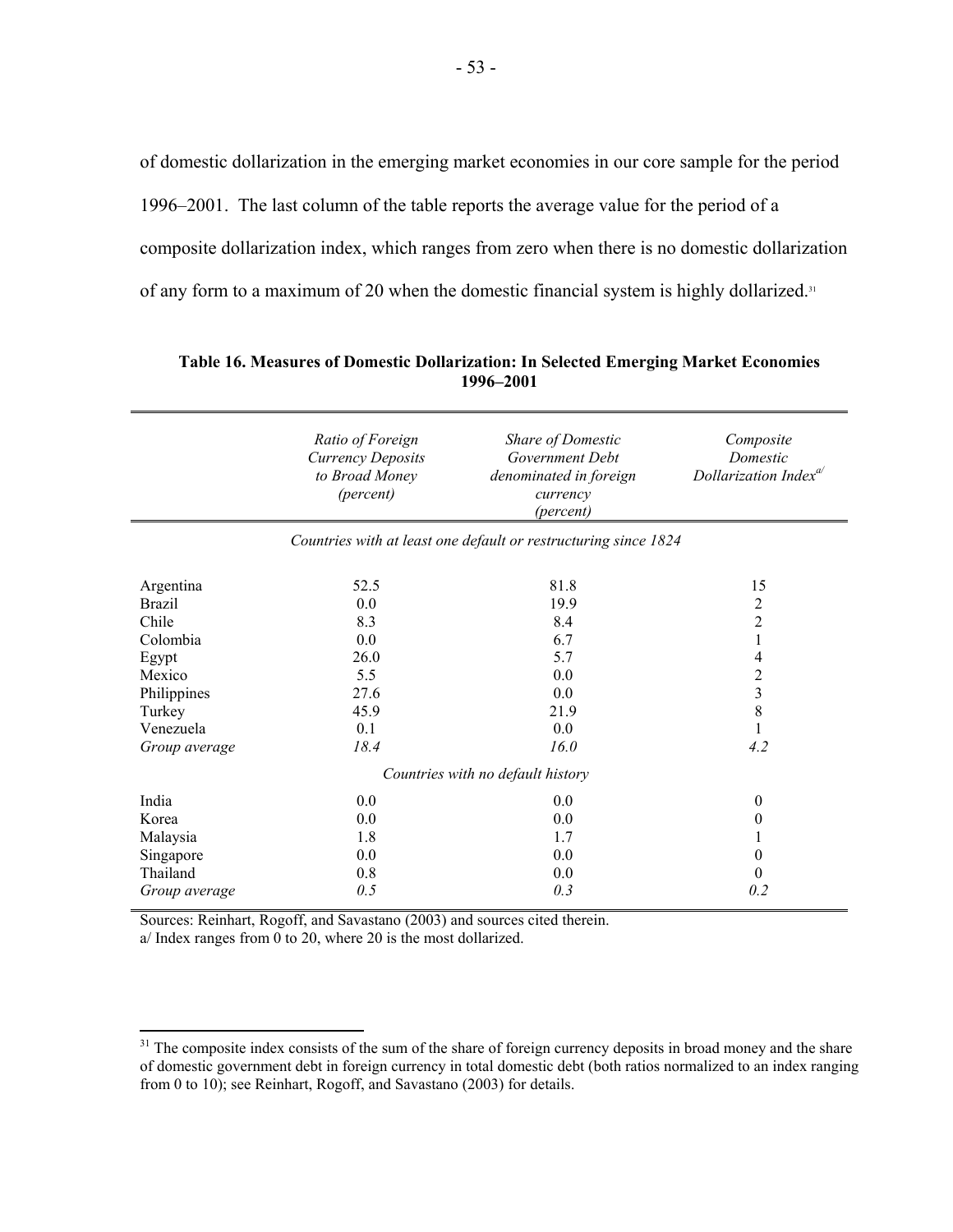The table shows considerable variation in the degree of domestic dollarization among countries with a history of default, with Argentina scoring very high on the index but Colombia and Venezuela very low. On the whole, however, countries with a patchier credit history have more domestic dollarization on any of these measures than do countries with no default history. Thus, for example, according to the composite index, countries with a history of external debt default are about four times more dollarized than the most dollarized nondefaulting country (Malaysia). The likely reason is that, by and large, debt-intolerant countries tend to have a history of high (and often chronic) inflation.

We performed a cross-country regression of the domestic dollarization index shown in table 16 against the same independent variables used in the previous section to explain countries' average *Institutional Investor* ratings (i.e., their long-run creditworthiness), namely, credit and inflation histories and debt-to-output ratios. The results are as follows:

*Dollarization Index<sub>i</sub>* =  $0.04 - 2.30 X_1 + 0.08X_2 + 0.05X_3 + 0.04X_4$ (0.03) (-1.59) (2.67) (1.67) (2.00)

Adjusted  $R^2 = 0.31$ ;  $N = 62$  (*t* statistics in parentheses).

In this regression,  $X_1$  is an intercept dummy for club A countries,  $X_2$  is the percentage of twelve-month periods since 1948 when inflation in country *i* was at least 40 percent;  $X_3$  is the percentage of years since 1824 during which the country was in default or restructuring its debt; and  $X<sub>4</sub>$  is the external debt-to-GNP ratio. Considering that dollarization is a form of indexation, it is not surprising that a country's inflation history is the most important variable in explaining it. The external debt-to-GNP ratio is also significant and has a positive coefficient. Although the interpretation of the role of external debt is less obvious, a reasonable conjecture is that, when the external debt burden is high, governments are more likely to resort to inflationary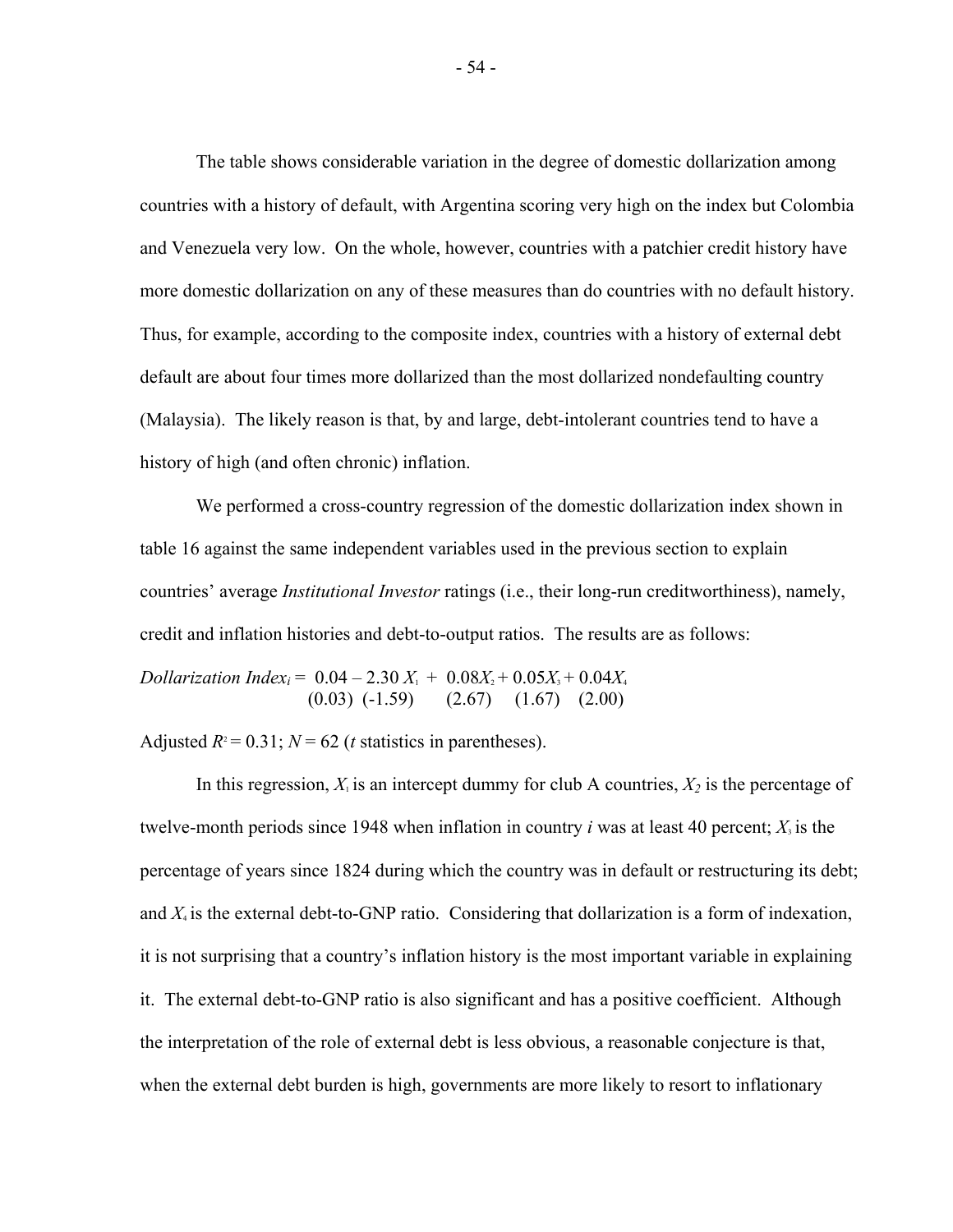financing of their fiscal imbalances and, in the process, to suffocate the development of a market for nominal government debt in domestic currency. Indeed, this has clearly happened in many of the highly dollarized economies.

## *Liberalization, Stabilization, and Its Consequences for Debt*

 Many factors contributed to the alarming rise in domestic government debt reported in table 15. Key among these have been the revenue losses from the wide-ranging liberalizations undertaken by emerging markets since the late 1980s. The last column of table 17 shows that trade liberalization typically entailed revenue losses for the emerging markets in our core sample. A similar pattern is discernible in figure 5. The left-hand panel shows a steady decline in trade tax revenue as a share of GDP in four countries from our core sample during that period. In some cases this revenue loss was offset by higher revenue from other sources (such as value added taxes). However, the estimates in table 17 show that, for the group as a whole, total tax revenue as a share of GDP also experienced a cumulative decline over the last two decades.

 Declining trade taxes were not the only cause of erosion of the traditional sources of revenue in emerging market economies. In the wake of financial liberalization, revenue from financial repression also vanished, as table 18 shows. Interest rate ceilings were lifted, and bank loans to the government at subsidized interest rates gave way to market-based domestic public debt at high interest rates. As presciently noted by Ronald McKinnon in the early 1990s (see footnote 5), the outcome was often a significant increase in domestic interest outlays by the government, a trend that is clearly captured in the right-hand panels of figure 5 and in table 17 (for countries with a history of default). Simply put, much of the debt that governments had for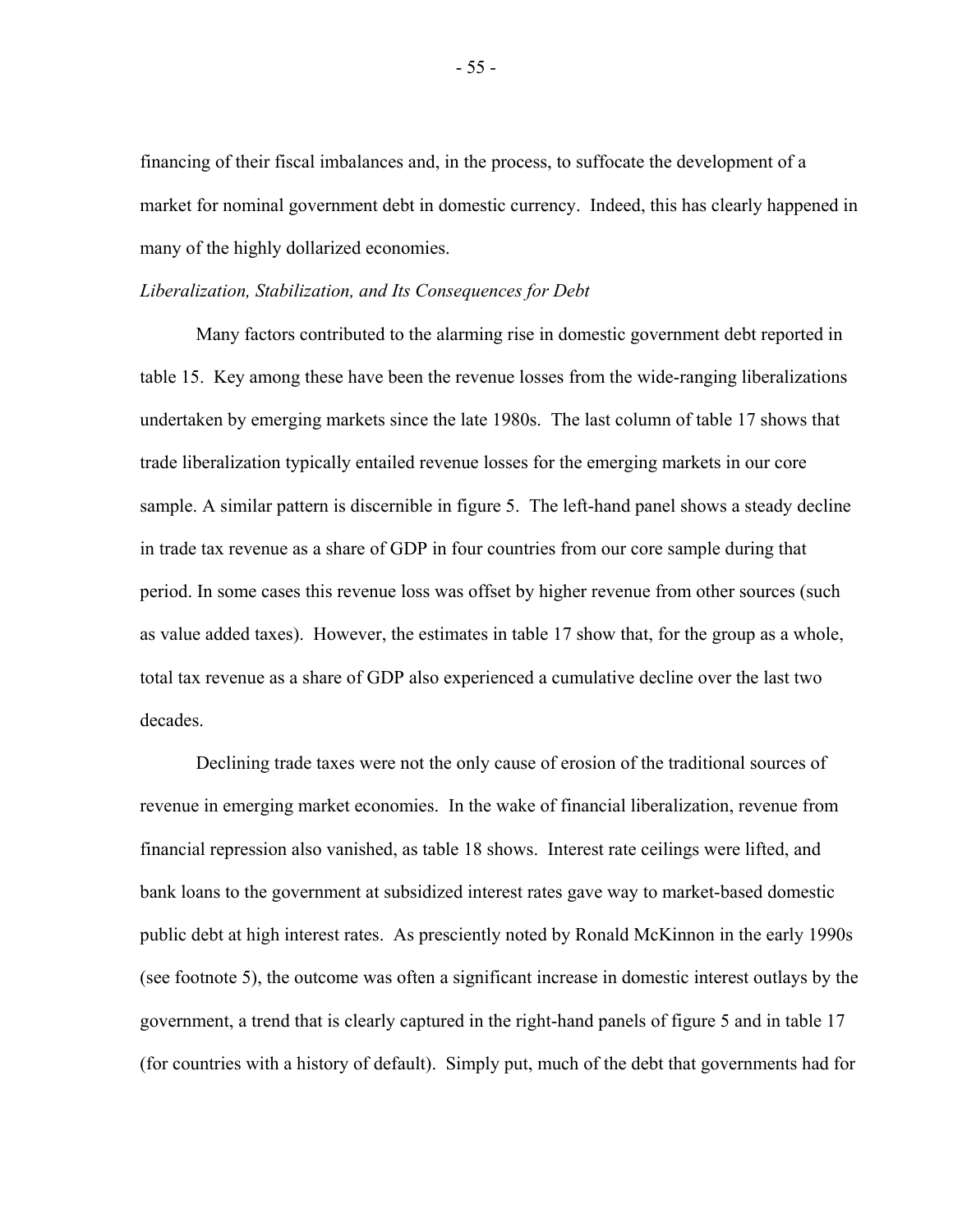|                                 | Change<br>from 1980-85<br>to 1986-1990                                       | Change<br>from 1986-90<br>to 1991-1995 | Change<br>from 1990-95<br>to 1996-2000 | Cumulative change<br>from 1980-85<br>to 1996-2000 |  |  |  |
|---------------------------------|------------------------------------------------------------------------------|----------------------------------------|----------------------------------------|---------------------------------------------------|--|--|--|
|                                 | Countries with at least one default or restructuring since 1824 <sup>a</sup> |                                        |                                        |                                                   |  |  |  |
| Central government expenditures | $-1.0$                                                                       | $-0.7$                                 | 0.4                                    | $-1.3$                                            |  |  |  |
| Interest payments               | 3.4                                                                          | $-1.1$                                 | $-0.5$                                 | 1.8                                               |  |  |  |
| Central government revenues     | $-2.9$                                                                       | 1.7                                    | 0.0                                    | $-1.2$                                            |  |  |  |
| Tax revenues                    | $-2.0$                                                                       | 1.0                                    | 0.5                                    | $-0.5$                                            |  |  |  |
| Trade taxes                     | $-0.3$                                                                       | $-0.2$                                 | $-0.4$                                 | $-0.9$                                            |  |  |  |
| Central government deficit      | 2.4                                                                          | $-2.3$                                 | 0.5                                    | 0.6                                               |  |  |  |
| Seigniorage revenues            | $-0.8$                                                                       | $-0.3$                                 | $-1.2$                                 | $-2.3$                                            |  |  |  |
|                                 | Countries with no history of default b                                       |                                        |                                        |                                                   |  |  |  |
| Central government expenditures | $-1.2$                                                                       | $-2.7$                                 | 0.5                                    | $-3.4$                                            |  |  |  |
| Interest payments               | 0.8                                                                          | $-1.2$                                 | $-0.6$                                 | $-1.0$                                            |  |  |  |
| Central government revenues     | 0.7                                                                          | 0.5                                    | 0.5                                    | 1.7                                               |  |  |  |
| Tax revenues                    | $-1.2$                                                                       | 0.8                                    | $-0.7$                                 | $-1.1$                                            |  |  |  |
| Trade taxes                     | $-0.5$                                                                       | $-0.6$                                 | $-0.5$                                 | $-1.6$                                            |  |  |  |
| Central government deficit      | $-1.8$                                                                       | $-3.2$                                 | 0.0                                    | $-5.0$                                            |  |  |  |
| Seigniorage revenues            | 0.5                                                                          | 0.3                                    | $-0.8$                                 | 0.0                                               |  |  |  |

# **Table 17. The Dark Side of Disinflation and Liberalization: Changes in the fiscal accounts 1980-2000**  (Average changes for the group as a percent of GDP)

<sup>a</sup> Argentina, Brazil, Chile, Colombia, Egypt, Mexico, Philippines, Turkey, and Venezuela.

<sup>b</sup> India, Korea, Malaysia, Singapore, and Thailand.

Source: Appendix Table D.5.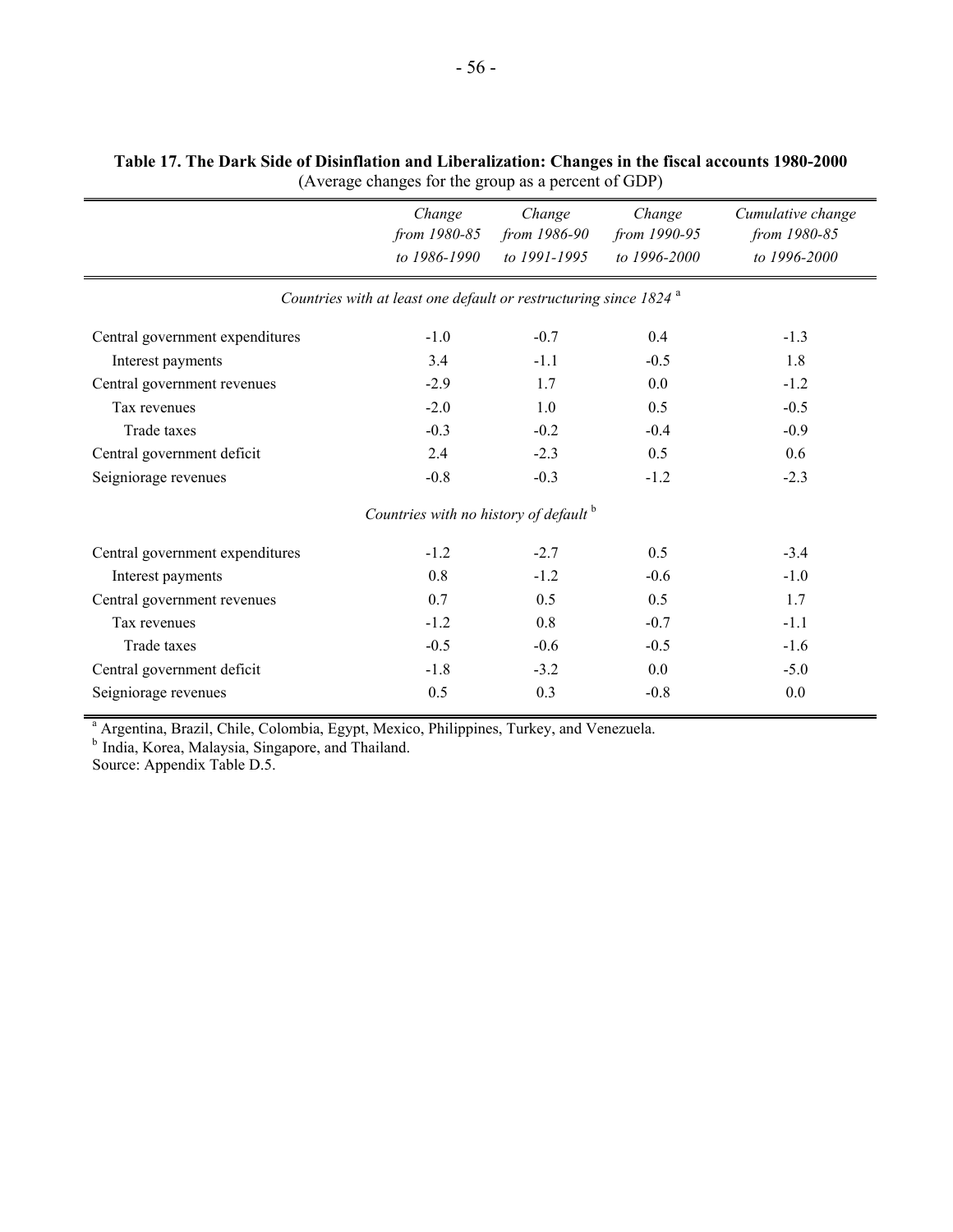

Figure 5. Vanishing Taxes and Rising Debt Servicing Costs (Percent of GDP, three-year moving average)

Sources: International Monetary Fund,*International Financial Statistics and Government Finance Statistics*.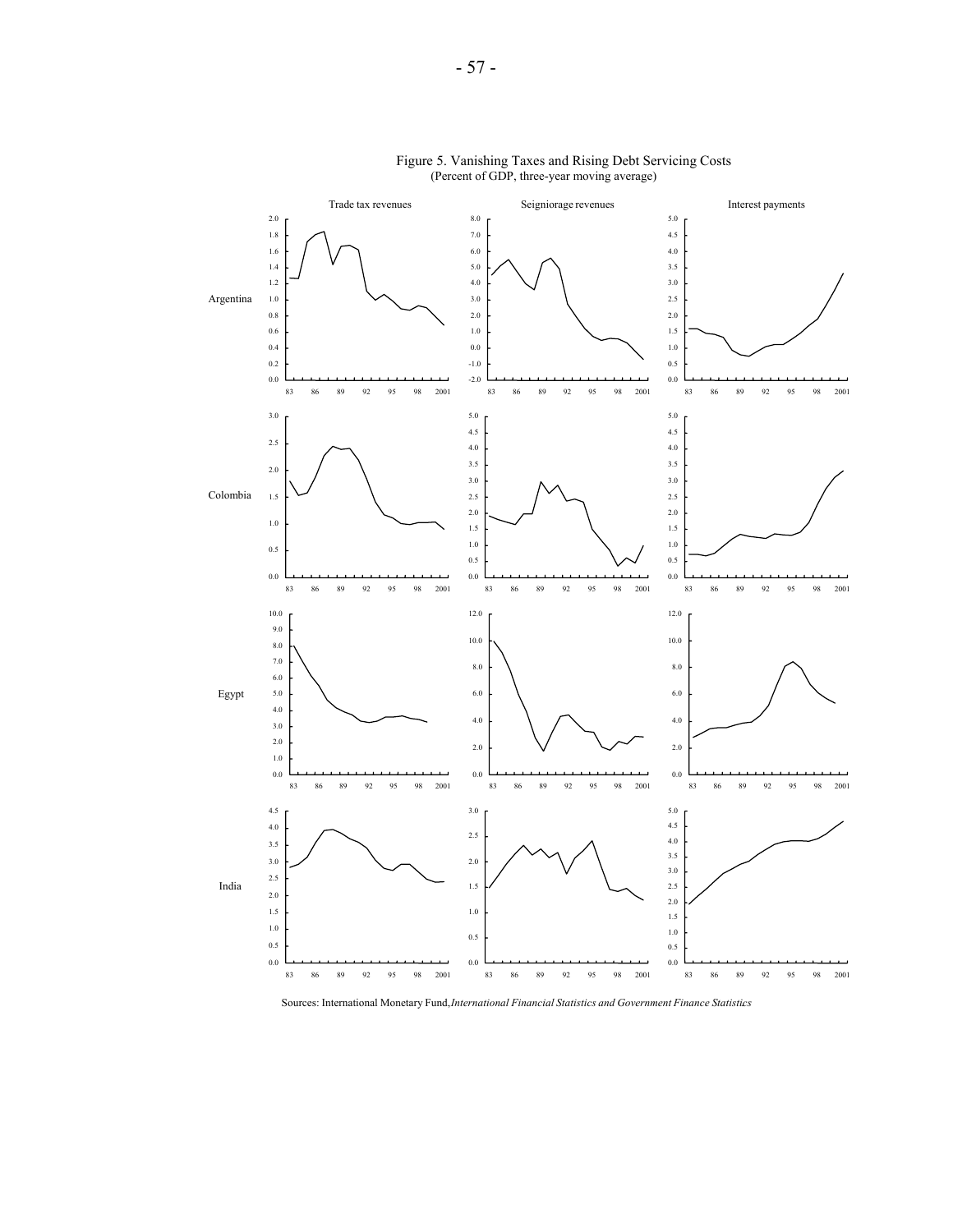|               | Early $1980s$ <sup>a</sup> |           |                                                                          | Late 1990s $\frac{b}{b}$ |           |
|---------------|----------------------------|-----------|--------------------------------------------------------------------------|--------------------------|-----------|
|               | Measure 1                  | Measure 2 | Measure 3                                                                | Measure 2                | Measure 3 |
|               |                            |           | Countries with at least one external default or restructuring since 1824 |                          |           |
| Argentina     | n.a.                       | 0.0       | 2.1                                                                      | $-0.6$                   | $-1.6$    |
| <b>Brazil</b> | 0.5                        | n.a.      | n.a.                                                                     | $-4.5$                   | $-3.6$    |
| Chile         | n.a.                       | 0.4       | $-1.6$                                                                   | $-1.7$                   | $-1.7$    |
| Colombia      | 0.3                        | $-0.3$    | $-0.2$                                                                   | $-0.6$                   | $-0.7$    |
| Mexico        | 5.8                        | 2.0       | 1.5                                                                      | $-0.4$                   | $-0.2$    |
| Philippines   | 0.8                        | n.a.      | n.a.                                                                     | $-2.7$                   | $-0.8$    |
| Turkey        | 2.7                        | n.a.      | n.a.                                                                     | 0.4                      | 0.5       |
|               |                            |           | Countries with no history of external default                            |                          |           |
| Thailand      | 0.8                        | $-0.6$    | $-2.5$                                                                   | $-1.4$                   | $-2.1$    |
| India         | 2.9                        | n.a.      | n.a.                                                                     | $-0.6$                   | $-0.5$    |
| Korea         | 0.6                        | n.a.      | n.a.                                                                     | $-1.9$                   | $-2.1$    |
| Malaysia      | 1.0                        | n.a.      | n.a.                                                                     | $-0.7$                   | $-2.3$    |

#### **Table 18. Revenues from Financial Repression: Early-1980s and late-1990s**  (in percent of GDP)

 a Average for 1980–1985, except for Measure 1 estimates for Brazil (1983–1987), Malaysia (1979–1981) and Mexico (1984–1987.)

<sup>b</sup> Average for 1996–2000; except for Korea, Thailand, and Malaysia where averages are for 1997–2000. Notes: An n.a. stands for not available.

 Measure 1: Estimates from measure proposed by Giovannini and de Melo (1993). Revenue is calculated as the difference between the foreign and the domestic effective interest rate multiplied by the ratio of government domestic debt to GDP.

 Measure 2: Estimates from measure proposed by Easterly (1989). Revenue is calculated as the negative of the domestic real interest rate multiplied by the ratio of government domestic debt in domestic currency to GDP. Measure 3: Estimates from measure proposed by Easterly and Schmidt-Hebbel (1994). Revenue is calculated as the difference between the OECD average real interest rate and the domestic real interest rate multiplied by the ratio of bank deposits in domestic currency to GDP.

long crammed down the throats of financial intermediaries at below-market interest rates suddenly became part of those governments' market debt burden. Debt intolerance symptoms rose accordingly.

In addition to revenue losses and higher debt servicing costs, many of the emerging

market economies in our core sample—particularly the group with a default history—had

traditionally relied on revenue from seigniorage to finance a nontrivial fraction of their fiscal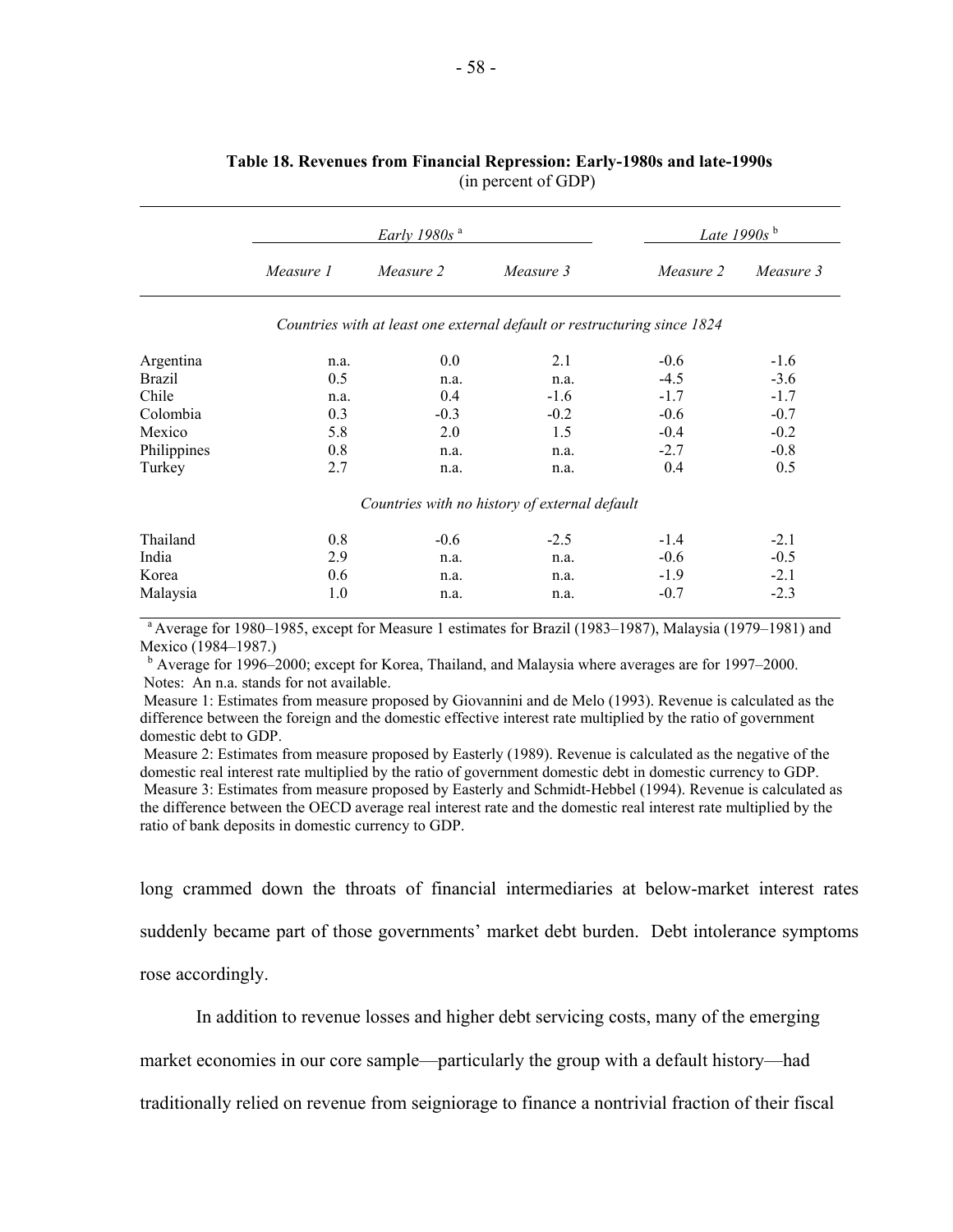deficits. As those countries succeeded in reducing inflation, revenue from seigniorage became much less important. As table 17 shows, the cumulative decline was over 2 percent of GDP, and for some countries (such as Argentina and Egypt, as shown in the middle panels of figure 5) the decline was even greater. All in all, for those governments that did not manage to bring expenditure in line with the new realities, one outcome of liberalization and inflation stabilization has been a heavier reliance on domestic or foreign debt financing, or both.

# **VI. REFLECTIONS ON POLICIES FOR DEBT-INTOLERANT COUNTRIES**

The sad fact that our analysis reveals is that once a country slips into being a serial defaulter, it retains a high level of debt intolerance that is difficult to shed. Countries can and do graduate to greater creditworthiness, but the process is seldom fast or easy. Absent the pull of an outside political anchor, such as the European Union or, one hopes, the North American Free Trade Agreement for Mexico, recovery may take decades or even centuries. The implications are certainly sobering for sustainability exercises that ignore debt intolerance, and even for debt restructuring plans that pretend to cure the problem permanently, simply through a one-time reduction in the face value of a country's debt.

How serious are the consequences of debt intolerance? Is a country with weak internal structures that make it intolerant to debt doomed to follow a trajectory of slower growth and higher macroeconomic volatility? At some level, the answer has to be yes, but constrained access to international capital markets is best viewed as a symptom, not a cause, of the disease.

Rather, the institutional failings that make a country intolerant to debt pose the real impediment. The basic problem is threefold. First, the modern empirical growth literature increasingly points to "soft" factors, such as institutions, corruption, and governance, as far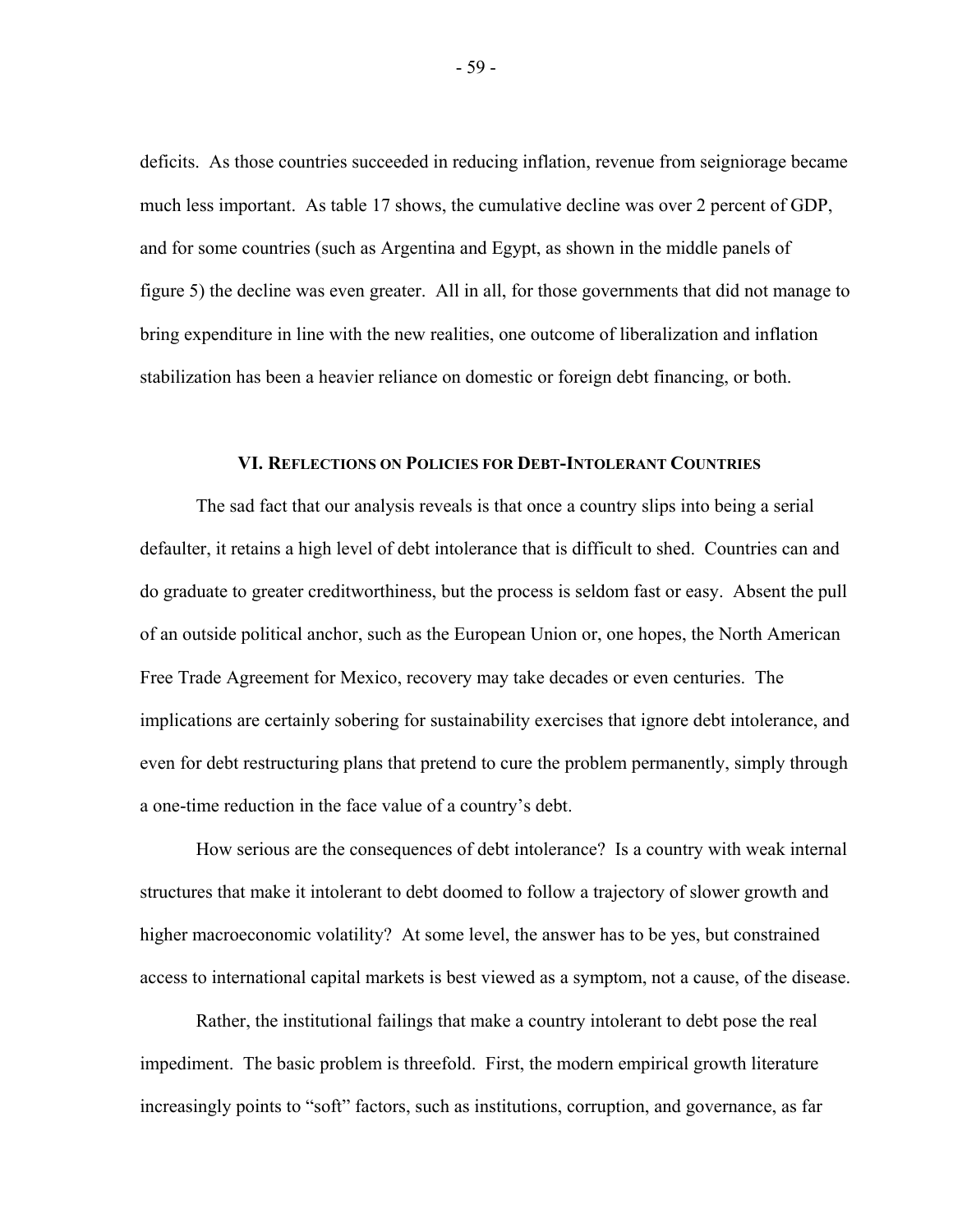more important than differences in capital-labor ratios in explaining cross-country differences in income per capita. Simply equalizing the marginal product of physical capital across countries (the *sine qua non* of capital market integration in a deterministic world) only goes a limited way toward equalizing marginal labor products.<sup>32</sup> Second, quantitative methods have similarly suggested that the risk-sharing benefits of capital market integration (that is, the lowering of consumption volatility as opposed to the acceleration of consumption growth) may also be relatively modest. Moreover, these results pertain to an idealized world where one does not have to worry about gratuitous, policy-induced macroeconomic instability, poor domestic bank regulation, corruption, and (not least) policies that distort capital inflows toward shortterm debt.<sup>33</sup> Third, there is evidence to suggest that capital flows to emerging markets are markedly procyclical, and that this may make macroeconomic policies in these countries procyclical as well, as, for instance, when capital outflows force a tightening of fiscal policy and the raising of interest rates.<sup>34</sup> Arguably, more limited, but also more stable, access to capital markets may do more to improve welfare than the boom-bust pattern so often observed in the past. The deeply entrenched idea that an emerging market economy's growth trajectory will be hampered by limited access to debt markets is no longer as compelling as was once thought.

1

 $32$  For a broader discussion, see International Monetary Fund (2003, chapter 3).

<sup>&</sup>lt;sup>33</sup> Prasad and others (2003) find that, during the 1990s, economies whose financial sectors were de facto relatively open experienced, on average, a rise in consumption volatility relative to output volatility, contrary to the premise the capital market integration spreads country-specific output risk. The same authors also argue that the crosscountry empirical evidence on the effects of capital market integration on growth shows only weak positive effects at best, and arguably none.

<sup>34</sup> See Kaminsky, Reinhart, and Végh (2003) on this issue.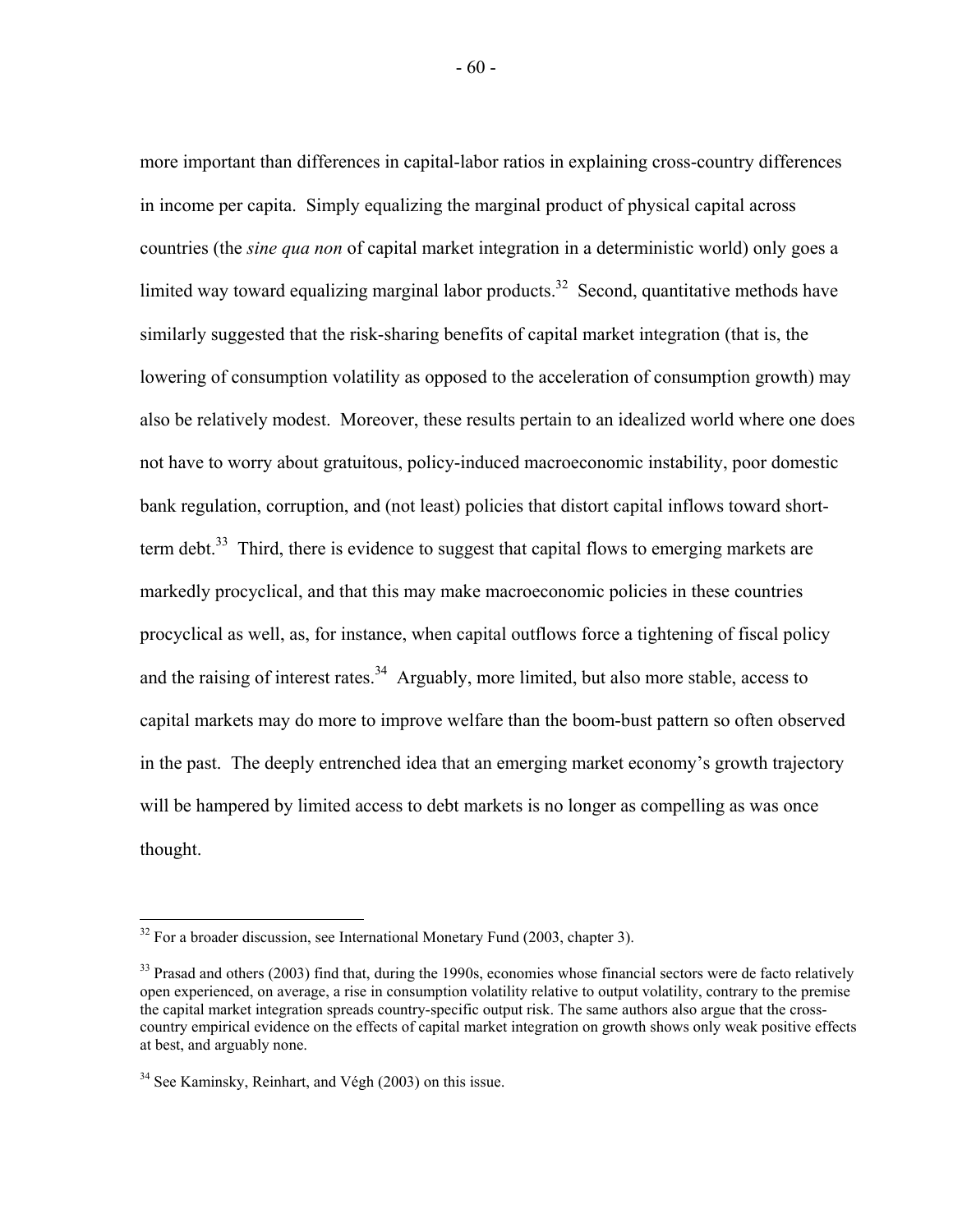The modern empirical growth literature does not actually paint sharp distinctions between different types of capital flows, whether it be debt versus equity, portfolio versus direct investments, or long-term versus short-term. Practical policymakers, of course, are justifiably quite concerned with the form that cross-border flows take. For example, foreign direct investment (FDI) is generally thought to have properties that make it preferable to debt: it is less volatile, it is often associated with technology transfer, and so on.<sup>35</sup> We generally share the view that FDI and other forms of equity investment are somewhat less problematic than debt, but one wants to avoid overstating the case. In practice, the three main types of capital inflows—FDI, portfolio equity, and loans—are often interlinked: for example, foreign firms often bring cash into a country in advance of building or acquiring plant facilities. Moreover, derivative contracts often blur the three categories, and even the most diligent statistical authorities can find it hard to distinguish accurately among different types of foreign capital inflows (not to mention that, when in doubt, some countries prefer to label a given investment as FDI, to lower their apparent vulnerability). Even with these qualifications, however, we believe that governments in advanced economies can do more to discourage emerging market economies from excessive dependence on risky nonindexed debt relative to other forms of capital flows.36

1

 $35$  Of course, it was not always so. Before the 1980s, many governments viewed allowing FDI as equivalent to mortgaging their countries' future, and therefore preferred borrowing in order to retain full ownership of the country's assets. And, of course, where FDI was more dominant (for example, in investment in oil and other natural resources in the 1950s and 1960s), pressure for nationalization increased. Thus FDI should not be regarded as a panacea for poor growth performance.

 $36$  Rogoff (1999) and Bulow and Rogoff (1990) argue that creditor countries' legal systems should be amended so that they no longer tilt capital flows toward debt.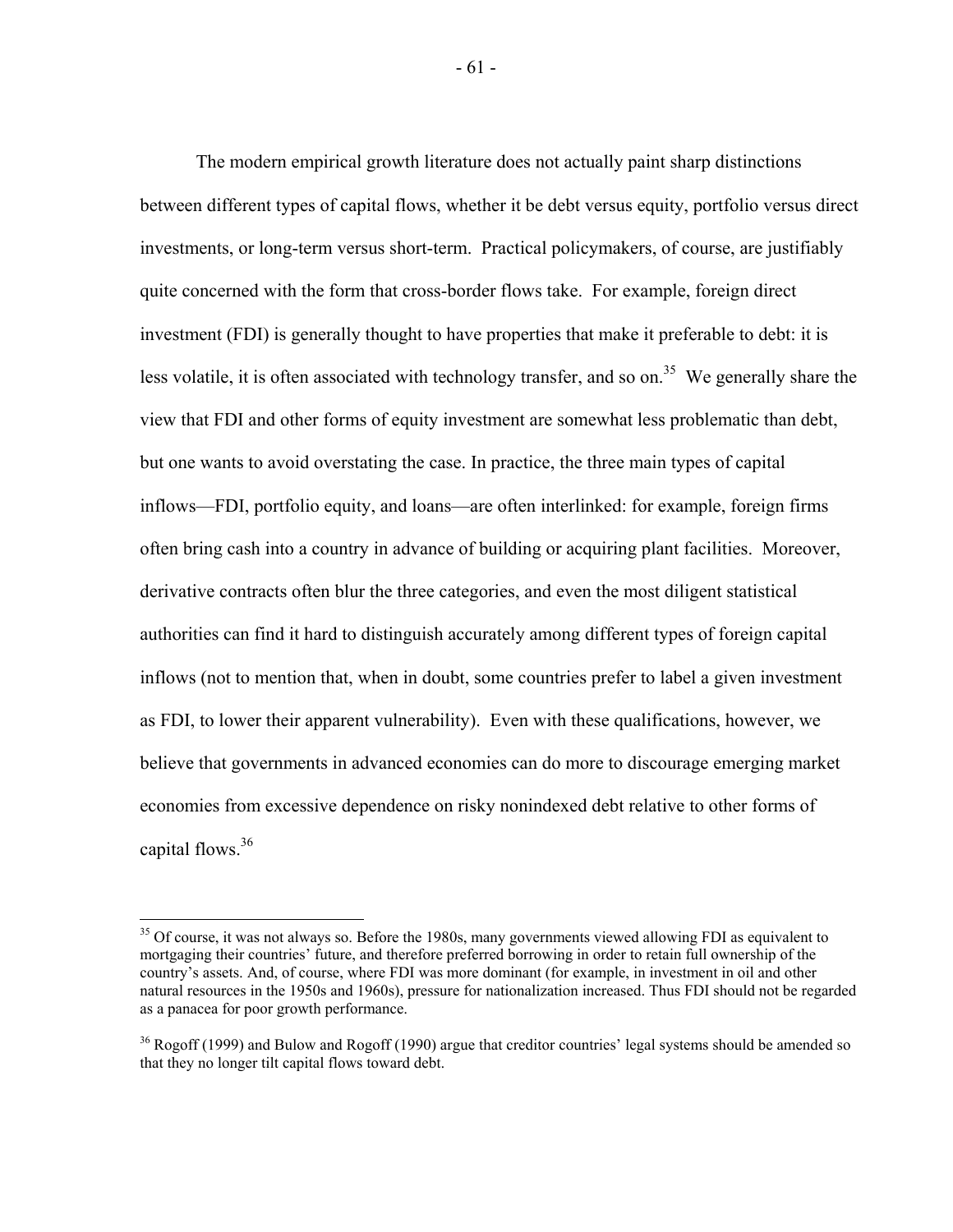Lastly, short-term debt, although typically identified as the main culprit in precipitating debt crises, also helps facilitate trade in goods and is necessary in some measure to allow private agents to execute hedging strategies. Of course, one would imagine that most of the essential benefits to having access to capital markets could be enjoyed with relatively modest debt-to-GNP ratios.

All in all, debt intolerance need not be fatal to growth and macroeconomic stability. However, the evidence presented here suggests that, to overcome debt intolerance, policymakers need to be prepared to keep debt levels—especially government debt levels—low for extended periods while undertaking more basic structural reforms to ensure that the country can eventually digest a heavier debt burden. This applies not only to external debt but also to the very immediate and growing problem of domestic government debt. Policymakers who face tremendous short-term pressures will still choose to engage in high-risk borrowing, and, at the right price, markets will let them. But an understanding of the basic problem, at least, should guide the citizens of such countries, not to mention the international lending institutions and the broader international community, in making their own decisions.

 In our view, developing a better understanding of the problem of serial default on external debt obligations is essential to designing better domestic and international economic policies aimed at crisis prevention and resolution. As we have shown, debt intolerance can be captured systematically by a relatively small number of variables, principally a country's own history of default and high inflation. Debt-intolerant countries face surprisingly low thresholds for external borrowing, beyond which the risks of default or restructuring become significant. With the recent explosion of domestic borrowing, as documented by the new data presented in this paper, these thresholds for external debt are now clearly even lower, although it remains an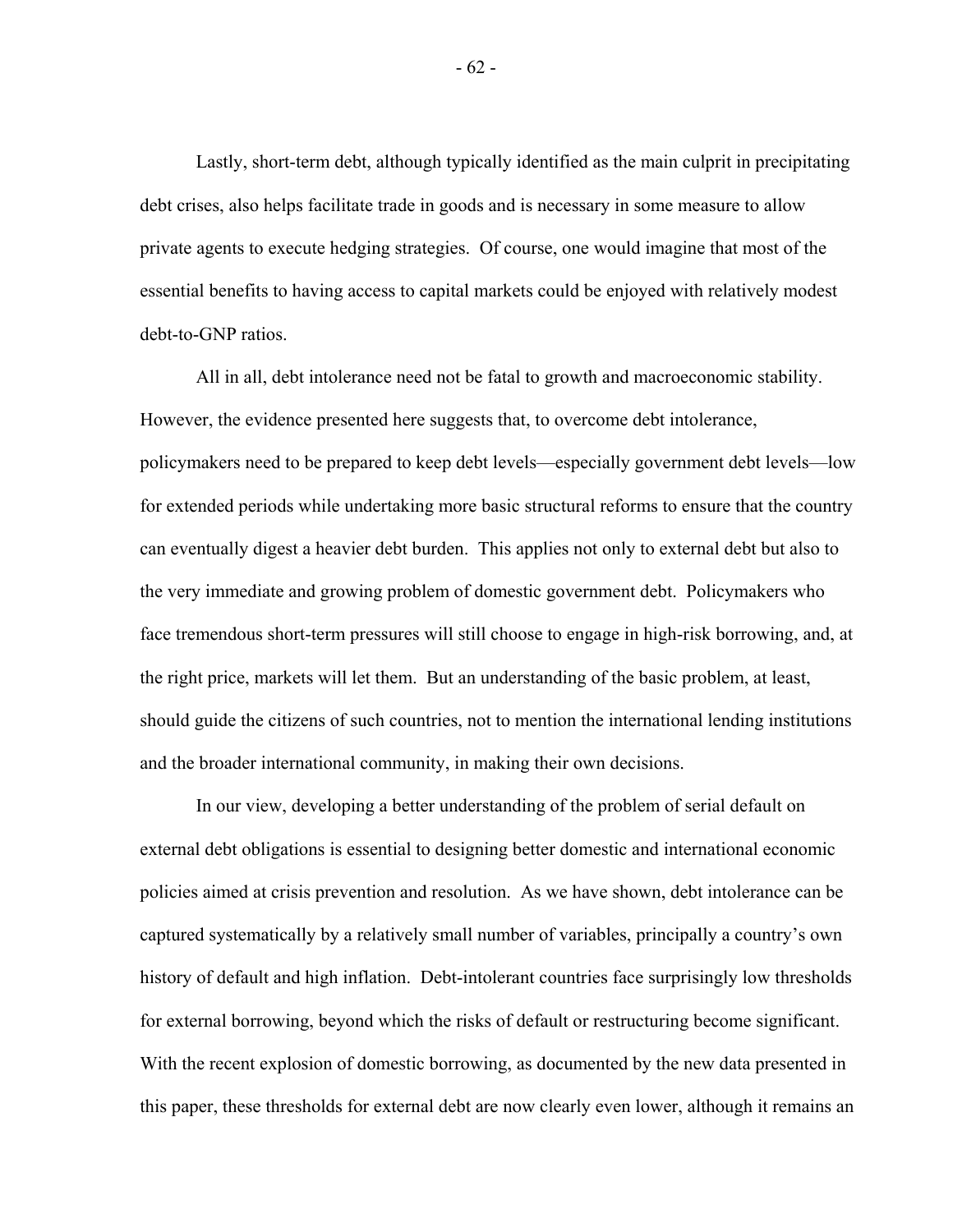open question to what extent domestic and external debt can be aggregated for purposes of analysis. This question needs urgently to be addressed, in part because many questions involving bailouts by the international community surround it. Our initial results suggest that the same factors that determine external debt intolerance (not to mention other manifestations of debt intolerance, such as dollarization) are also likely to impinge heavily on domestic debt intolerance. We have also shown that whereas debt-intolerant countries need badly to find ways to bring their debt-GNP ratios down to safer ground, doing so is not easy. Historically, those countries that have escaped high external debt-GNP ratios, through rapid growth or through sizable repayments over many years, are very much the exception. Most large reductions in the external debt of emerging markets have instead been achieved primarily through restructuring or default. The challenge today is to find ways other than still more debt to channel capital to debt-intolerant countries, to prevent the cycle from repeating itself for yet another century to come.

### **VII. CONCLUSIONS**

Cycles in capital flows to emerging markets have now been with us for nearly two hundred years. Some of the players, both borrowers and lenders, may change but the patterns the cycles follow have remained singularly similar over time. When interest rates are low, when liquidity is ample, and when the prospects for equity markets dim in the world's financial centers, investors will seek higher returns elsewhere. During these periods, it is easier for governments in emerging markets to borrow from abroad—and borrow they do. But history has shown that for many of these countries, to borrow is to brook default. As the track record of serial default highlights, many of these booms ended in tears. The policy challenge for these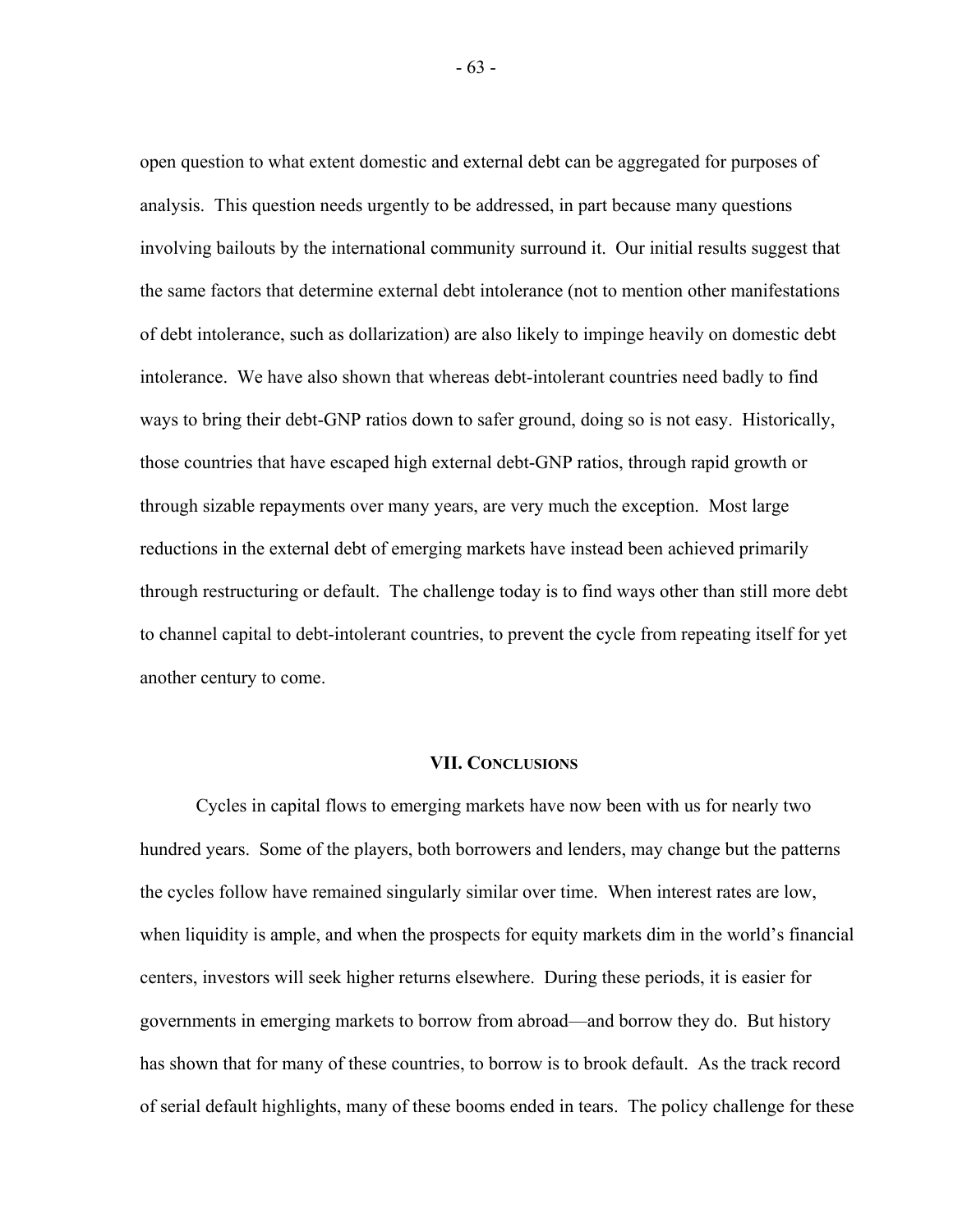countries is to address a chronic long term problem—their own debt intolerance—not to take remedial measures that allow them to gain the favor of international capital markets for a few of months, or even years.

 This paper has taken a first step toward making the concept of debt intolerance operational. We have conjectured that, beyond reputational factors, serial default may owe to a vicious cycle in which default weakens a country's institutions in turn making subsequent defaults more likely. We also have stressed that safe debt thresholds vary from country to country and depend importantly on history. Clearly, much more research is needed to shed light on what other factors (economic, political, and institutional) figure in the calculus of what debt levels, external and domestic, are sustainable, and what are the true long-term costs of default.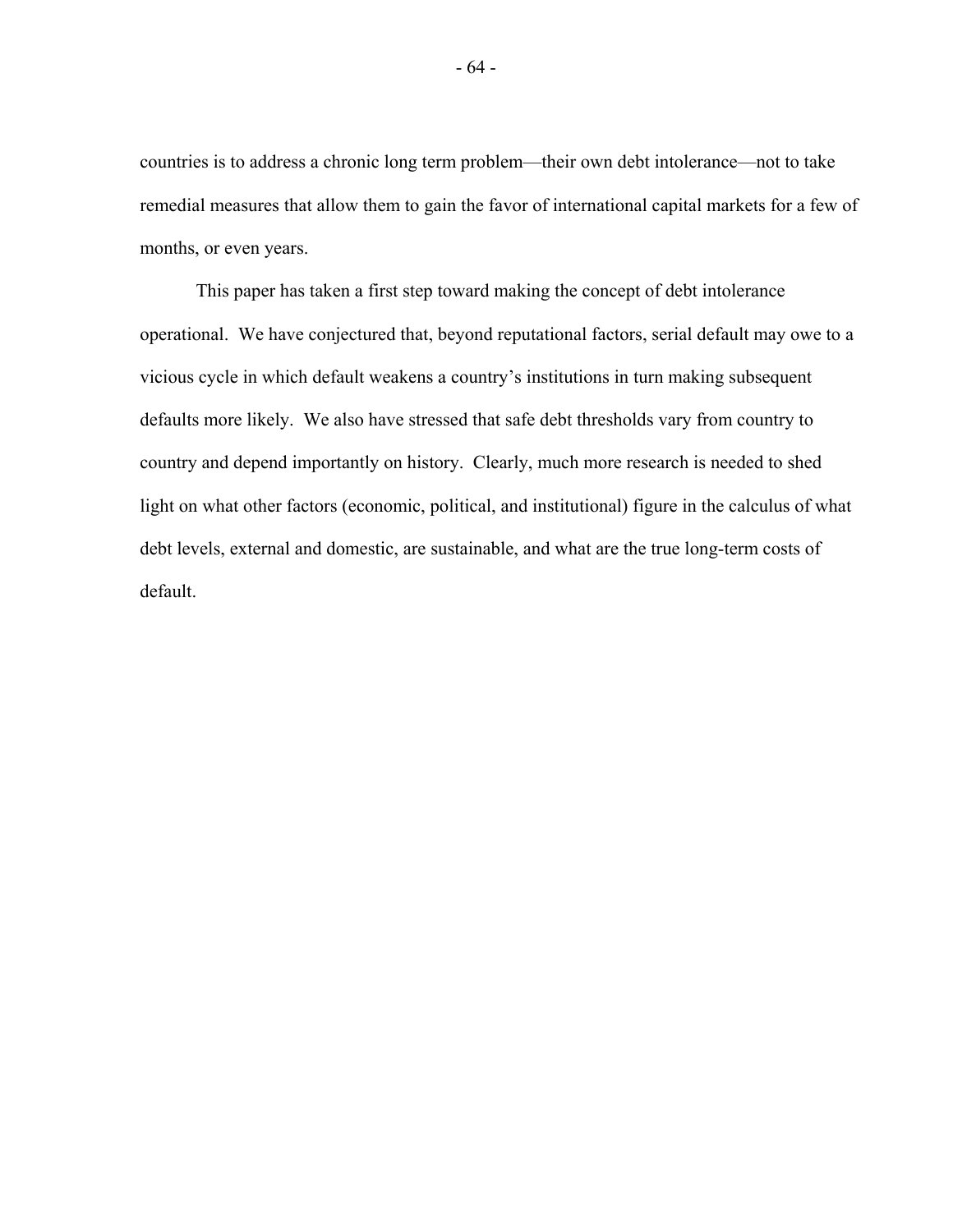# APPENDIX A

# *Definitions*

*External debt:* the total liabilities of a country with foreign creditors, both official (public) and private. Creditors often determine all the terms of the debt contracts, which are normally subject to the jurisdiction of the foreign creditors or, for multilateral credits, to international law.

*Total government (or public) debt*: the total debt liabilities of a government with both domestic and foreign creditors, where "government" normally comprises the central administration, provincial and local governments, and all entities that borrow with an explicit government guarantee.

*Government domestic debt*: all debt liabilities of a government that are issued under and subject to—national jurisdiction, regardless of the nationality of the creditor. Terms of the debt contracts may be market determined or set unilaterally by the government.

*Government foreign currency domestic debt:* debt liabilities of a government that are issued under national jurisdiction but expressed in (or linked to) a currency different from the national currency.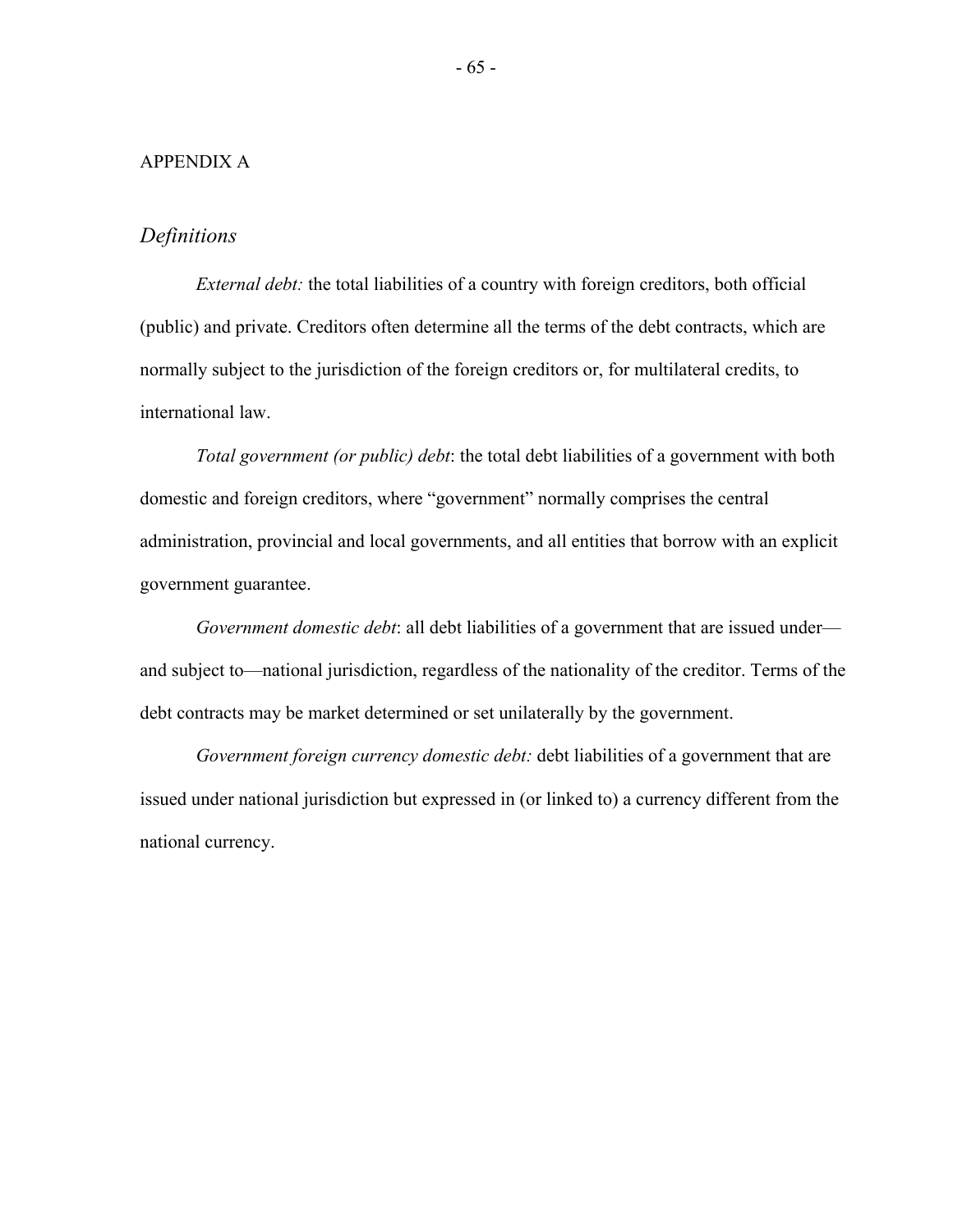# APPENDIX B

### *Sample Description*

To illustrate the extent to which modern-day debt intolerance arises from countries' own external credit histories (because of persistence in certain economic and social characteristics as well as reputational factors), we use throughout the paper a core sample comprising three groups of countries: emerging market economies with a history of default or restructuring of external debt, emerging market economies without a history of default or restructuring, and advanced economies, which mostly have no history of default except during wartime (for instance, in the case of Japan and Italy during World War II). Included in the first group are countries with a history of default or restructuring that involved concessional terms: Argentina, Brazil, Chile, Colombia, Egypt, Mexico, the Philippines, Turkey, and Venezuela. Both of the other two groups consist of countries that have no history of external debt default or restructuring, but we consider it important to distinguish developing from advanced economies. Emerging market economies with an unblemished credit record belong to a different debtor "club" from their more advanced counterparts. The core emerging market economies with no history of default are India, Korea, Malaysia, Singapore, and Thailand. The core sample of advanced industrial countries consists of Australia, Canada, Italy, New Zealand, Norway, and the United States.

Appendix table B1 provides a complete list of the countries used in the empirical analysis and their individual *Institutional Investor* ratings averaged across 1979–2002.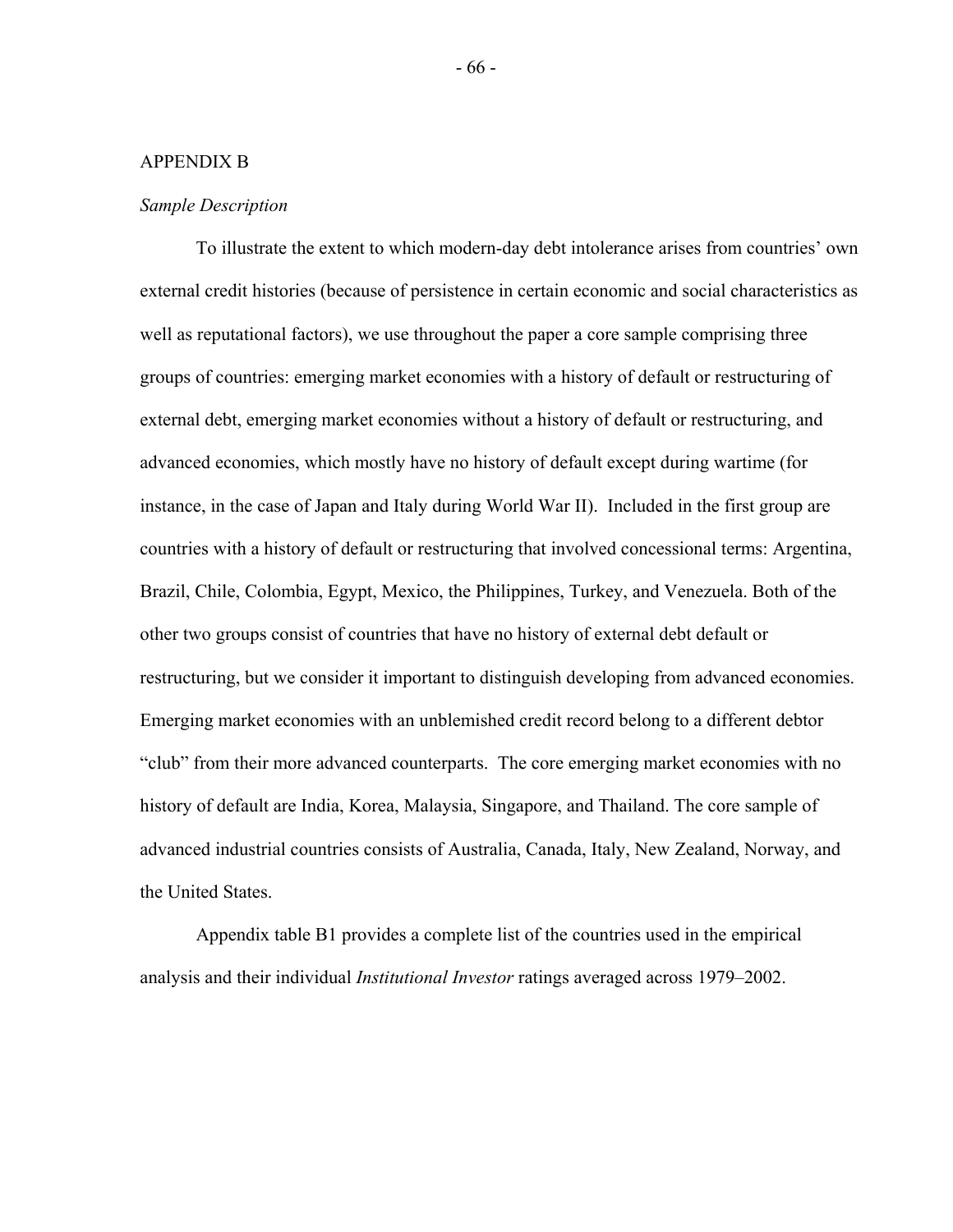| Country              | Average Institutional<br><b>Investor Rating</b>        | Country     | Average Institutional<br><b>Investor Rating</b> |
|----------------------|--------------------------------------------------------|-------------|-------------------------------------------------|
|                      | Club A: Institutional Investor ratings 67.7 and above  |             |                                                 |
| <b>United States</b> | 92.8                                                   | Finland     | 77.2                                            |
| Japan                | 92.5                                                   | Denmark     | 76.9                                            |
| Canada               | 86.0                                                   | Italy       | 76.4                                            |
| Norway               | 84.3                                                   | Spain       | 73.8                                            |
| Singapore            | 79.9                                                   | Ireland     | 71.4                                            |
| Sweden               | 79.7                                                   | New Zealand | 70.7                                            |
| Australia            | 77.3                                                   | Hong Kong   | 68.0                                            |
|                      | Club B: $67.7$ < Institutional Investor ratings < 24.1 |             |                                                 |
| Malaysia             | 63.5                                                   | Turkey      | 34.9                                            |
| South Korea          | 63.4                                                   | Philippines | 34.7                                            |
| Portugal             | 63.3                                                   | Argentina   | 34.7                                            |
| Saudi Arabia         | 62.8                                                   | Morocco     | 34.6                                            |
| Thailand             | 55.7                                                   | Jordan      | 34.0                                            |
| Greece               | 54.5                                                   | Egypt       | 33.7                                            |
| Czech Republic       | 54.5                                                   | Paraguay    | 32.7                                            |
| Hungary              | 50.5                                                   | Panama      | 32.5                                            |
| Chile                | 47.5                                                   | Poland      | 32.2                                            |
| India                | 46.5                                                   | Romania     | 31.4                                            |
| South Africa         | 46.8                                                   | Kenya       | 29.2                                            |
| Indonesia            | 46.0                                                   | Costa Rica  | 28.3                                            |
| Mexico               | 45.8                                                   | Sri Lanka   | 28.2                                            |
| Colombia             | 44.6                                                   | Ecuador     | 27.7                                            |
| Israel               | 42.8                                                   | Nigeria     | 26.0                                            |
| Venezuela            | 41.5                                                   | Peru        | 25.9                                            |
| Algeria              | 39.2                                                   | Pakistan    | 25.7                                            |
| Ghana                | 37.6                                                   | Swaziland   | 25.4                                            |
| <b>Brazil</b>        | 37.4                                                   | Zimbabwe    | 24.9                                            |
| Uruguay              | 37.1                                                   | Nepal       | 24.5                                            |
| Papua New Guinea     | 35.5                                                   |             |                                                 |

### **Appendix Table B1. Countries in the Sample and Average** *Institutional Investor* **Ratings 1979–2002**

|                    | Cub C. Thsulutional Investor ratings $24.1$ and below |
|--------------------|-------------------------------------------------------|
| Dominican Republic | 22.7                                                  |
| Jamaica            | 21.5                                                  |
| <b>Bolivia</b>     | 19.0                                                  |
| El Salvador        | 18.0                                                  |
| Mali               | 16.6                                                  |
| Tanzania           | 14.7                                                  |
| Ethiopia           | 11.5                                                  |

*Club C: Institutional Investor ratings 24.1 and below* 

Source: *Institutional Investor*, various issues.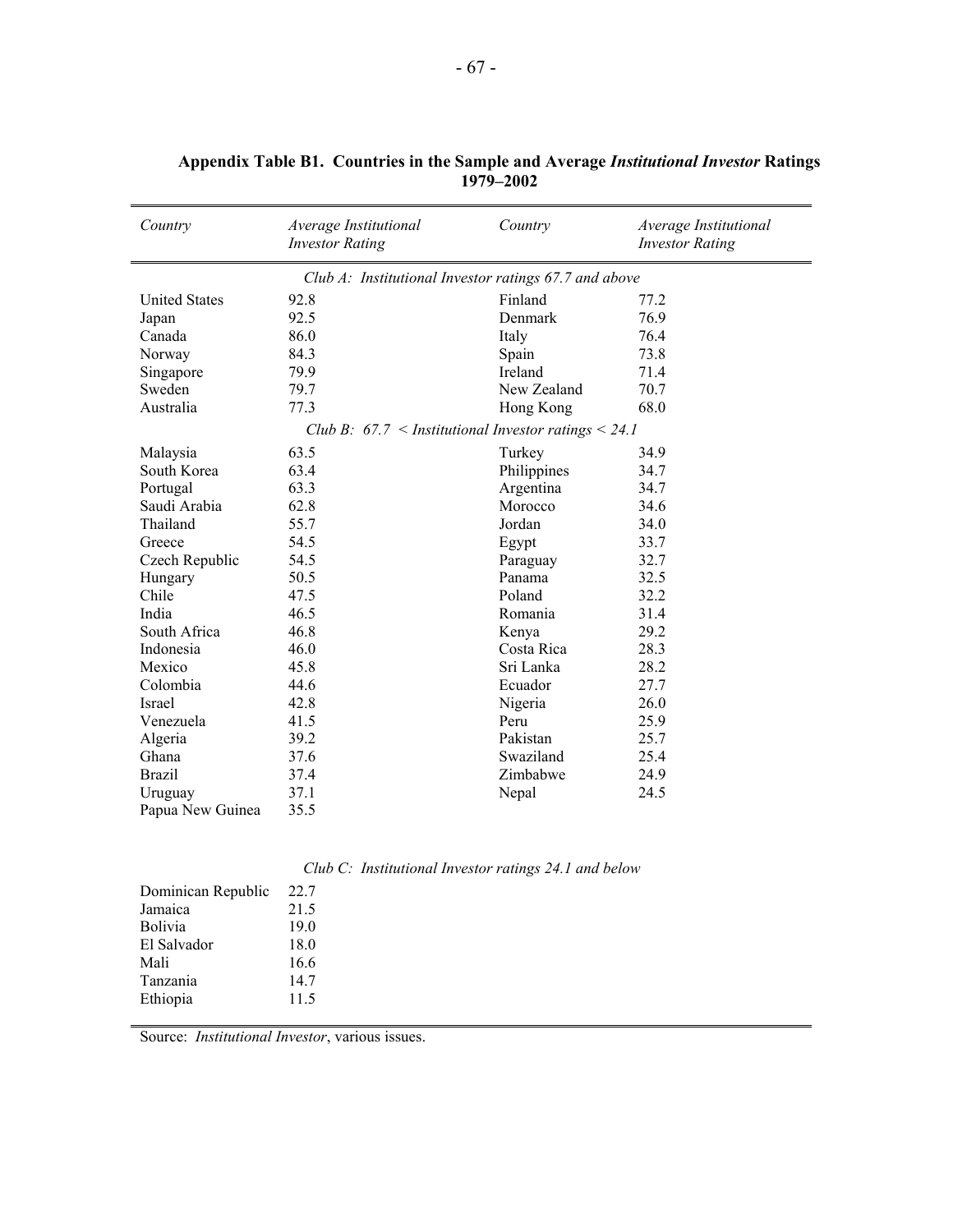# APPENDIX C

### **Table C1. Data Sources**

| Series                                                                     | Description and sources                                                                                      | Sample period |  |
|----------------------------------------------------------------------------|--------------------------------------------------------------------------------------------------------------|---------------|--|
| Institutional Investor's<br><b>Country Credit Ratings</b>                  | Institutional Investor, various issues.                                                                      | 1979-2002     |  |
| Secondary market prices of<br>debt                                         | Salomon<br>Brothers,<br>Inc.,<br>ANZ<br>Bank<br>Secondary Market Price Report.                               | 1986-1992     |  |
| <b>EMBI</b> spread                                                         | JP Morgan Chase,                                                                                             | 1992-2002     |  |
| External debt/GNP                                                          | World Bank, Global Development Finance                                                                       | 1970-2000     |  |
| External debt/exports                                                      | World Bank, Global Development Finance                                                                       | 1970-2000     |  |
| Interest payments on external<br>debt                                      | World Bank, Global Development Finance                                                                       | 1970-2000     |  |
| General government<br>debt/GNP (OECD countries)                            | OECD data                                                                                                    | 1970-2002     |  |
| General government<br>debt/exports (OECD<br>countries)                     | OECD data                                                                                                    | 1970-2002     |  |
| Domestic government debt                                                   | International Monetary Fund, Government                                                                      | 1980-1986     |  |
|                                                                            | Fiscal Statistics; IMF staff estimates.                                                                      | 1996-2001     |  |
| Probability of inflation above<br>40 percent                               | International Monetary Fund, International<br><i>Financial Statistics</i> and Reinhart and<br>Rogoff (2002). | 1958-2001     |  |
| Probability of being in a state<br>of default or restructuring             | Beim and Calomiris (2001), Standard and<br>Poor's Credit Week (various issues),                              | 1824-1999     |  |
|                                                                            | Reinhart (2002) and authors' calculations.                                                                   |               |  |
| Domestic dollarization index                                               | Reinhart, Rogoff, and Savastano (2003).                                                                      | 1996-2001     |  |
| Ratio of foreign currency<br>deposits to broad money                       | International Monetary Fund, International<br>Financial Statistics and various central<br>banks.             | 1996-2001     |  |
| Share of domestic<br>government debt<br>denominated in foreign<br>currency | IMF Staff estimates.                                                                                         | 1996-2001     |  |
| Central government<br>expenditures/GDP                                     | International Monetary Fund, Government<br><i><b>Finance Statistics</b></i>                                  | 1980-2000     |  |
| Interest payments/GDP                                                      | International Monetary Fund, Government<br>1980-2000<br><b>Finance Statistics</b>                            |               |  |
| Central government revenues/<br>GDP                                        | International Monetary Fund, Government<br><b>Finance Statistics</b>                                         | 1980-2000     |  |
| Tax revenues/GDP                                                           | International Monetary Fund, Government<br><b>Finance Statistics</b>                                         | 1980-2000     |  |
| Trade taxes/GDP                                                            | International Monetary Fund, Government<br><b>Finance Statistics</b>                                         | 1980-2000     |  |
| Seigniorage/GDP                                                            | International Monetary Fund, International<br>Financial Statistics, authors' calculations                    | 1980-2000     |  |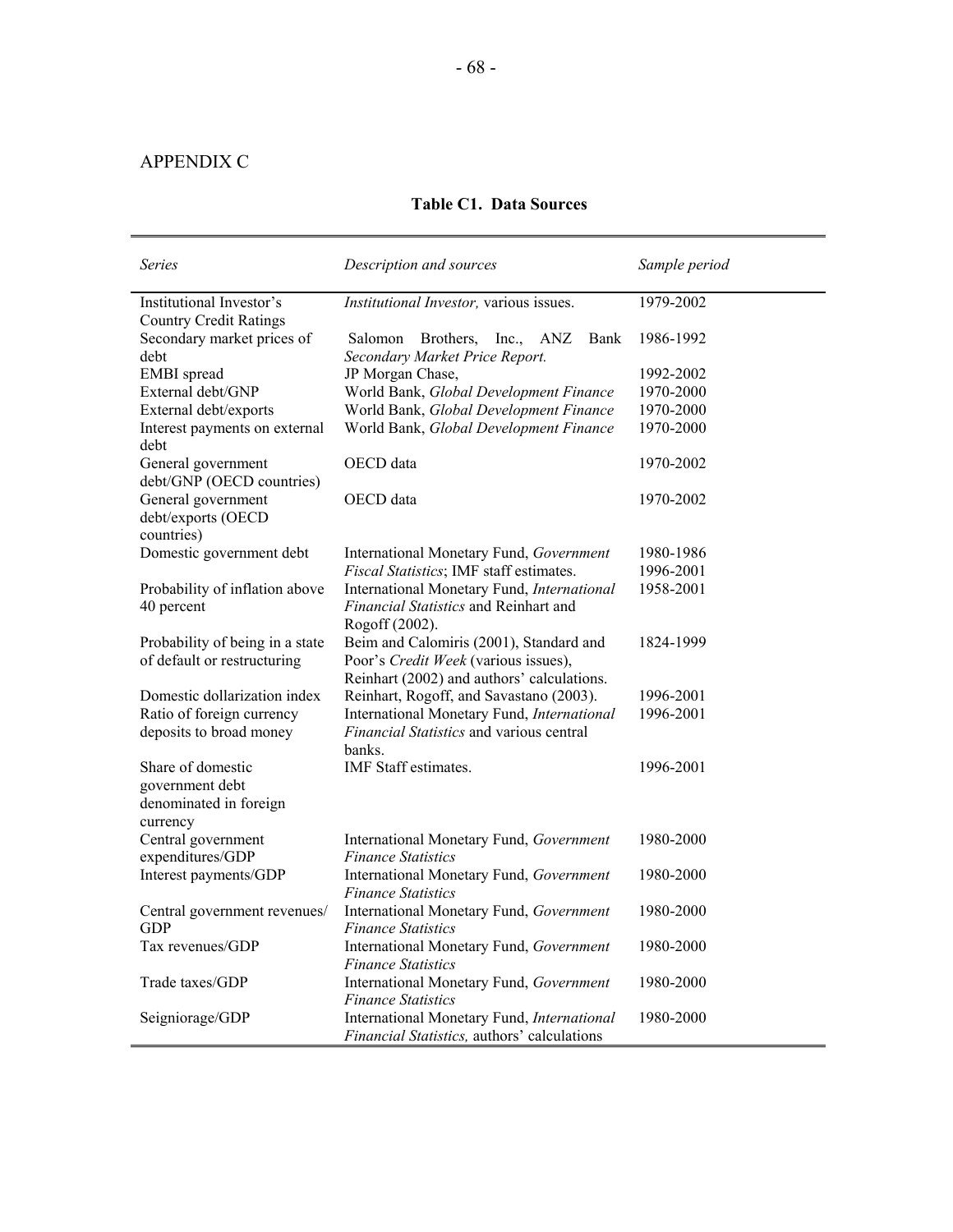## APPENDIX D

|          |             | Dependent Variable: Institutional Investor Rating |             |             |  |
|----------|-------------|---------------------------------------------------|-------------|-------------|--|
| Variable | Coefficient | Stnd. Error                                       | t-Statistic | Probability |  |
| Debt/GNP | $-0.13$     | 0.01                                              | $-9.93$     | 0.00        |  |
| 1980     | $-1.59$     | 1.78                                              | $-0.90$     | 0.37        |  |
| 1981     | $-2.31$     | 1.76                                              | $-1.31$     | 0.19        |  |
| 1982     | $-5.17$     | 1.77                                              | $-2.92$     | 0.00        |  |
| 1983     | $-9.39$     | 1.77                                              | $-5.32$     | 0.00        |  |
| 1984     | $-12.60$    | 1.77                                              | $-7.11$     | 0.00        |  |
| 1985     | $-12.32$    | 1.78                                              | $-6.91$     | 0.00        |  |
| 1986     | $-11.91$    | 1.79                                              | $-6.65$     | 0.00        |  |
| 1987     | $-12.23$    | 1.78                                              | $-6.84$     | 0.00        |  |
| 1988     | $-12.74$    | 1.78                                              | $-7.15$     | 0.00        |  |
| 1989     | $-12.69$    | 1.78                                              | $-7.12$     | 0.00        |  |
| 1990     | $-13.17$    | 1.77                                              | $-7.46$     | 0.00        |  |
| 1991     | $-13.19$    | 1.77                                              | $-7.47$     | 0.00        |  |
| 1992     | $-13.48$    | 1.74                                              | $-7.76$     | 0.00        |  |
| 1993     | $-11.78$    | 1.74                                              | $-6.79$     | 0.00        |  |
| 1994     | $-9.97$     | 1.72                                              | $-5.79$     | 0.00        |  |
| 1995     | $-8.53$     | 1.72                                              | $-4.97$     | 0.00        |  |
| 1996     | $-7.85$     | 1.71                                              | $-4.58$     | 0.00        |  |
| 1997     | $-6.56$     | 1.71                                              | $-3.83$     | 0.00        |  |
| 1998     | $-5.94$     | 1.72                                              | $-3.45$     | 0.00        |  |
| 1999     | $-6.64$     | 1.72                                              | $-3.86$     | 0.00        |  |
| 2000     | $-4.26$     | 1.72                                              | $-2.48$     | 0.01        |  |
|          |             |                                                   |             |             |  |

#### **Table D.1. Coefficient of Year Dummy in Panel Regressions: Fixed Effects Pooled Least Squares (Emerging Market Countries Only, 1979–2000)**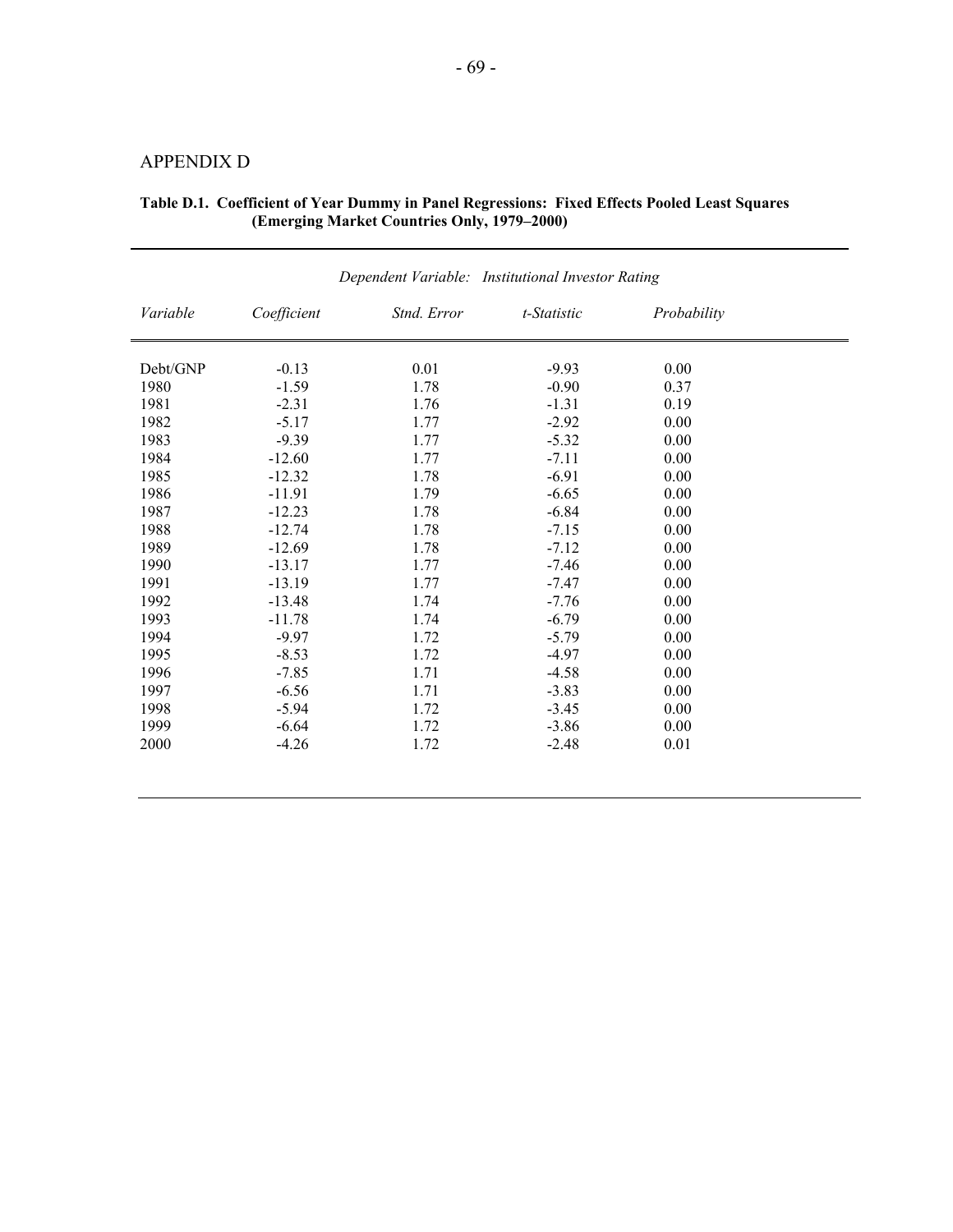| Malaysia      | 79.18 |
|---------------|-------|
| Portugal      | 77.24 |
| Korea         | 76.19 |
| Saudi Arabia  | 72.04 |
| Greece        | 70.81 |
| Thailand      | 70.81 |
| Czech Rep.    | 68.79 |
| Hungary       | 65.91 |
| Indonesia     | 64.78 |
| Chile         | 63.11 |
| Israel        | 60.18 |
| Mexico        | 59.23 |
| Colombia      | 58.48 |
| India         | 57.89 |
| Venezuela     | 57.67 |
| South Africa  | 54.86 |
| Poland        | 53.98 |
| Morocco       | 52.42 |
| Egypt         | 51.95 |
| Jordan        | 56.38 |
| Panama        | 51.82 |
| Philippines   | 51.06 |
| <b>Brazil</b> | 50.26 |
| Uruguay       | 50.17 |
| Argentina     | 49.89 |
| Turkey        | 48.47 |
| Costa Rica    | 45.04 |
| Ghana         | 48.45 |
| Ecuador       | 48.15 |
| Nigeria       | 47.56 |
| Kenya         | 47.52 |
| Paraguay      | 46.42 |
| Sri Lanka     | 45.64 |
| Peru          | 42.20 |
| Romania       | 41.68 |
| Pakistan      | 40.89 |
| Zimbabwe      | 40.32 |
|               |       |

**Table D.2. Country-Specific Fixed Effects Coefficients (Emerging Market Countries Only, 1979–2000)**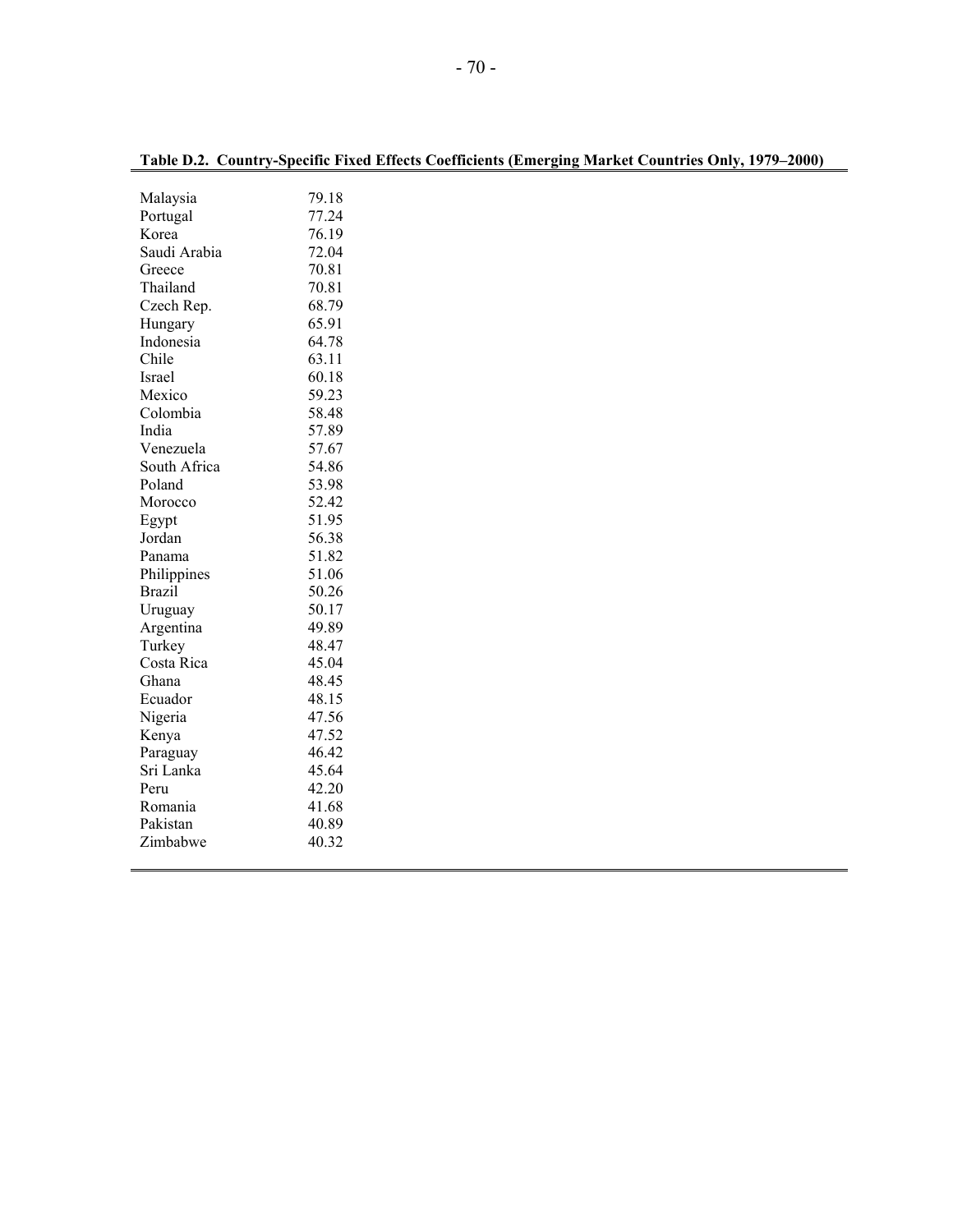|                     |             |            | Dependent Variable: Institutional Investor Rating |              |  |
|---------------------|-------------|------------|---------------------------------------------------|--------------|--|
| Variable            | Coefficient | Std. Error | t-Statistic                                       | Probability. |  |
| Debt/GNP Club A     | $-0.00$     | 0.03       | 0.20                                              | 0.85         |  |
| Debt/GNP Non-Club A | $-0.10$     | 0.01       | $-8.79$                                           | 0.00         |  |
| 1980                | $-1.76$     | 1.51       | $-1.17$                                           | 0.24         |  |
| 1981                | $-3.10$     | 1.49       | $-2.08$                                           | 0.04         |  |
| 1982                | $-5.96$     | 1.49       | $-3.99$                                           | 0.00         |  |
| 1983                | $-10.10$    | 1.48       | $-6.81$                                           | 0.00         |  |
| 1984                | $-12.77$    | 1.48       | $-8.64$                                           | 0.00         |  |
| 1985                | $-12.60$    | 1.48       | $-8.49$                                           | 0.00         |  |
| 1986                | $-12.16$    | 1.49       | $-8.16$                                           | 0.00         |  |
| 1987                | $-12.59$    | 1.49       | $-8.47$                                           | 0.00         |  |
| 1988                | $-13.02$    | 1.48       | $-8.77$                                           | 0.00         |  |
| 1989                | $-12.91$    | 1.48       | $-8.74$                                           | 0.00         |  |
| 1990                | $-12.98$    | 1.47       | $-8.83$                                           | 0.00         |  |
| 1991                | $-13.08$    | 1.47       | $-8.92$                                           | 0.00         |  |
| 1992                | $-13.10$    | 1.46       | $-9.00$                                           | 0.00         |  |
| 1993                | $-11.60$    | 1.46       | $-7.95$                                           | 0.00         |  |
| 1994                | $-9.76$     | 1.46       | $-6.71$                                           | 0.00         |  |
| 1995                | $-8.47$     | 1.45       | $-5.83$                                           | 0.00         |  |
| 1996                | $-7.70$     | 1.45       | $-5.31$                                           | 0.00         |  |
| 1997                | $-6.41$     | 1.44       | $-4.46$                                           | 0.00         |  |
| 1998                | $-5.72$     | 1.44       | $-3.96$                                           | 0.00         |  |
| 1999                | $-5.92$     | 1.44       | $-4.10$                                           | 0.00         |  |
| 2000                | $-3.32$     | 1.44       | $-2.30$                                           | 0.02         |  |

**Table D.3 Coefficients on Year dummy, Panel Regressions, full sample, 1979–2000**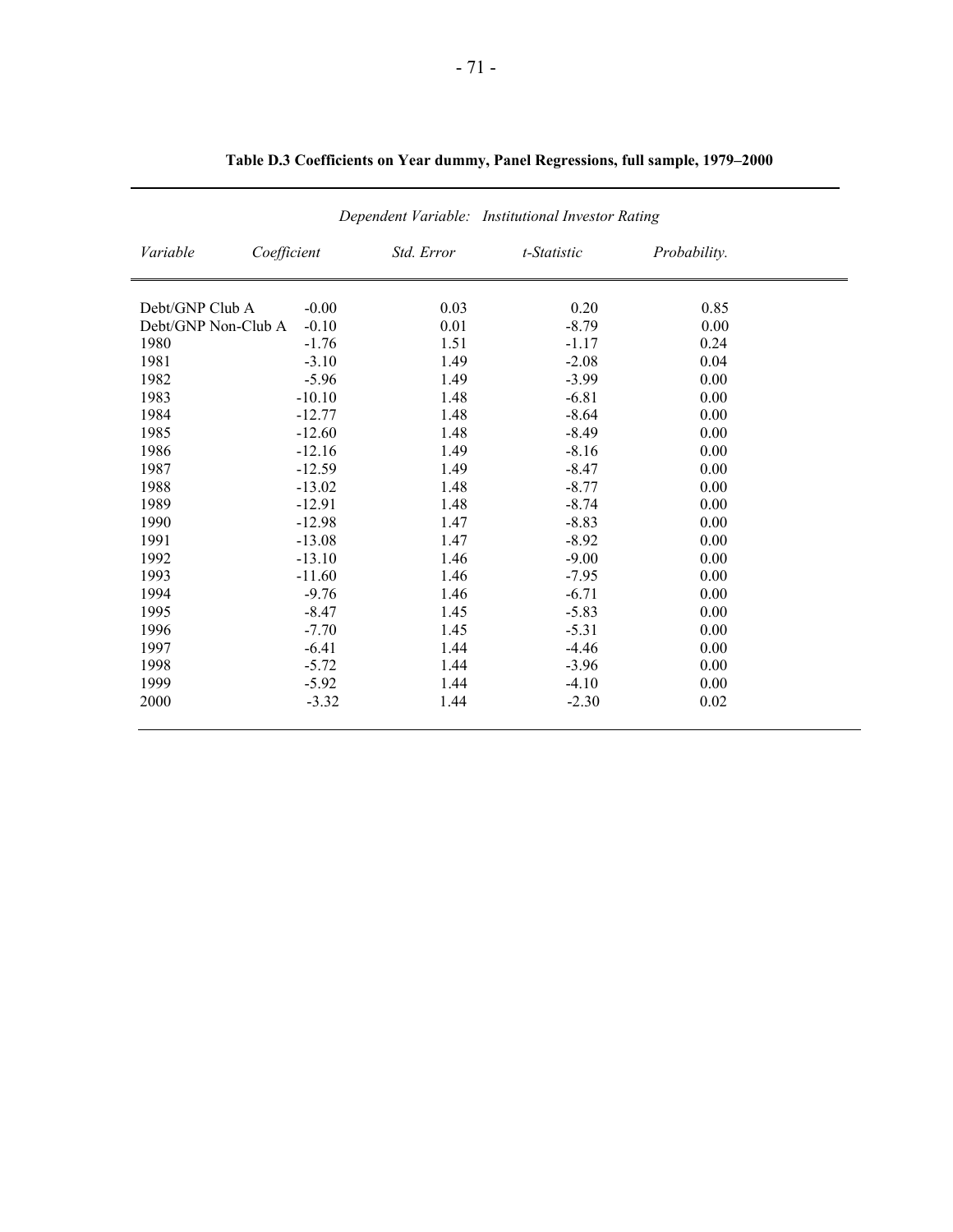| Japan                | 101.70 |  |
|----------------------|--------|--|
| <b>United States</b> | 101.50 |  |
| Canada               | 94.32  |  |
| Norway               | 92.29  |  |
| Singapore            | 90.87  |  |
|                      |        |  |
| Denmark              | 87.48  |  |
| Finland              | 86.61  |  |
| Italy                | 84.16  |  |
| Australia            | 80.68  |  |
| Ireland              | 79.56  |  |
| Malaysia             | 77.74  |  |
| Korea                | 75.31  |  |
| Saudi Arabia         | 72.07  |  |
| Portugal             | 70.16  |  |
| Thailand             | 69.49  |  |
| Czech Rep.           | 67.42  |  |
| Hungary              | 64.11  |  |
| Indonesia            | 62.98  |  |
| Greece               | 61.32  |  |
| Chile                | 61.18  |  |
| Mexico               | 57.94  |  |
| Colombia             | 57.44  |  |
| India                | 57.29  |  |
| Venezuela            | 56.17  |  |
| South Africa         | 53.99  |  |
| Jordan               | 53.15  |  |
| Poland               | 52.26  |  |
| Israel               | 50.26  |  |
| Morocco              | 50.11  |  |
| Egypt                | 49.50  |  |
| <b>Brazil</b>        | 49.26  |  |
| Philippines          | 49.15  |  |
| Panama               | 49.11  |  |
| Uruguay              | 48.97  |  |
| Argentina            | 48.56  |  |
| Turkey               | 47.36  |  |
| Ecuador              | 45.61  |  |
| Ghana                | 45.41  |  |
| Kenya                | 45.49  |  |
| Paraguay             | 45.37  |  |
| Nigeria              | 44.78  |  |
| Sri Lanka            | 43.78  |  |
| Costa Rica           | 42.86  |  |
| Romania              | 41.06  |  |
| Peru                 | 40.25  |  |
| Pakistan             | 39.56  |  |
| Zimbabwe             | 39.05  |  |
| Jamaica              | 38.72  |  |
| Tanzania             | 37.83  |  |
| Bolivia              | 36.32  |  |
| Dominican Republic   | 34.12  |  |
| El Salvador          | 28.61  |  |

**Table D.4. Country-specific Fixed Effects Coefficients in Panel Regressions (All Countries, 1979–2000)**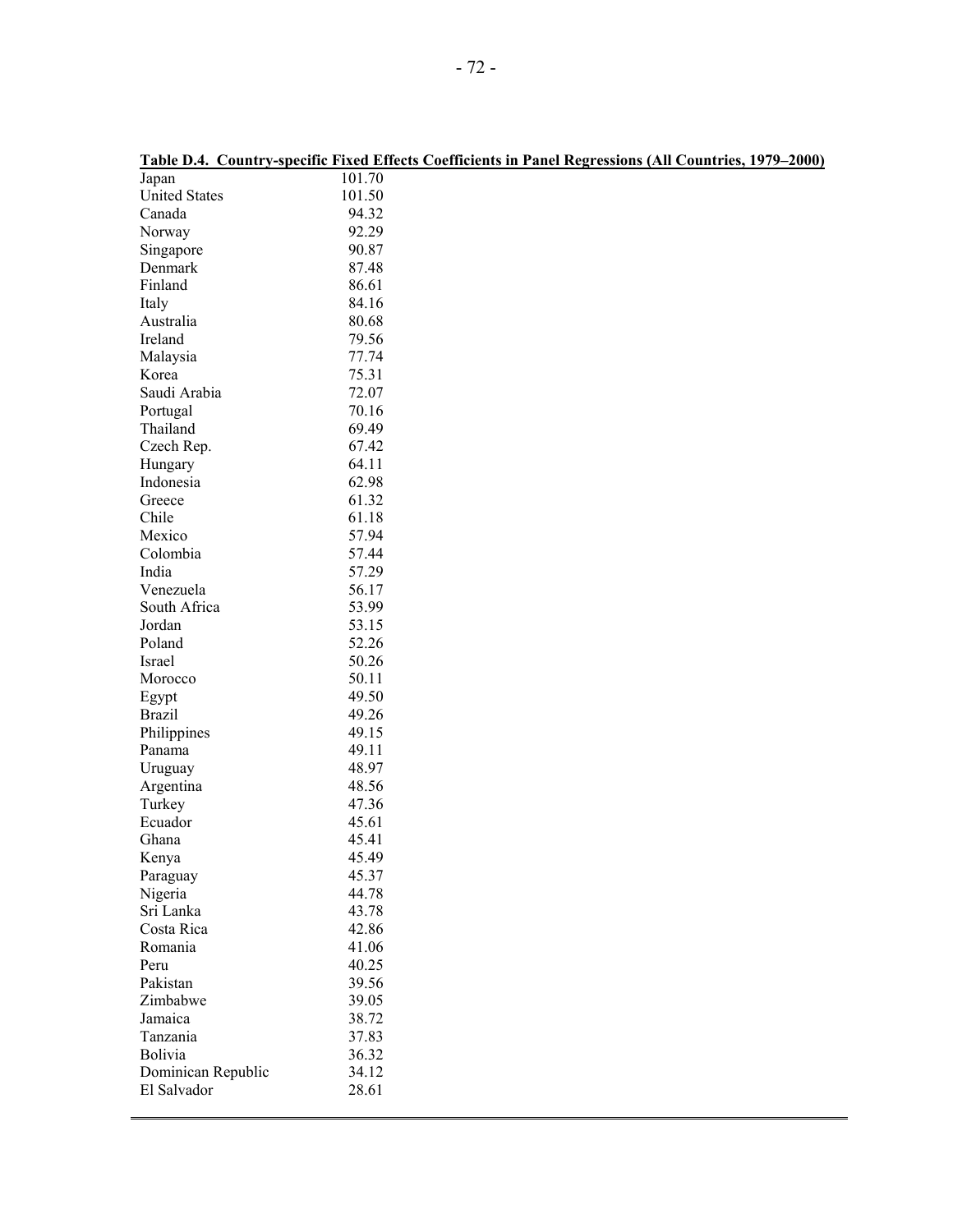## Table D.5. Changes in Government Revenue and Expenditure in Selected Emerging Market Economies: 1980–2000

|                                                    | Change<br>from 1980-85<br>to 1986-90   | Change<br>from 1986-90<br>to 1991-95 | Change<br>from 1990-95<br>to 1996-2000 | Cumulative change<br>from 1980-85<br>to 1996-2000 |
|----------------------------------------------------|----------------------------------------|--------------------------------------|----------------------------------------|---------------------------------------------------|
|                                                    |                                        |                                      |                                        |                                                   |
|                                                    | A. Countries with a history of default |                                      |                                        |                                                   |
| Argentina                                          |                                        |                                      |                                        |                                                   |
| Central government expenditures                    | n.a.                                   | n.a.                                 | 0.5                                    | 0.5                                               |
| Interest payments                                  | $-0.5$                                 | 0.3                                  | 1.2                                    | 1.1                                               |
| Central government revenues                        | $-0.2$                                 | 3.1                                  | 6.7                                    | 9.7                                               |
| Tax revenues                                       | 1.2                                    | 0.4                                  | 0.9                                    | 2.5                                               |
| Trade taxes                                        | 0.4                                    | $-0.7$                               | $-0.1$                                 | $-0.4$                                            |
| Central government deficit                         | n.a.                                   | n.a.                                 | $-6.2$                                 | $-6.2$                                            |
| Seigniorage revenues                               | $-0.3$                                 | $-3.4$                               | $-1.1$                                 | $-4.7$                                            |
| <b>Brazil</b>                                      |                                        |                                      |                                        |                                                   |
| Central government expenditures                    | 9.7                                    | $-0.4$                               | $-6.6$                                 | 2.7                                               |
| Interest payments                                  | 12.7                                   | $-3.8$                               | $-8.5$                                 | 0.4                                               |
| Central government revenues                        | 1.4                                    | 2.1                                  | $-4.0$                                 | $-0.6$                                            |
| Tax revenues                                       | $-0.9$                                 | 0.6                                  | 1.6                                    | 1.3                                               |
| Trade taxes                                        | $-0.3$                                 | $-0.1$                               | 0.2                                    | $-0.2$                                            |
| Central government deficit                         | 8.3                                    | $-2.4$                               | $-2.6$                                 | 3.3                                               |
| Seigniorage revenues                               | 4.1                                    | 1.0                                  | $-6.7$                                 | $-1.6$                                            |
| Chile                                              |                                        |                                      |                                        |                                                   |
| Central government expenditures                    | $-7.5$                                 | $-2.8$                               | $-0.1$                                 | $-10.4$                                           |
| Interest payments                                  | 0.9                                    | $-0.6$                               | $-0.8$                                 | $-0.6$                                            |
| Central government revenues                        | $-6.3$                                 | $-0.9$                               | $-1.3$                                 | $-8.5$                                            |
| Tax revenues                                       | $-5.1$                                 | 0.5                                  | $-1.2$                                 | $-5.7$                                            |
| Trade taxes                                        | 0.3                                    | $-0.1$                               | $-0.5$                                 | $-0.3$                                            |
| Central government deficit                         | $-1.2$                                 | $-2.0$                               | 1.2                                    | $-2.0$                                            |
| Seigniorage revenues                               | 0.4                                    | $-0.1$                               | $-0.7$                                 | $-0.3$                                            |
| Colombia                                           |                                        |                                      |                                        |                                                   |
| Central government expenditures                    | n.a.                                   | n.a.                                 | 4.3                                    | 4.3                                               |
| Interest payments                                  | 0.6                                    | 0.1                                  | 1.2                                    | 1.9                                               |
| Central government revenues                        | n.a.                                   | n.a.                                 | 1.3                                    | 1.3                                               |
| Tax revenues                                       | 1.7                                    | 1.8                                  | $-0.8$                                 | 2.7                                               |
| Trade taxes                                        | 0.6                                    | $-1.2$                               | $-0.3$                                 | $-0.8$                                            |
| Central government deficit                         | n.a.                                   | n.a.                                 | 3.0                                    | 3.0                                               |
| Seigniorage revenues                               | 0.5                                    | $-0.5$                               | $-1.3$                                 | $-1.3$                                            |
| Egypt                                              |                                        |                                      |                                        |                                                   |
| Central government expenditures                    | $-10.3$                                | 1.4                                  | $-5.9$                                 | $-14.8$                                           |
| Interest payments                                  | 0.6                                    | 3.6                                  | $-1.3$                                 | 2.9                                               |
| Central government revenues                        | -10.7                                  | 5.2                                  | -8.2                                   | -13.7                                             |
| Tax revenues                                       | $-7.2$                                 | 3.2                                  | $-0.8$                                 | $-4.8$                                            |
| Trade taxes                                        | $-3.4$                                 | $-0.4$                               | $0.0\,$                                | $-3.9$                                            |
|                                                    | 0.4                                    | $-3.8$                               | 2.3                                    | $-1.1$                                            |
| Central government deficit<br>Seigniorage revenues | $-6.1$                                 | $0.0\,$                              | $-0.9$                                 |                                                   |
|                                                    |                                        |                                      |                                        | $-7.1$                                            |
| Mexico                                             |                                        | $-9.5$                               | $-0.2$                                 | $-7.7$                                            |
| Central government expenditures                    | 1.9                                    |                                      |                                        |                                                   |
| Interest payments                                  | 7.9                                    | $-10.5$                              | $-0.8$                                 | $-3.4$                                            |
| Central government revenues                        | 0.4                                    | $-0.6$                               | $-1.5$                                 | $-1.7$                                            |
| Tax revenues                                       | 0.1                                    | $-1.1$                               | $-0.6$                                 | $-1.6$                                            |
| Trade taxes                                        | $0.0\,$                                | 0.2                                  | $-0.4$                                 | $-0.2$                                            |
| Central government deficit                         | 1.5                                    | $-8.9$                               | 1.3                                    | $-6.1$                                            |
| Seigniorage revenues                               | $-3.8$                                 | $-1.2$                               | 0.2                                    | $-4.7$                                            |

Source: Authors' calculations based on data from the IMF's Government Finance Statistics and International Financial Statistics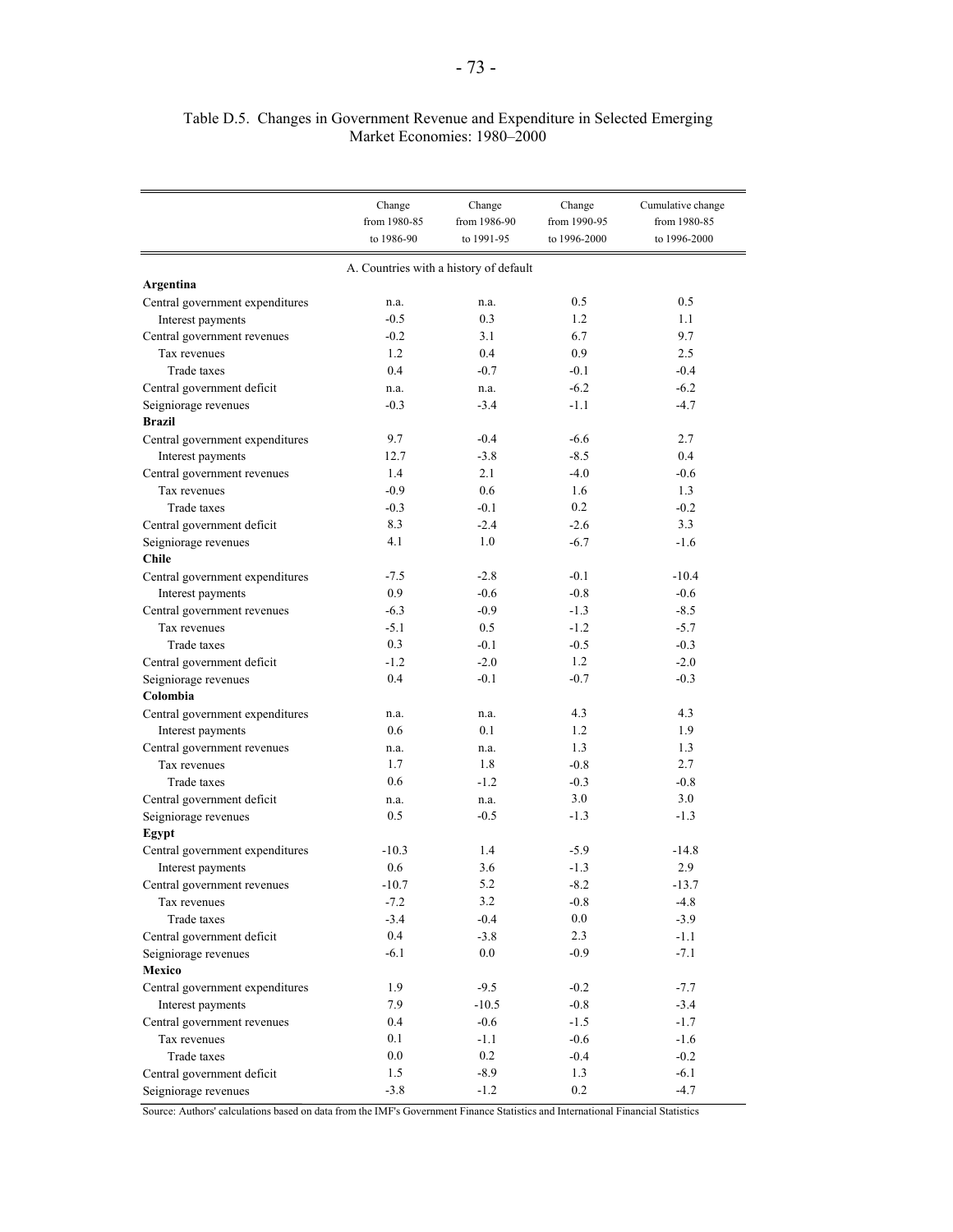## Table D.5 Cont'd. Changes in Government Revenue and Expenditure in Selected Emerging Market Economies: 1980–2000

|                                                    | Change       | Change           | Change        | Cumulative change |  |  |  |
|----------------------------------------------------|--------------|------------------|---------------|-------------------|--|--|--|
|                                                    | from 1980-85 | from 1986-90     | from 1990-95  | from 1980-85      |  |  |  |
|                                                    | to 1986-90   | to 1991-95       | to 1996-2000  | to 1996-2000      |  |  |  |
| A. Countries with a history of default (cont.)     |              |                  |               |                   |  |  |  |
| <b>Philippines</b>                                 |              |                  |               |                   |  |  |  |
| Central government expenditures                    | 4.4          | 2.1              | 0.5           | 6.9               |  |  |  |
| Interest payments                                  | 3.9          | $-0.3$           | $-1.5$        | 2.2               |  |  |  |
| Central government revenues                        | 2.7          | 3.4              | $-0.9$        | 5.1               |  |  |  |
| Tax revenues                                       | 1.5          | 3.2              | 0.0           | 4.7               |  |  |  |
| Trade taxes<br>Central government deficit          | 0.3<br>1.7   | 1.6<br>$-1.3$    | $-1.5$<br>1.4 | 0.4<br>1.8        |  |  |  |
| Seigniorage revenues                               | $-1.7$       | 0.4              | $-0.3$        | $-1.7$            |  |  |  |
| Turkey                                             |              |                  |               |                   |  |  |  |
| Central government expenditures                    | n.a.         | 5.1              | 10.9          | 15.9              |  |  |  |
| Interest payments                                  | n.a.         | 0.4              | 7.4           | 7.9               |  |  |  |
| Central government revenues                        | n.a.         | 3.2              | 6.5           | 9.7               |  |  |  |
| Tax revenues                                       | n.a.         | 1.9              | 6.0           | 7.9               |  |  |  |
| Trade taxes                                        | n.a.         | $-0.2$           | $-0.3$        | $-0.5$            |  |  |  |
| Central government deficit                         | n.a.         | 1.9              | 4.3           | 6.3               |  |  |  |
| Seigniorage revenues<br>Venezuela                  | 0.4          | $-0.4$           | 0.3           | 0.4               |  |  |  |
| Central government expenditures                    | $-4.2$       | $-1.1$           | 0.6           | $-4.6$            |  |  |  |
| Interest payments                                  | 1.0          | 0.8              | $-1.1$        | 0.7               |  |  |  |
| Central government revenues                        | $-7.8$       | $-1.8$           | 1.1           | $-8.5$            |  |  |  |
| Tax revenues                                       | $-7.4$       | $-1.4$           | $-0.4$        | $-9.1$            |  |  |  |
| Trade taxes                                        | $-0.6$       | $-0.8$           | $-0.2$        | $-1.6$            |  |  |  |
| Central government deficit                         | 3.6          | 0.6              | $-0.5$        | 3.8               |  |  |  |
| Seigniorage revenues                               | $-0.3$       | 1.1              | $-0.2$        | 0.5               |  |  |  |
| B. Countries with no history of default            |              |                  |               |                   |  |  |  |
| India                                              |              |                  |               |                   |  |  |  |
| Central government expenditures                    | 2.8          | $-1.4$           | $-0.2$        | 1.2               |  |  |  |
| Interest payments                                  | 1.1          | 0.7              | 0.3           | 2.2               |  |  |  |
| Central government revenues                        | 1.1          | $-0.9$           | $-0.5$        | $-0.3$            |  |  |  |
| Tax revenues                                       | 0.6          | $-1.3$           | $-0.5$        | $-1.1$            |  |  |  |
| Trade taxes                                        | 0.9<br>1.7   | $-0.9$<br>$-0.5$ | $-0.4$<br>0.4 | $-0.4$<br>1.5     |  |  |  |
| Central government deficit<br>Seigniorage revenues | 0.3          | 0.0              | $-0.8$        | $-0.4$            |  |  |  |
| Korea                                              |              |                  |               |                   |  |  |  |
| Central government expenditures                    | $-1.5$       | 0.9              | 0.9           | 0.3               |  |  |  |
| Interest payments                                  | $-0.3$       | $-0.3$           | $-0.1$        | $-0.7$            |  |  |  |
| Central government revenues                        | $-0.6$       | 1.0              | 2.0           | 2.4               |  |  |  |
| Tax revenues                                       | $-0.5$       | $-0.1$           | 0.7           | 0.0               |  |  |  |
| Trade taxes                                        | $-0.2$       | $-1.1$           | 0.0           | $-1.3$            |  |  |  |
| Central government deficit                         | $-0.9$       | $-0.1$           | $-1.1$        | $-2.0$            |  |  |  |
| Seigniorage revenues                               | 1.3          | $-0.4$           | $-1.2$        | $-0.3$            |  |  |  |
| Malaysia                                           |              |                  |               |                   |  |  |  |
| Central government expenditures                    | $-6.8$       | $-5.4$           | $-2.8$        | $-15.0$           |  |  |  |
| Interest payments                                  | 2.2          | $-2.6$           | $-1.7$        | $-2.1$            |  |  |  |
| Central government revenues                        | $-2.3$       | 0.3              | $-3.3$        | $-5.2$            |  |  |  |
| Tax revenues                                       | $-4.0$       | 1.7              | $-0.8$        | $-3.1$            |  |  |  |
| Trade taxes                                        | $-2.4$       | $-0.7$           | $-0.9$        | $-4.0$            |  |  |  |
| Central government deficit                         | $-4.6$       | -5.7<br>1.8      | 0.5<br>$-0.8$ | $-9.8$            |  |  |  |
| Seigniorage revenues<br>Singapore                  | 0.5          |                  |               | 1.6               |  |  |  |
| Central government expenditures                    | 2.6          | $-7.7$           | 2.2           | $-2.9$            |  |  |  |
| Interest payments                                  | 0.6          | $-2.2$           | $-1.2$        | $-2.8$            |  |  |  |
| Central government revenues                        | 3.1          | 0.4              | 6.3           | 9.8               |  |  |  |
| Tax revenues                                       | $-3.6$       | 2.1              | $-1.2$        | $-2.8$            |  |  |  |
| Trade taxes                                        | $-0.7$       | $-0.3$           | $-0.1$        | $-1.1$            |  |  |  |
| Central government deficit                         | $-0.4$       | $-8.2$           | $-4.0$        | $-12.7$           |  |  |  |
| Seigniorage revenues<br><b>Thailand</b>            | 0.0          | $-0.3$           | $-1.0$        | $-1.3$            |  |  |  |
| Central government expenditures                    | $-3.0$       | 0.2              | 2.4           | $-0.3$            |  |  |  |
| Interest payments                                  | 0.4          | $-1.7$           | $-0.3$        | $-1.6$            |  |  |  |
| Central government revenues                        | 1.9          | 1.7              | $-1.9$        | 1.7               |  |  |  |
| Tax revenues                                       | 1.6          | 1.7              | $-1.5$        | 1.7               |  |  |  |
| Trade taxes                                        | 0.2          | $-0.3$           | $-1.3$        | $-1.4$            |  |  |  |
| Central government deficit                         | $-4.9$       | $-1.5$           | 4.3           | $-2.1$            |  |  |  |
| Seigniorage revenues                               | 0.5          | 0.1              | $-0.1$        | 0.5               |  |  |  |

Source: Authors' calculations based on data from the IMF's Government Finance Statistics and International Financial Statistics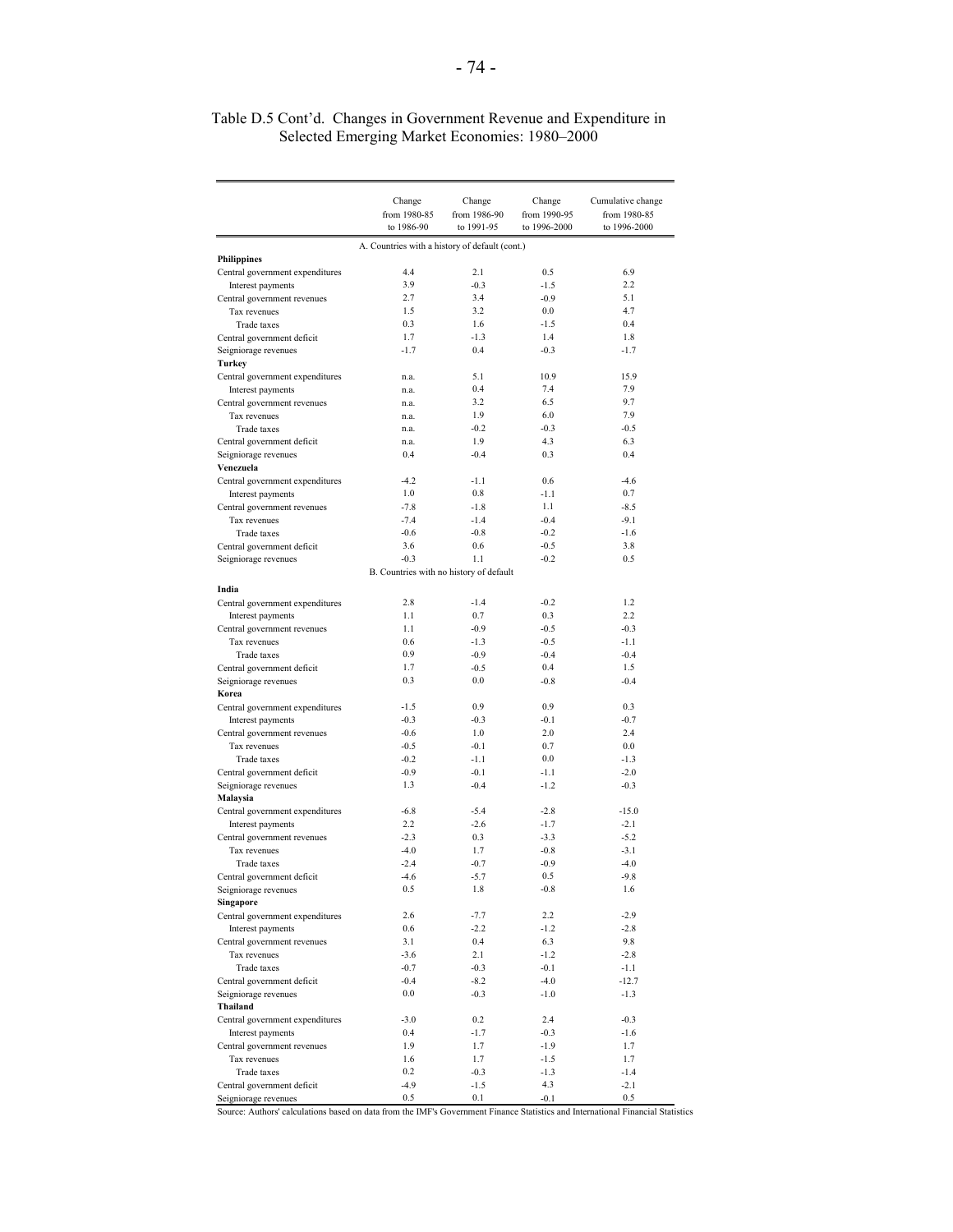## **REFERENCES**

- Beim, David O., and Charles W. Calomiris. 2001. *Emerging Financial Markets.* New York: McGraw-Hill/Irwin.
- Bosher, J.F. 1970. *French Finances 1770–1795; from business to bureaucracy.* Cambridge: Cambridge University Press.
- Bouchard, Leon.1891. *System financier de l'ancien regime,* Paris: Guillaumin.
- Bulow, Jeremy, and Kenneth Rogoff, 1989. "Sovereign Debt: Is to Forgive to Forget?" *American Economic Review* 79 (March) , 43–50.
- Bulow, Jeremy, and Kenneth Rogoff. 1990. "Cleaning Up Third-World Debt Without Getting Taken To the Cleaners." *Journal of Economic Perspectives,* vol. 4 (Winter): pp. 31–42.
- Cline, William. 1995. *International Debt Reexamined*. Washington: Institute for International **Economics**
- Díaz-Alejandro, Carlos. 1983. "Stories of the 1930s for the 1980s." In P. Aspe, et al. (eds.) *Financial Policies and the World Capital Market: The Problem of Latin American Countries,* Chicago: The University of Chicago Press for the NBER
- Díaz-Alejandro, Carlos. 1984, "Latin American Debt: I Don't Think We Are in Kansas Anymore," *Brookings Papers on Economic Activity*, No.2, pp. 335–403.
- Easterly, William R. 1989. "Fiscal Adjustment and Deficit Financing During the Debt Crisis." In I. Husain and I. Diwan, eds., *Dealing with the Debt Crisis.* Washington DC: The World Bank: 91–113.
- Easterly, William and Klaus Schmidt-Hebbel, 1994. "Fiscal Adjustment and Macroeconomic Performance." In W. Easterly et al. (eds.) *Public Sector Deficits and Macroeconomic Performance.* Oxford University Press for the World Bank.
- Easterly, William R. 2001. *The Elusive Quest for Growth.* MIT Press: Cambridge, MA.
- Eichengreen, Barry, Ricardo Hausmann, and Ugo Panizza. 2002. "Original Sin: The Pain, the Mystery, and the Road to Redemption." Mimeograph. University of California, Berkeley.
- Giovannini, Alberto and Martha de Melo. 1993. "Government Revenue from Financial Repression." *American Economic Review,* vol. 83 (No. 4): 953–963.
- Goldstein, Morris. 2003. "Debt Sustainability, Brazil, and the IMF." Working Paper WP03-1. Institute for International Economics.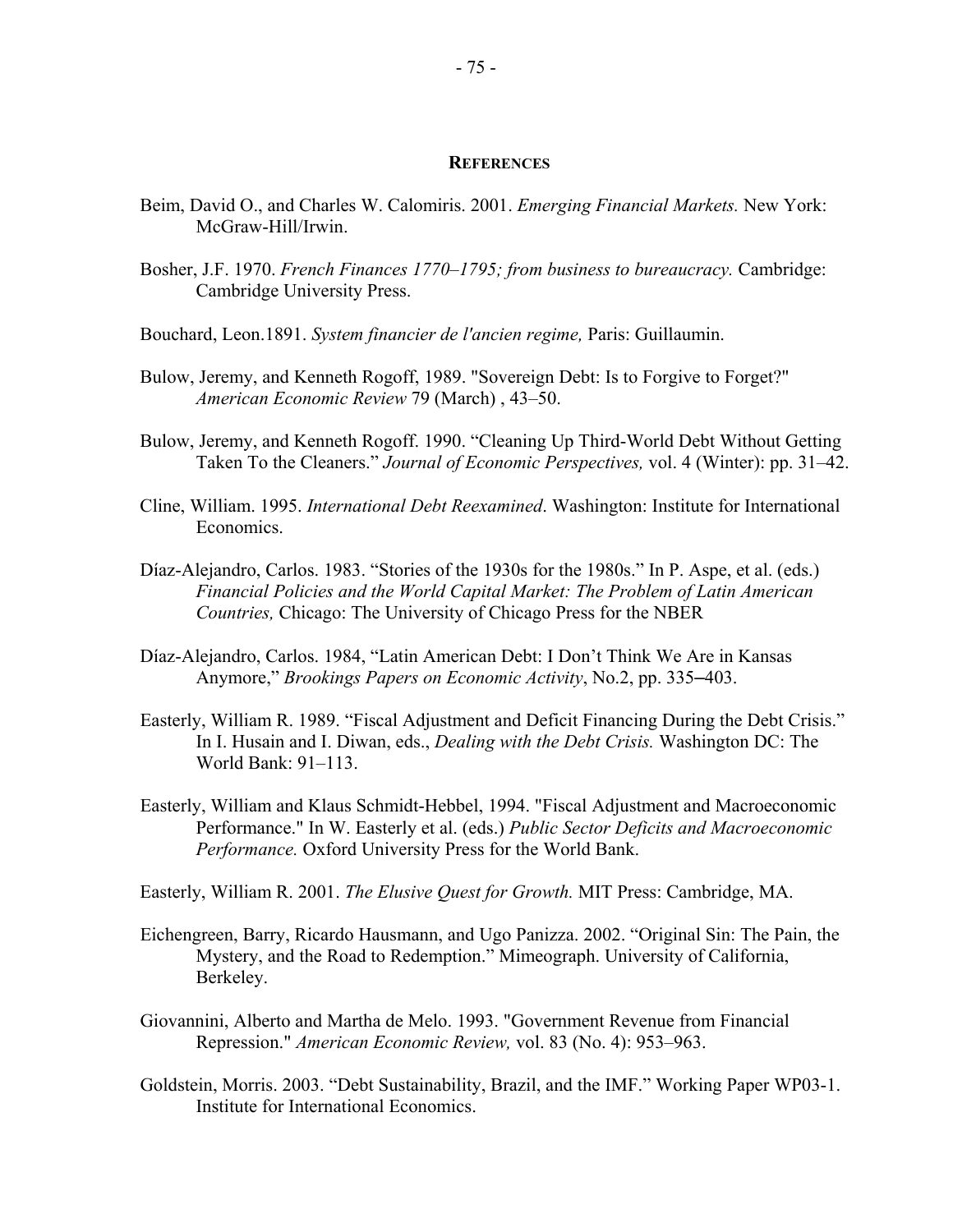- International Monetary Fund. 1995. *Private Market Financing for Developing Countries.*  Washington, DC: International Monetary Fund.
- International Monetary Fund. 2002. "Assessing Sustainability," available at: http://www.imf.org/external/np/pdr/sus/2002/eng/052802.htm
- International Monetary Fund. 2003. *World Economic Outlook.* (April) Washington, DC: International Monetary Fund.
- Jahjah, Samir, and Peter Montiel. 2003. "Exchange Rate Policy and Debt Crises in Emerging Economies". IMF Working Paper WP/03/60. March.
- Kaminsky, Graciela L., Carmen M. Reinhart, and Carlos A. Végh. 2003. "When It Rains, It Pours: Procyclical Capital Flows and Policies." Mimeograph.
- McKinnon, Ronald.1991. *The Order of Economic Liberalization.* Baltimore: Johns Hopkins University Press.
- Morris, Stephen, and Hyun Song Shin. 2001. "Coordination Risk and the Price of Debt." (Forthcoming, *European Economic Review).*
- Obstfeld, Maurice. 1994. "The Logic of Currency Crises." Cahiers Economiques et Monetaires, 43.
- Obstfeld, Maurice, and Kenneth S. Rogoff. 1996. *Foundations of International Macroeconomics*. Cambridge: MIT Press.
- Prasad, Eswar, Kenneth Rogoff, Shang-Jin Wei and Ayhan Kose. 2003. "Effects of Financial Globalization on Developing Countries: Some Empirical Evidence," IMF Occasional Paper. (Forthcoming).
- Reinhart, Carmen M. 2002. "Default, Currency Crisis and Sovereign Credit Ratings." *World Bank Economic Review*, vol. 16 (no. 2): 151–170.
- Reinhart, Carmen M. and Vincent R. Reinhart. 2003. "The Twin Fallacies About Exchange Rate Policy in Emerging Markets.," NBER Working Paper 9670. April.
- Reinhart, Carmen M. and Kenneth S. Rogoff. 2002. "The Modern History of Exchange Rate Arrangements a Reinterpretation." NBER Working Paper 8963. May.
- Reinhart, Carmen M., Kenneth S. Rogoff, and Miguel A. Savastano. 2003. "Addicted to Dollars." Mimeograph, IMF.